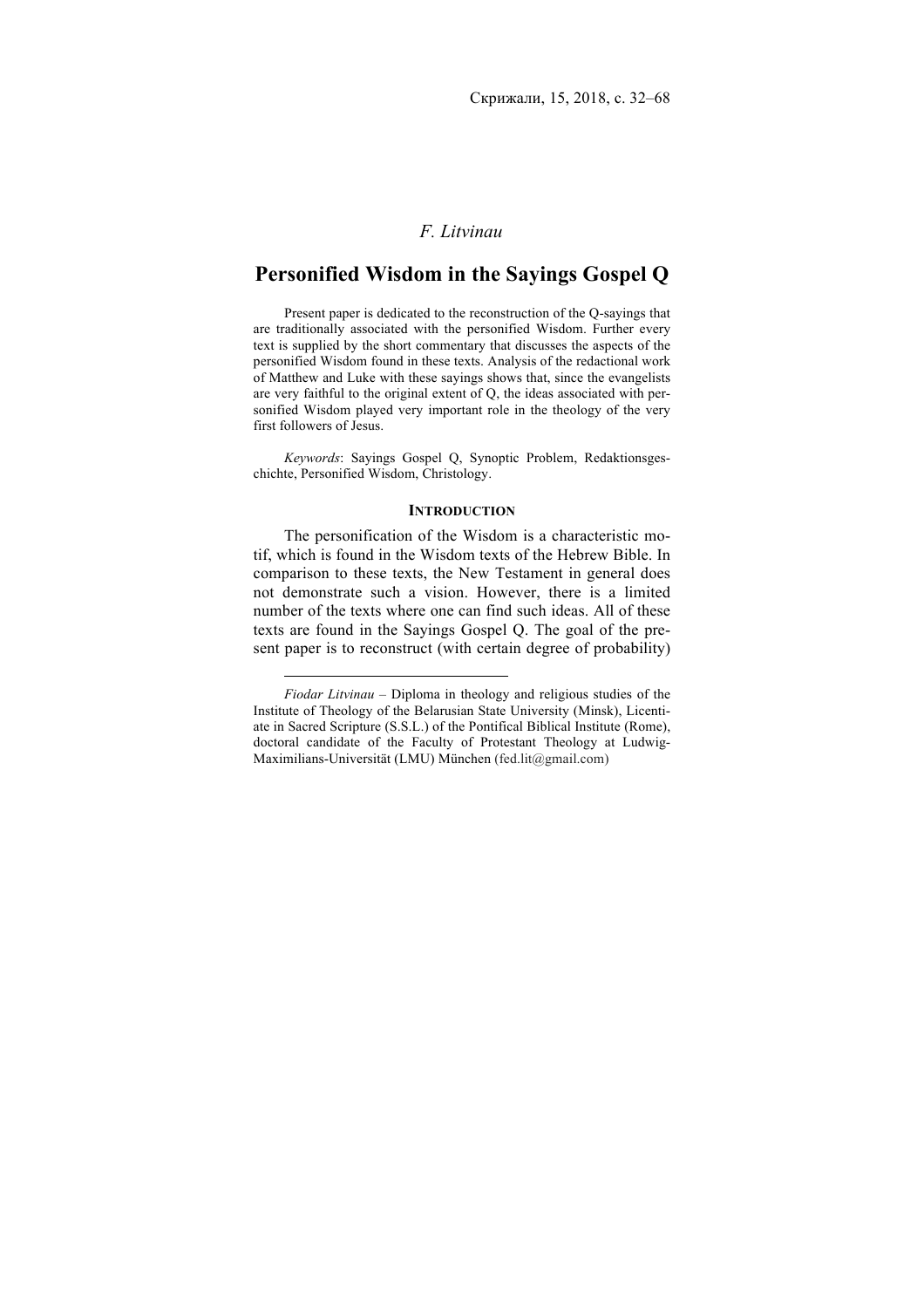the original text of the Q sayings that had to do with the personified Wisdom and to present a brief analysis of these texts. The study of every passage is threefold: 1) Synoptic comparison of the Matthean and Lucan versions of the Q-saying, 2) Reconstruction of the saying with detailed discussion of the textual variants, 3) Brief analysis of the aspects of the text based on the previous reconstruction.

| Mt 11:16-19                          | Lk 7:31-35                                   |
|--------------------------------------|----------------------------------------------|
| <sup>76</sup> Τίνι δὲ ὁμοιώσω        | <sup>31</sup> Τίνι οὖν <b>όμοιώσω</b> τούς   |
| τὴν γενεὰν ταύτην;                   | άνθρώπους                                    |
| όμοία έστιν παιδίοις                 | τῆς γενεᾶς ταύτης καὶ τίνι                   |
| καθημένοις ἐν<br>ταῖς                | είσιν ὄμοιοι;                                |
| άγοραῖς                              | <sup>32</sup> ὄμοιοί είσιν παιδίοις τοις     |
| õ.<br>προσφωνούντα                   | ἐν <u>ἀγορᾶ</u> καθημένοις                   |
| τοις έτέροις <sup>17</sup> λέγουσιν· | καὶ<br>προσφωνούσιν                          |
| <u>ηὐλήσαμεν ὑμῖν</u>                | άλλήλοις <b>ἃ</b> <u>λέγει</u> ·             |
| 0ŮK<br>каì                           | <u>ηύλήσαμεν ύμῖν</u>                        |
| ώρχήσασθε,                           | <u>καὶ οὐκ ἀρχήσασθε,</u>                    |
| έθρηνήσαμεν καὶ                      | <u>ἐθρηνήσαμεν καὶ</u><br>0ŮK                |
| <u>ούκ</u> ἐκόψασθε.                 | έκλαύσατε.                                   |
| 18<br>ἧλθεν<br>γὰρ                   | <sup>33</sup> ἐλήλυθεν γ <b>ὰρ Ἰωάννης</b> ὁ |
| Ίωάννης                              | βαπτιστὴς                                    |
| μήτε έσθίων μήτε                     | μὴ ἐσθίων ἄρτον μήτε                         |
| πίνων,                               | $\pi$ ivov otvov,                            |
| λέγουσιν·<br>каì                     | και λέγετε δαιμόνιον έχει.                   |
| δαιμόνιον έχει.                      | 34<br>έλήλυθεν <b>ό υίὸς τοῦ</b>             |
| 19<br>$\tilde{\eta}$ λθεν ο νίος του | άνθρώπου                                     |
| άνθρώπου                             | ἐσθίων καὶ πίνων,                            |
| έσθίων καὶ πίνων,                    | καὶ λέγετε·                                  |
| <b>καὶ</b> λέγουσιν·                 | ίδού ἄνθρωπος φάγος καὶ                      |

**Q 7:31-35<sup>1</sup>**

<sup>1</sup> In the paralleled text I use the following method: 1) in **bold** are the words that are verbatim agreement; 2) underlined are the words that agree in stem but different in the grammatical form; 3) in *italics* are the words that have different stems but are semantically similar; 4) **bold underlined** are the phrases where more than four words stay in the same order.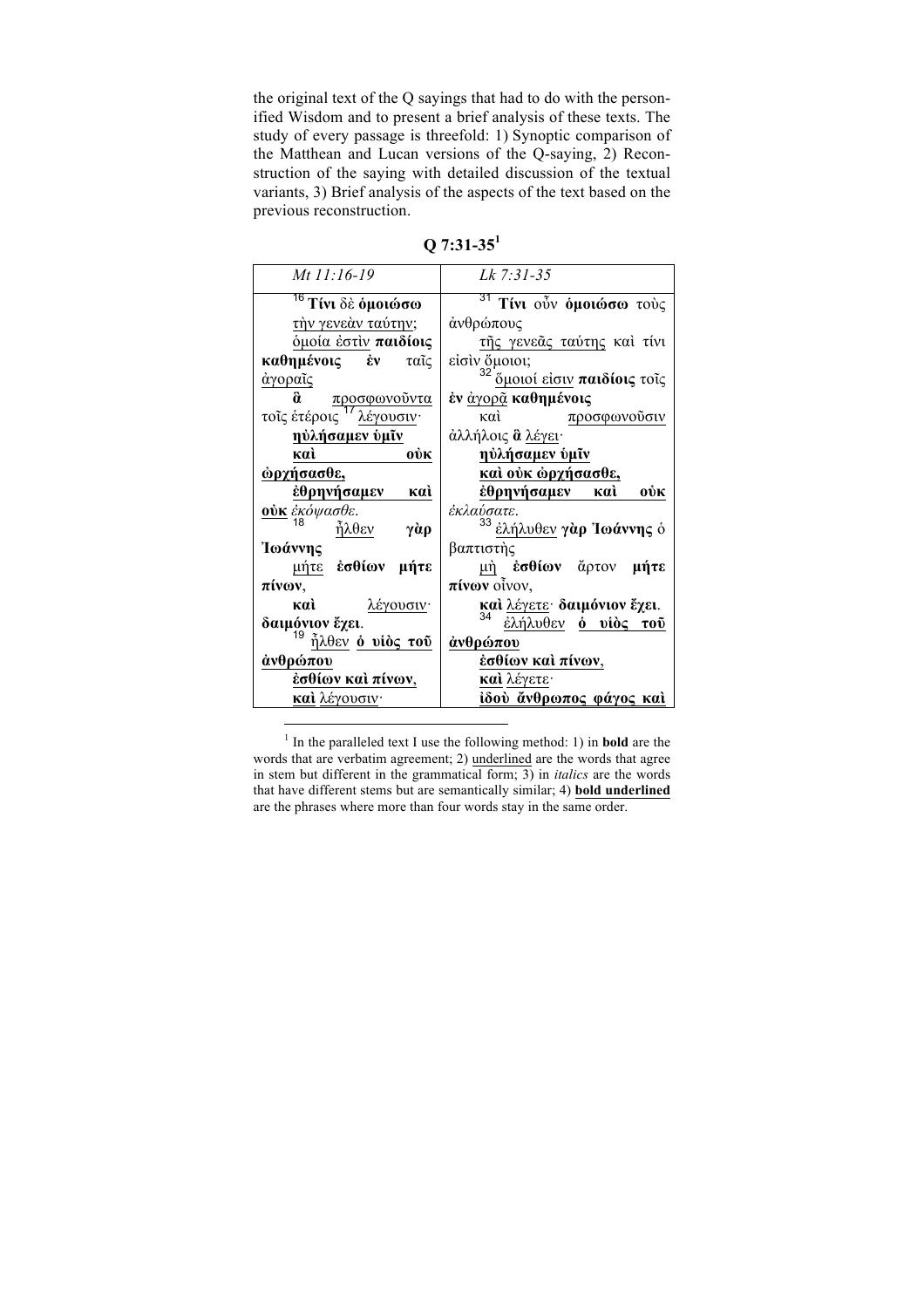**Q 7:31** Τίνι<sup>1</sup> ομοιώσω την γενεάν ταύτην<sup>2</sup> και τίνι έστιν όμοία;<sup>3</sup>; **32** όμοία ἐστὶν παιδίοις καθημένοις ἐν ἀγορῷ<sup>4</sup> καὶ προσφωνοῦσιν τοῖς ἑτέροις<sup>5</sup> ἃ λέγει<sup>6.</sup> ηὐλήσαμεν ὑμῖν καὶ οὐκ ὠρχήσασθε, ἐθρηνήσαµεν καὶ οὐκ ἐκλαύσατε <sup>7</sup> . **33** ἦλθεν<sup>8</sup> γὰρ Ίωάννης $^9$  μὴ $^{10}$  ἐσθίων μήτε πίνων $^{11}$ , καὶ λέγουσιν $^{12}$ · δαιμόνιον ἔχει. **34** ἦλθεν ὁ υἱὸς τοῦ ἀνθρώπου ἐσθίων καὶ πίνων, καὶ λέγουσιν· ἰδοὺ ἄνθρωπος φάγος καὶ οἰνοπότης, τελωνῶν φίλος<sup>13</sup> καὶ ἁµαρτωλῶν. **35** καὶ ἐδικαιώθη ἡ σοφία ἀπὸ πάντων $^{14}$  τῶν τέκνων $^{15}$  αὐτῆς.

1. Whether  $\delta \epsilon$  or  $\delta \tilde{\nu}$ , is to be decided. O $\tilde{\nu}$  might function as a connection with previous section (PLUMMER, *St.Luke*, 206), but the same could be attributed to Matthean δέ. For  $\omega$ . POLAG, *Fragmenta*, 42; SCHENK, *Synopse*, 46; VASSILIADIS, *LOGOI*, 93). CritEd and FLEDDERMANN (*Q*, 363) omit both as redactional, but if the particle stayed in Q in connection with previous material before redaction of the evangelist, there should be some conjunction. However, the usage of τίνι with δέ is rare, and in the similar expressions (Q 13:18,20) τίνι stays alone, so we do not include it in the reconstruction.

2. Lucan τοὺς ἀνθρώπους and then change to genitive case seems to be secondary (cf. Q 11:31) for the sake of embellishment (HARNACK, *Sayings*, 18; SCHENK, *Synopse*, 46; HOFF-MANN, *Studien*, 196; SCHULZ, *Q*, 379; FITZMYER, *Luke*, 679). Against: VASSILIADIS (*LOGOI*, 93), FLEDDERMANN (Q, 365)<sup>2</sup>.

<sup>&</sup>lt;sup>1</sup> It must be the questions of John and Jesus' words about him. Mt and Lk agree in placing O 7:31-35 after O 7:28 (Mt 11:2).

<sup>&</sup>lt;sup>2</sup> He considers the word ἄνθρωπος as a catchword for the whole pericope (Q 7:25,34). However, the phrase 'this generation', except one instance does not stay together with "men". Q 11:31 in Lucan version states ἀνδρῶν τῆς γενεᾶς ταύτης, while Matthean version does not have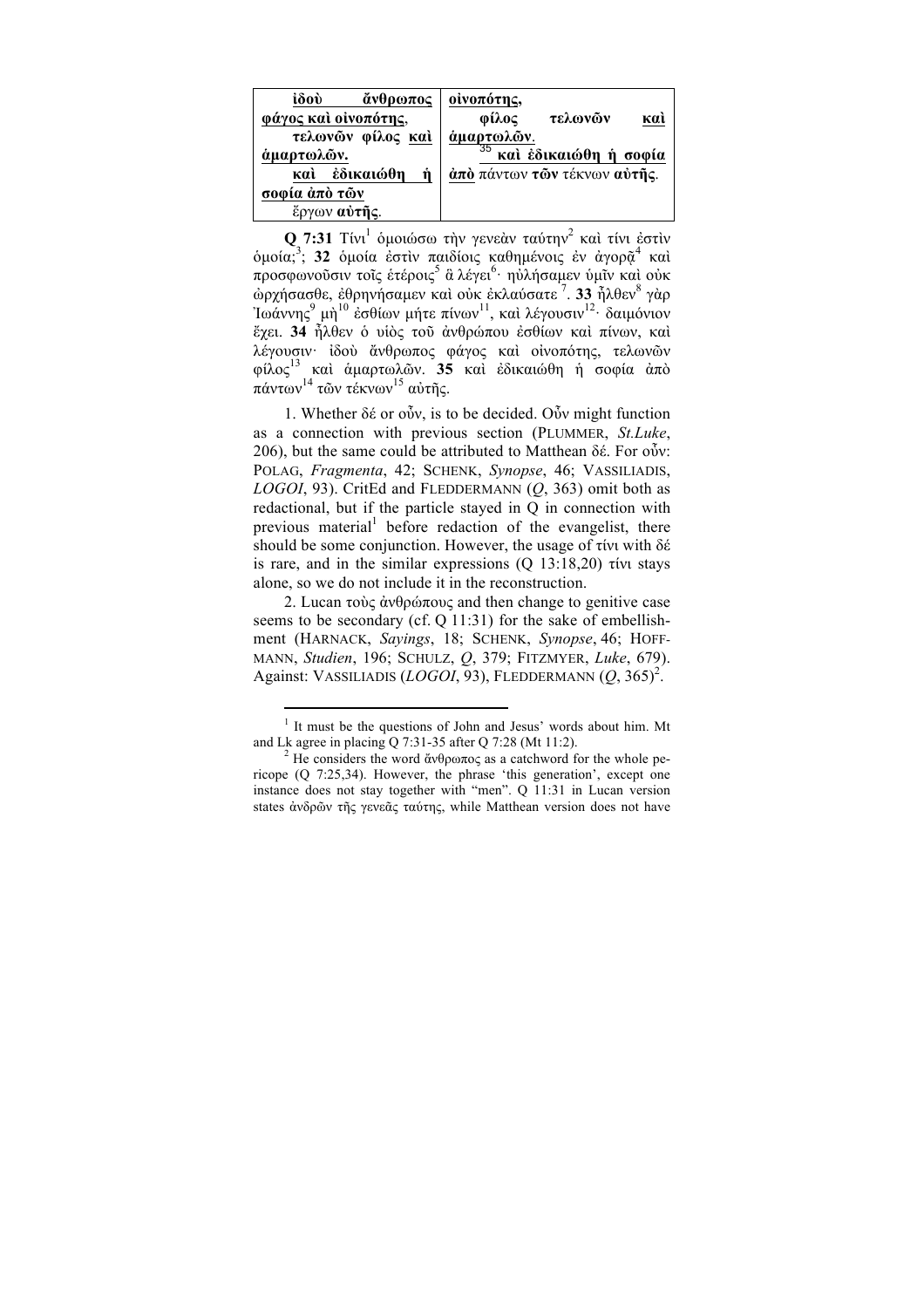3. Kαὶ τίνι εἰσὶν ὅµοιοι could be possibly Lucan redactional repetition (cf. SCHENK, *Synopse*, 46). Luke has a tendency to insert the questions in the similitude construction (cf. Lk 13:18<sup>1</sup>). But the typical construction of Q similitude is following: subject + ὁµοιὸς/ὶα ἐστιν + indirect object. At the same time, the shorter Matthean version could be redactional. Since HARNACK, many scholars thought it probably coming from Q, because the *parallelismus membrorum* is typical for Q, while Matthew usually destroys it (HARNACK, *Sayings*, 18; more recently: POLAG, *Fragmenta*, 42; HOFFMANN, *Studien*, 196; SCHULZ, *Q*, 379; STEINHAUSER, *Doppelbildworte*, 159; VASSILIADIS, *LOGOI*, 93; CritEd; FLEDDERMANN, *Q*, 365). The reconstruction requires also change to the singular.

4. Τοῖς is obviously Lucan addition (STEINHAUSER, *Doppelbildworte*, 159<sup>2</sup>). It is difficult to decide in case of άγορά, whether plural (Mt) or singular (Lk). In Mt 20:3, also in the context of a parable, the word is singular. Matthean version could be preferred for the plural fits better to the general parabolic expression rather than Lucan singular. However, in Q 4:3, Luke has singular against Matthean plural<sup>3</sup>. Lucan ἐν ἀγορῷ is almost unique in the New Testament<sup>4</sup> where it is always used with an article. Hence, POLAG (*Fragmenta*, 42), HOFFMANN (*Studien*, 197<sup>5</sup> ), SCHULZ (*Q*, 379) and STEINHAUSER (*Doppelbildworte*, 159), VASSILIADIS (*LOGOI*, 93) prefer this version (against CritEd).

expected hence is probably original.<br><sup>4</sup> Except the awkward ἀπ᾽ ἀγορᾶς in Mk 7:4.<br><sup>5</sup> Matthean "Plural die Beobachtung" with reference to SCHÜRMANN,

 $\overline{a}$ 

*Lukasevangelium*, 423 Anm. 114.

ἀνδρῶν. Lucan insertion in Q 11:31 is probably due to Q 11:32, and thus is not a proof for Q 7:31. Other examples of 'this generation' demonstrate it always as a singular (cf. CASEY, *Aramaic*, 129).<br><sup>1</sup> This example might be useful but the similar text in Mk 4:30,

which overlaps with Q 13:18, could influence Luke to redact 7:31 in the same manner. See FLEDDERMANN (*Q*, 364-365), who considers unlikely the influence of Mk 4:30 on Q 7:31.<br><sup>2</sup> He considers it to be a "Hellenistic improvement".<br><sup>3</sup> Lk τῷ λίθω against Mt oi λίθοι. In this context, the singular is not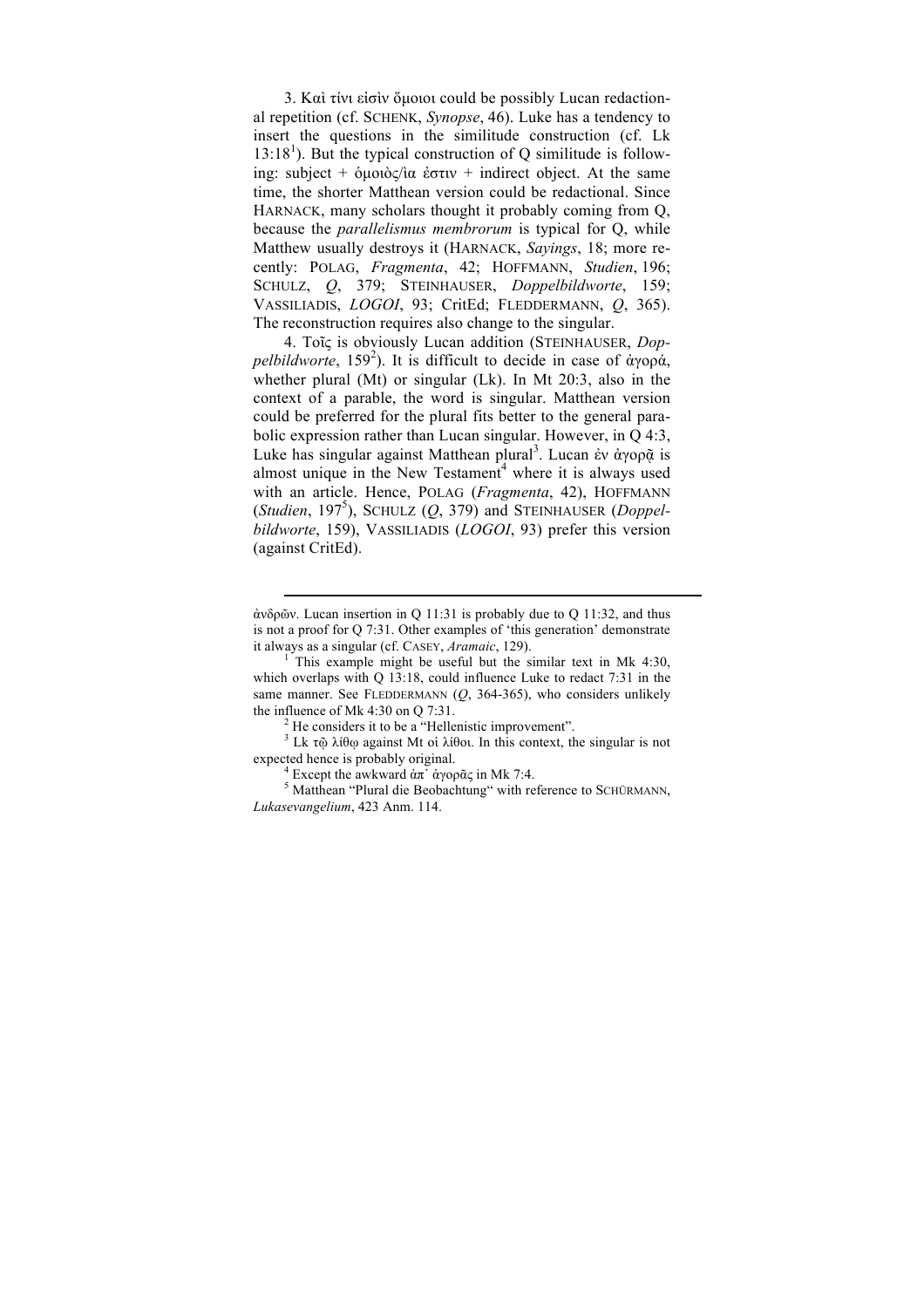5. Matthean τοῖς ἑτέροις is preferred (POLAG, *Fragmenta*, 42; SCHENK, *Synopse*, 46; SCHULZ, *Q*, 379; CASEY, *Aramaic*, 129; against VASSILIADIS, *LOGOI*, 93). The plural fits better to the context; ἀλλήλοις is typically Lucan (so STEINHAUSER, *Doppelbildworte*, 160).

6. Matthean version is favored by CritEd (there is logical sequence of participles καθηµένοις – προσφωνοῦντα), although it could be an improvement of the Lucan *lectio difficilior* as HOFFMANN (Studien, 197) proposes<sup>1</sup>. Against HOFFMANN are SCHULZ (Q, 379)<sup>2</sup>, STEINHAUSER (*Doppelbildworte*, 160) who do not consider Lucan reading so difficult as it seems. However, Lucan singular λέγει looks really awkward, and this awkwardness could be a hint for originality of this reading. As well, if under the children who invite, we understand 'this generation', it becomes quite explainable, why Q-editor left there a singular verb.

7. It is difficult to choose between two verbs. Κλαίω is preferred by Luke<sup>3</sup> and is found only once in Q 6:21. Matthew uses κόπτω in middle voice one more time (Mt 24:30) so it could also be redactional. Luke has κόπτω twice (Lk 8:52<sup>4</sup> and Lk  $23:27^5$ ), in both contexts the verb means traditional mourning<sup>6</sup> . I suppose that Lucan ἐκλαύσατε is the original reading (so VASSILIADIS, *LOGOI*, 94; CritEd), because Luke had no reason to replace κόπτω here, where the context has to do with funerary customs, as he uses it in different places (against HAR-

<sup>&</sup>lt;sup>1</sup> VASSILIADIS (*LOGOI*, 93) prefers the entire Lucan passage.<br><sup>2</sup> SCHULZ: "Lk hat auch den Satzbau geändert, der bei Mt mit ἃ προσφωνοῦντα … λέγουσιν ursprünglicher bewahrt ist, indem er das die direkte Rede einleitende ἃ λέγει subordiniert".<br><sup>3</sup> It is found mostly in L or Mk sections.<br><sup>4</sup> ἔκλαιον δὲ πάντες καὶ ἐκόπτοντο αὐτήν.

<sup>&</sup>lt;sup>5</sup> γυναικῶν αἳ ἐκόπτοντο καὶ ἐθρήνουν(!) αὐτόν.<br><sup>6</sup> In Syriac version, in Mt 11:17 both verbs 'to dance' and 'to mourn' come from the same root (i.  $\mu$ i). Hence, the phrase itself is a word-play: odine the sense of the sense of the teading can advant the sense of the teading can ܿ point to the originality of the text, if we assume that Q-Vorlage was Aramaic. However, it could be a redactional feature of the Syriac translator who wanted to make the text sound more rhythmical for the Aramaic speakers.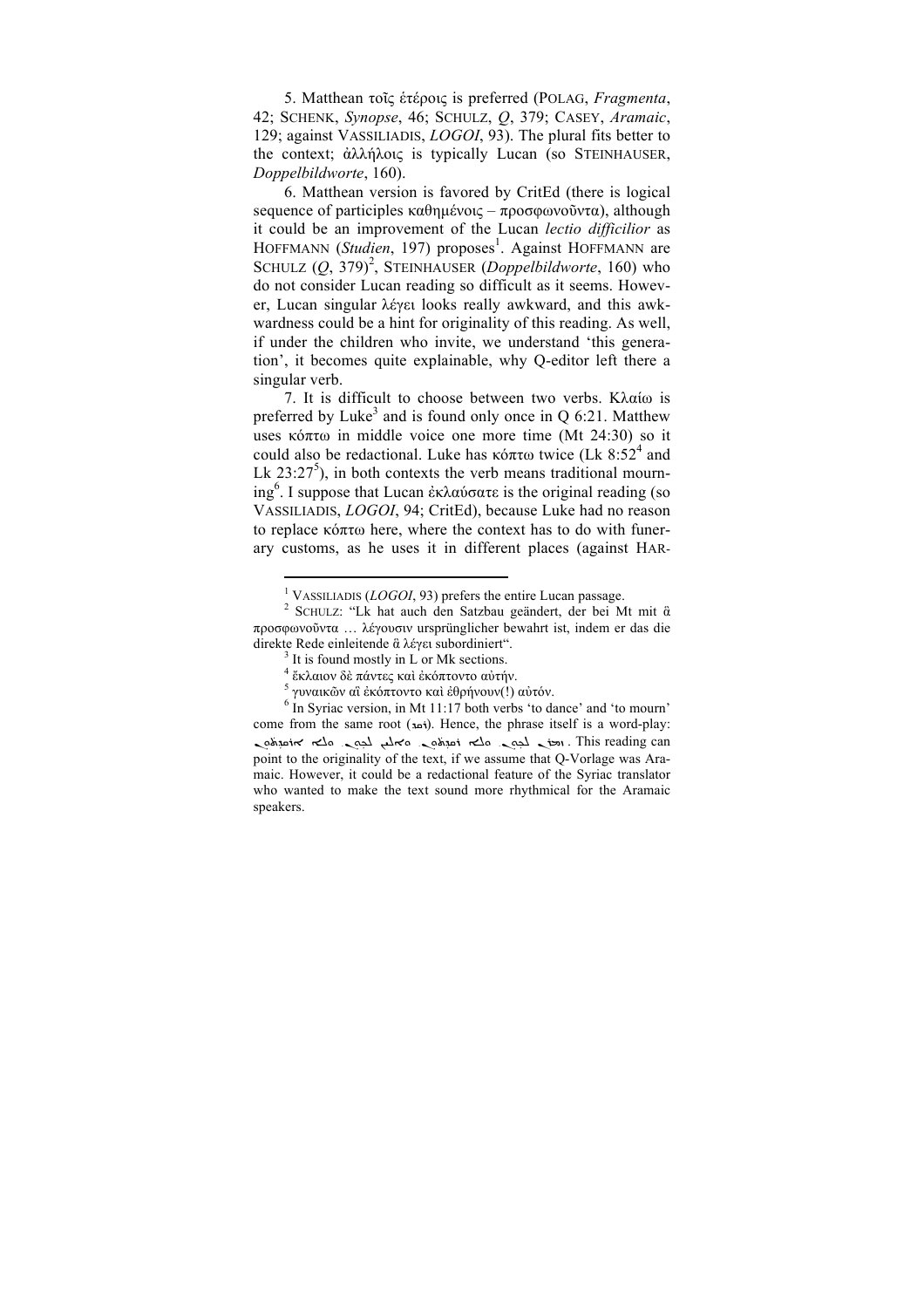NACK, *Sayings*, 18; POLAG, *Fragmenta*, 42; SCHENK, *Synopse*, 46; HOFFMANN, *Studien*, 197; SCHULZ, *Q*, 379; FLEDDER-MANN, *Q*, 366).

8. Luke changes form of the verb from aorist to perfect for the improvement of style, and the same is valid for Q 7:34 (HARNACK, *Sayings*, 19; POLAG, *Fragmenta*, 42; SCHENK, *Synopse*, 46; HOFFMANN, *Studien*, 197; against VASSILIADIS (*LOGOI*, 94).

9. Lucan ὁ βαπτιστὴς is obviously redactional (VASSILI-ADIS (*LOGOI*, 93; CritEd), though STEINHAUSER (*Doppelbildworte*, 162) claims it originality.

10. CritEd and VASSILIADIS (*LOGOI*, 93) prefer simple Lucan µή instead of Matthean µήτε. Both versions are possible, but in light of Q 10:4 I prefer Lucan version.

11. Addition of bread and wine are obviously secondary (FLEDDERMANN, *Q*, 367).

12. The verb λέγουσιν is probably original since the previous sayings used the third person, and the rest of Q (11:29-32, 50-51) speaks about 'this generation' always in third person<sup>1</sup>. As well, Luke probably wanted to "heighten the parenetic appeal of the text" (FLEDDERMANN, *Q*, 367). For preference of the Lucan version: POLAG, *Fragmenta*, 42; HOFFMANN, *Studien*, 197<sup>2</sup> ; VASSILIADIS *LOGOI*, 93; CritEd.

13. For the word order, CritEd and POLAG (*Fragmenta*, 42) prefer Matthean version. It is correct because the word φίλος is not Matthean favorite and the word order is so awk-

l

<sup>&</sup>lt;sup>1</sup> There are no examples where 'this generation' is explicitly called 'you'. In the series of the 'Woes' addressed to the Pharisees and the Teachers of Law (Q 11:42, 39b, 41, 43-44, 46b, 52, 47-48) the phrase does not appear, although it stays in Q 11:50 that follows immediately the 'Woes'. Nevertheless, the Wisdom-oracle Q 11:49-51 was added to the 'Woes' in order to make a connection to the motif of the persecuted

prophets.<br><sup>2</sup> ....ihre redaktionelle Einführung in die ..Rede", die sich an die Menge richtet, ist unwahrscheinlich. Dagegen ist das neutrale λέγουσιν (Mt 11:18f.) als Anpassung an die allgemeine Aussage des Gleichnisses verständlich". However, the pedagogical interest from Luke's side is more apparent here.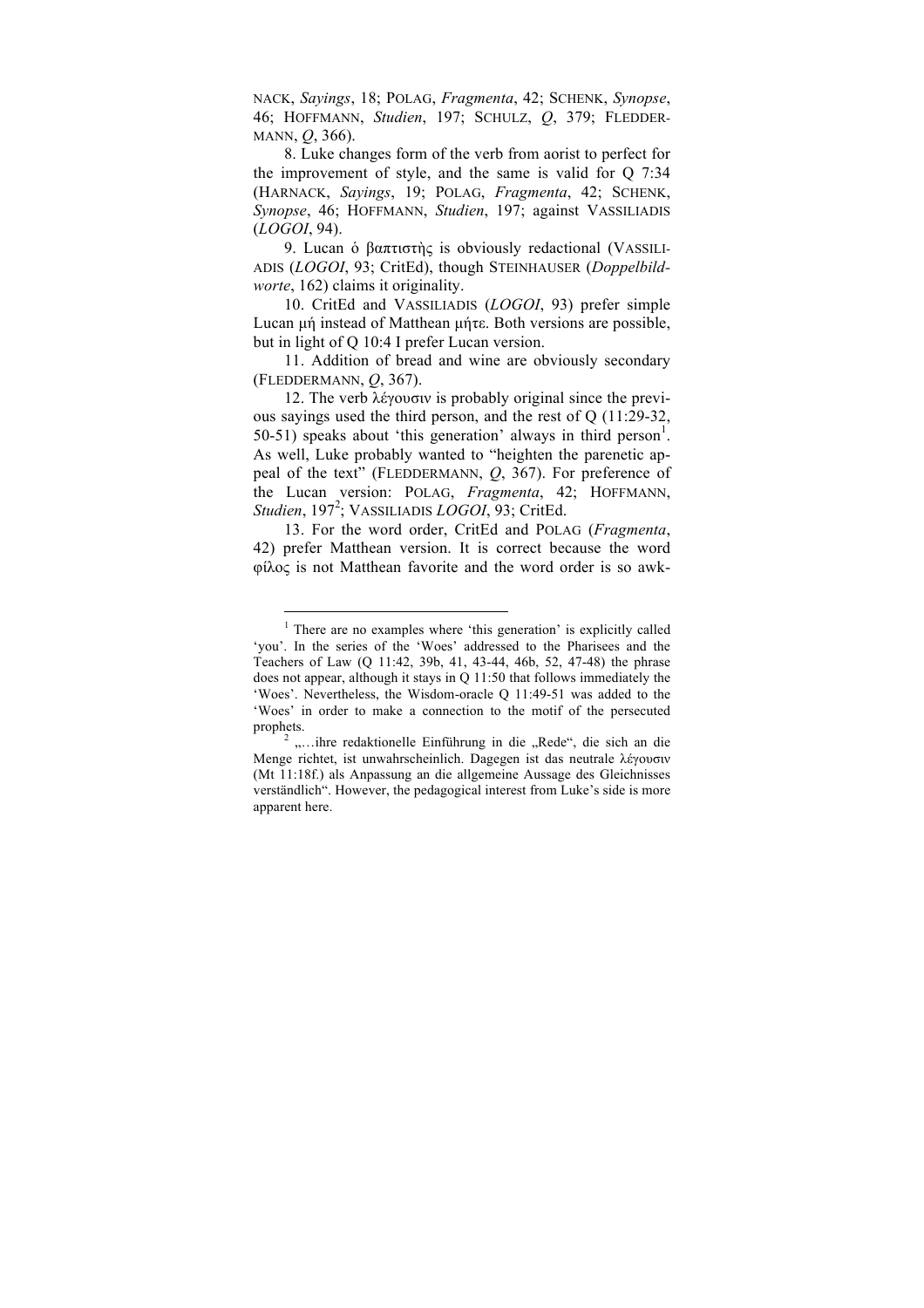ward that it needs the correction (against VASSILIADIS, *LOGOI*, 93).

14. For Harnack πάντων belongs to the Lucan redaction (*Sayings*, 19; also HOFFMANN, *Studien*, 197; SCHULZ, *Q*, 380). However, as it seems from the text of Q, Matthew has tendency to have πάς in the place where Luke omits it (Q 6:22, 6:49,  $11:17,33<sup>1</sup>$ ). Hence if Luke preserves it, it must be original (so VASSILIADIS, *LOGOI*, 93).

15. The Lucan version is preferred. The motif of 'children' is prominent in Q (3:8, 10:21, 11:11-13,13:34 etc.), and there are reasons for Matthew to change the original obscure saying and connect it with τὰ ἔργα τοῦ Χριστοῦ (Mt 11:2) (cf. HAR-NACK, *Sayings*, 19; LÜHRMANN, *Redaktion*, 30; POLAG, *Fragmenta*,42; SCHENK, *Synopse*, 46; HOFFMANN, *Studien*, 197; SCHULZ, *Q*, 380; VASSILIADIS, *LOGOI*, 93; CritEd; FLEDDER-MANN, *Q*, 367). Against – CASEY, *Aramaic*, 143.

 $Q$  7:31-35 is connected to the previous sayings (Q 7:1-9, 18-19, 22-28), which have to do with conversion of the Gentiles and dialog between John and Jesus. However, both versions agree in the positioning of the pericope after the saying about John as the greatest among women's offspring (Q 7:28/Mt 11:11) but insert new material between two sayings<sup>2</sup>. The word agreement is very high and the redactional interventions do not change much of the original meaning of the saying.

 $\overline{Q}$  7:31-35 consists of three parts<sup>3</sup>: a) a parable of the children in a market-place with an introduction<sup>4</sup> (Q 7:31-32), b) commentary words about John and the Son of man, c) a conclusive statement about the Wisdom and her children<sup>5</sup>, which

 $<sup>1</sup>$  In these texts, it seems to be original.</sup>

<sup>&</sup>lt;sup>2</sup> Matthew inserts Q 16:16 (Mt 11:12-13) and special material between the sayings, while Luke has Lk 7:29-30 (which could be also ascribed to Q) before Q 7:31fol.<br> $3 \text{ Cf. KLOPPENBORG.}$  Formation. 110.

<sup>&</sup>lt;sup>4</sup> I do not consider the introduction "To what I shall compare ... etc." as a separate unit since the catchword ὅµοιος connects both parts. <sup>5</sup> LUZ (*Matthew 8-20*, 145) considers v.35 (Mt 11:19) to be a narra-

tor's commentary.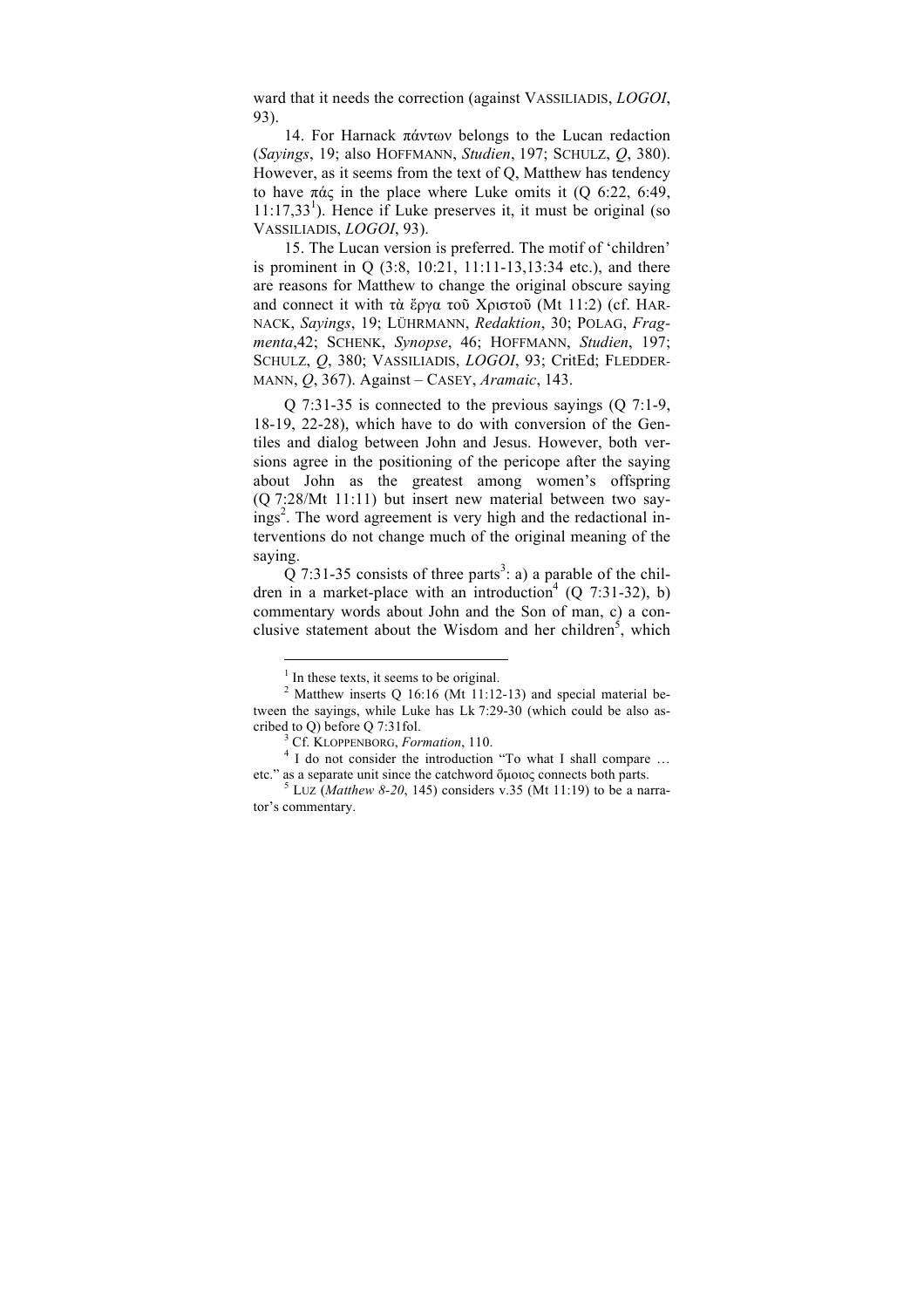reflects also the redactional/compositional history of the passage<sup>1</sup>. The original similitude about 'this generation' (vv.31-32) was expanded by the interpretational parallelism between John and Jesus (vv.33-34) in order to specify and explain the parable, and then the last saying about the children of Wisdom  $(v.35)$  was added in order to summarize the saying<sup>2</sup>. The originally separate traditions were joined together by the catchword and thematic agreement<sup>3</sup>.

In comparison to the previous sections, Q 7:31-35 changes both theme and form<sup>4</sup>. Now Jesus does not speak about John anymore but turns to 'this generation' (Q 7:31) and speaks about it in the form of the parable or, preferable, *similitude* (cf. ὁµοιώσω). The beginning introduces a new "character" which is γενεὰ αὐτή – 'this generation'. Here it appears for the first time in Q, but is connected to the sayings that report John's words about the "brood of vipers" γεννήματα έχιδνῶν (Q 3:7). We have to note that the phrase 'this generation' is a catchword in the Wisdom passages of Q (cf. Q 11:31,32,51). The introduction to Q 3:7-9 demonstrates connection with Q 7:29-30, where the Pharisees and the baptism are mentioned. It demonstrates that both sayings are to be understood in the context of imminent judgment. Although in Q 3:7-9 the addressee of John's speech are the Pharisees, the audience of Q 7:31 is different. From the previous context one may conclude that the implied audience of the saying is the crowd  $(Q 7:24)$  that listens Jesus' speech about John (Q 7:22-28). However, the accent now changes. Jesus speech is resembling the speech of John the Baptist and the parable unites them both in the context of the apocalyptical judgment.

This generation<sup>5</sup> is compared to the children who play the games related to the traditional circle of life. Motif of "childhood" plays an important role in Q. There are different

<sup>&</sup>lt;sup>1</sup> SCHULZ insists that Q 7:31-35 was no original unity (Q, 381).<br>
<sup>2</sup> Cf. TUCKETT, Q, 176.<br>
<sup>3</sup> KLOPPENBORG, *Excavating Q*, 126.<br>
<sup>4</sup> LÜHRMANN, *Redaktion*, 25.<br>
<sup>5</sup> The negative usage of the expression is attested in N 1:35, 32:5, 20.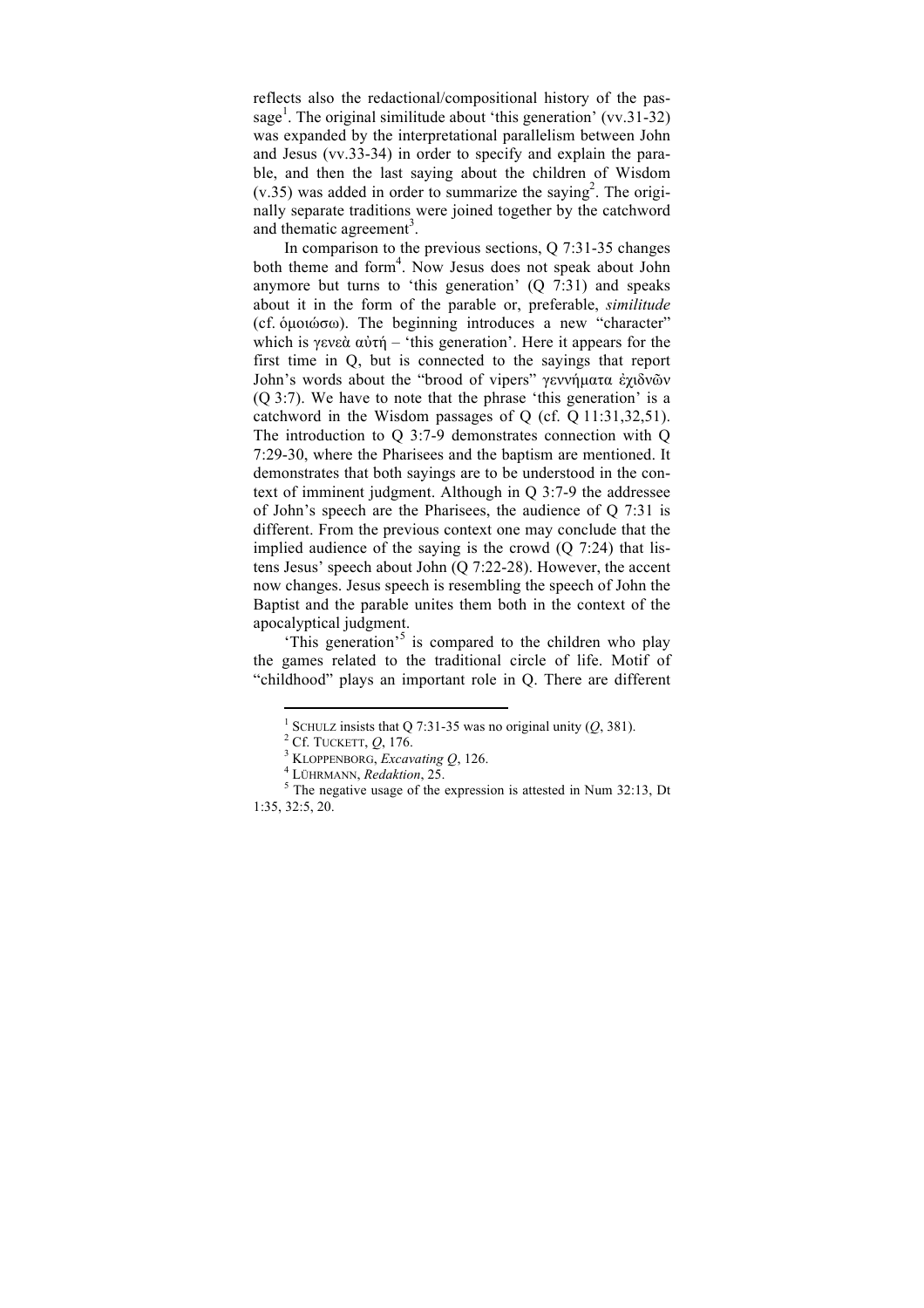terms for this in Q. The word παίς appears once in Q (7:7<sup>1</sup>) while here we have  $\pi\alpha\delta$  ioi, which served to denote the age category<sup>2</sup>. The association of 'this generation' with the children may point to the aspects of immaturity and folly of the accused part. The place of their games (ἀγορά) is found also in Q 11:43 where it is used in the 'woe' context<sup>3</sup>.

The children are divided into two groups, those who invite and those who reject the invitation. The presence of ἑτέροις underlines the distinction between two groups: one that invites is strictly separated from another<sup>4</sup>. To the inviting party belong, respectively, boys and girls<sup>5</sup>, because the games represent a wedding and a funeral<sup>6</sup>, i.e. the male and female characters are in mind. That means that two groups represent the entire society, hence 'this generation' must not be limited to exclusively Jews or Pharisees, nor should one overestimate the temporal dimension of the word 'generation'. The inviting part accuses the second group for unresponsiveness.

The phrase seems to be rooted in Wisdom tradition, if we compare it with Eccl 3:4 (LXX): καιρὸς τοῦ κλαῦσαι καὶ καιρὸς τοῦ γελάσαι<sup>7</sup> καιρὸς τοῦ κόψασθαι καὶ καιρὸς τοῦ ὀρχήσασθαι**.** The parallelism is hardly accidental. It is quite possible that the source of phrase was a proverbial saying that resembled or could be borrowed from Ecclesiastes. Read in this view, the accusation from the side of the inviting children is due to the inappropriateness of the reaction of the invited ones. Contrary to the Eccl 3:4, the accusers speak about rejection in

 $1$  Q 7:7 contributes little for the present context since it speaks about a boy of the centurion and no and thus has not to neither with Wisdom

<sup>&</sup>lt;sup>2</sup> Cf. OEPKE, παίς, TDNT V, 638. <sup>3</sup> Although we cannot immediately conclude that market-place had some negative connotation for Q editor, we should notice the fact that the 'agora' was regarded as opposite to Q people. Did Q-people see the overcrowded cities as opponents of their rural environment?<br>
<sup>4</sup> Cf. TUCKETT, Q, 176.<br>
<sup>5</sup> Cf. JEREMIAS, *Gleichnisse*, 161.<br>
<sup>6</sup> Ibid.

<sup>7</sup> This passage clearly reminds of Q 6:21 (Lk): µακάριοι οἱ κλαίοντες νῦν, ὅτι γελάσετε.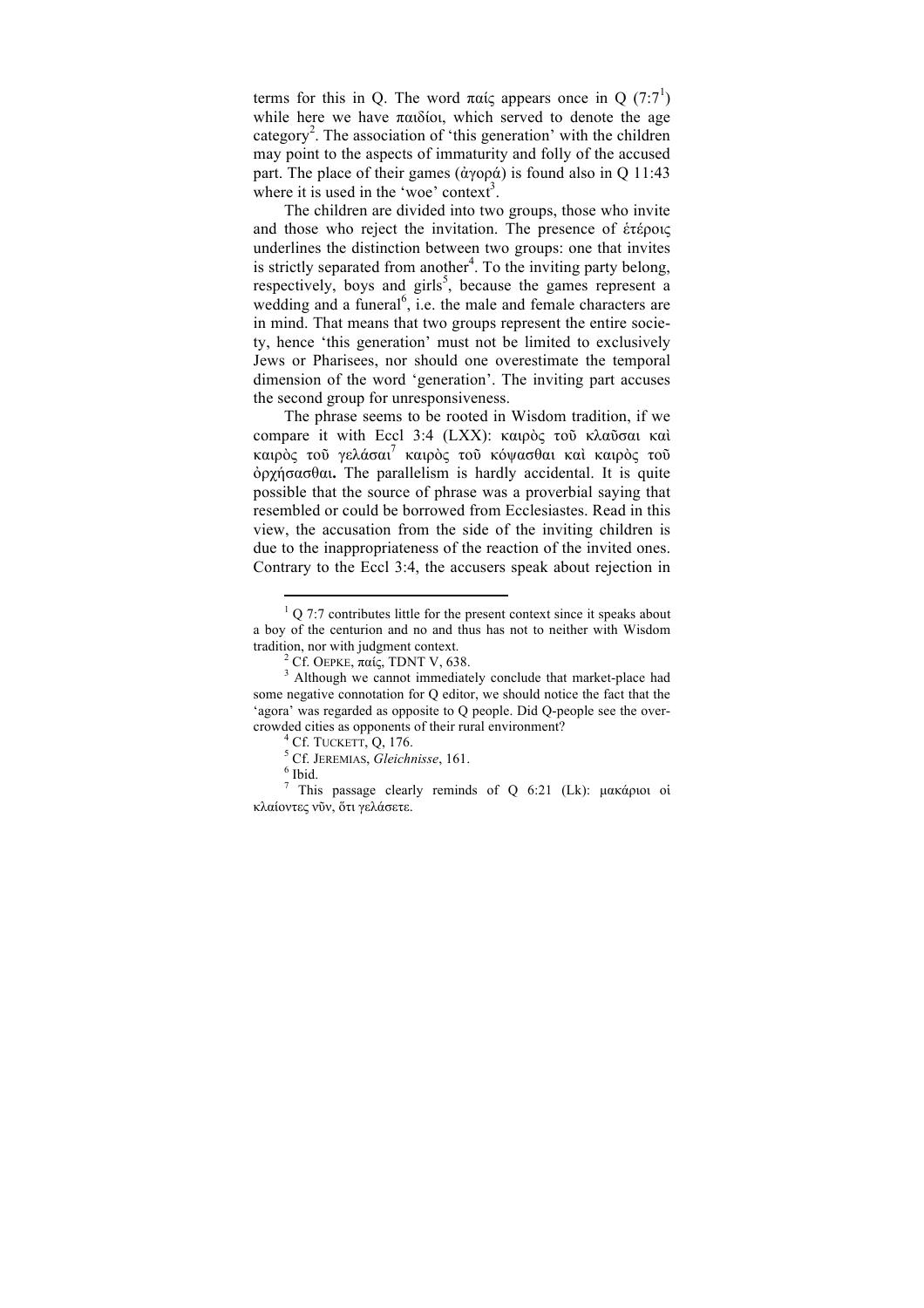the past tense<sup>1</sup>, as the fact has already happened. The text does not provide the reason of such behavior of the invited part, which could be explained by the allegorical character of the parable.

The part Q 7:33-34 functions as the interpretative commentary to the parable, and not otherwise<sup>2</sup>. This is confirmed by the evidence of the parable itself. It is difficult to associate John and Jesus with the inviting children because: a) 'this generation' is compared to the children rather then part that refuses, b) as was said before, the groups are both male and female, c) chronological order does not correspond to the order of John's and Jesus' ministry, d) it seems logical that those who speak in the parable, now pronounce their judgment about John and Jesus<sup>3</sup>, e) rejection of John and Jesus is bound to their life style and not their preaching<sup>4</sup>.

We have to notice, that while John is called by his name. Jesus speaks of himself as a 'Son of man'. There is no reason to interpret this title in the context as a messianic one<sup>5</sup>. At the same time, 'son of man' has been often associated with Wisdom.

The conclusive statement (Q 7:35) brings Wisdom into play. Here the Wisdom must be understood as personified<sup>6</sup>. This is clearly a later addition because the parable is understandable by itself<sup>7</sup> and the saying could be originally independent saying<sup>8</sup>. CHRIST describes her as 'Mysterium' that is revealing in Jesus<sup>9</sup> but the context does not support this reading. She is an adversary of 'this generation' for they both are

 $<sup>1</sup>$  Notice the aorist forms of the verbs.</sup>

<sup>2</sup> However, two parts are difficult to reconcile (cf. LUZ, *Matthew 8-*

*<sup>20</sup>*, 146).<br><sup>3</sup> Cf. DAVIES, ALLISON, *Matthew* II, 262.<br><sup>4</sup> KLOPPENBORG, *Formation*, 111.<br><sup>5</sup> Cf. SUGGS, *Wisdom*, 50. FITZMYER considers the "son of man" to<br>be a surrogate for I (*Luke* I. 681)

be a surrogate for I (*Luke* I, 681) <sup>6</sup> CHRIST, *Jesus*, 65. <sup>7</sup> SUGGS, *Wisdom*, 34. <sup>8</sup> SUGGS, *Wisdom*, 33. <sup>9</sup> CHRIST, *Jesus*, 66.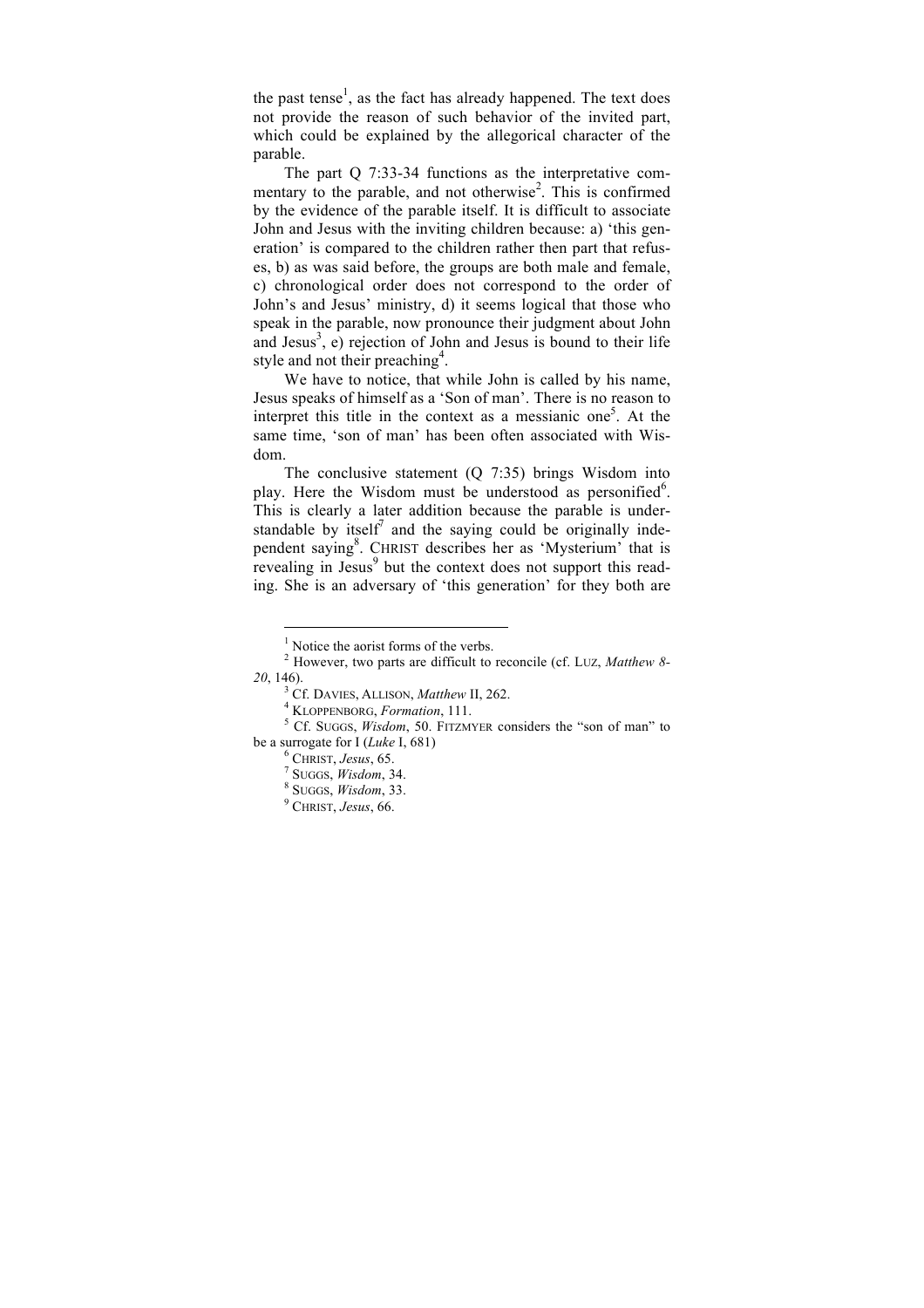female figures and hence have the children. The 'children of Wisdom' are those who do not collaborate with the children of 'this generation'. The activity and fate of Wisdom's children gave her right to pronounce judgment on the unrepentant generation.

Wisdom is important in so far as she is acting in their children. But here she plays a passive role, when the children are those who justify her. The verb ἐδικαιώθη does not necessarily refers to the past but must be understood in present<sup>1</sup>. "All the children", as we have chosen the Lucan reading, underlines universalistic connotation of the passage. As in Q 11:50, *all* the blood will be required from this generation, thus all the prophets, from Abel and Zachariah, are the children of Wisdom, and John and Jesus belong to this line<sup>2</sup>.

This generation appears in Q as the main antagonist and this metaphorical language could represent the battle between Wisdom and Folly and thus struggle between children of Wisdom and earthly generation.

| Mt 23:34-36                              | Lk 11:49-51              |
|------------------------------------------|--------------------------|
| <sup>34</sup> δι <b>ὰ τοῦτο</b> ἰδοὺ ἐγὼ | 49<br>διά τούτο καί ή    |
| άποστέλλω<br>ύμᾶς<br>πρòς                | σοφία του θεου είπεν·    |
| προφήτας και σοφούς                      | άποστελώ είς αύτούς      |
| καί γραμματεΐς·                          | προφήτας<br>кaì          |
| έξ αύτων άποκτενείτε                     | άποστόλους,              |
| καὶ σταυρώσετε καὶ<br>έξ                 | αύτῶν<br>έξ<br>καὶ       |
| αύτων μαστιγώσετε έν                     | άποκτενούσιν             |
| ταΐς συναγωγαΐς ύμων καί                 | και διώξουσιν,           |
| διώξετε                                  | 50<br>ΐνα ἐκζητηθῆ<br>τò |
| άπὸ πόλεως είς πόλιν·                    | αίμα<br>πάντων<br>τῶν    |
| 35<br>όπως έλθη έφ' ύμας                 | προφητῶν                 |
| πᾶν αίμα δίκαιον                         | τὸ ἐκκεχυμένον ἀπὸ       |
| έκχυννόμενον έπι της γης                 | καταβολῆς κόσμου ἀπὸ τῆς |
| άπό του αίματος Άβελ του                 | γενεᾶς ταύτης,           |

**Q 11:49-51**

 $^1$  It must correspond to Hebrew הצדיק) , *Jesus*, 64). <sup>2</sup> Cf. Suggs, *Wisdom*, 35.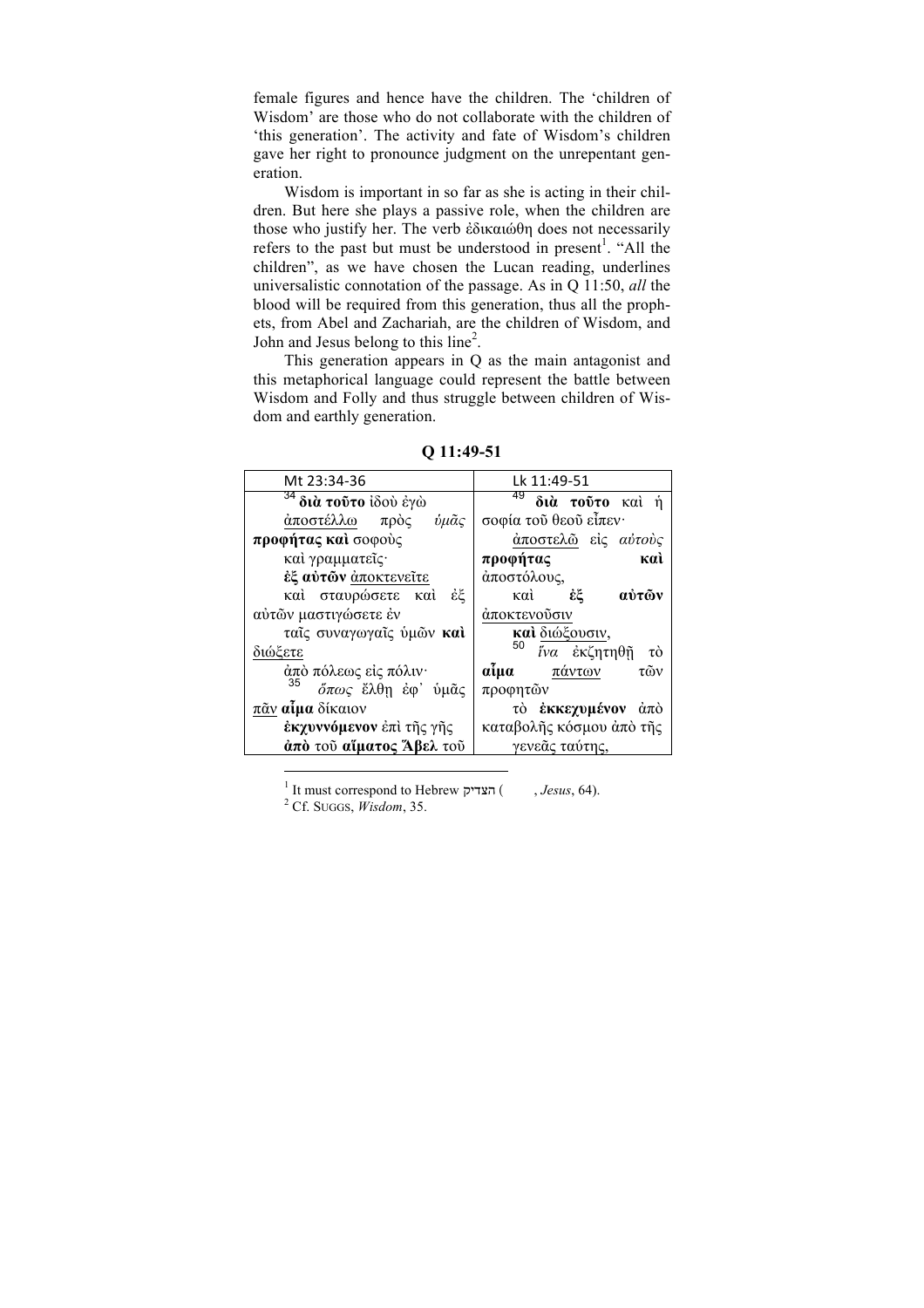| δικαίου                    | <sup>51</sup> άπὸ αἵματος Άβελ                 |
|----------------------------|------------------------------------------------|
| αΐματος<br>ἕως<br>τοῦ      | αΐματος<br>έως                                 |
| Ζαχαρίου υίου Βαραχίου,    | Ζαχαρίου                                       |
| δν έφονεύσατε μεταξύ τού   | άπολομένου<br>τοῦ                              |
| ναού και του θυσιαστηρίου. | μεταξύ του θυσιαστηρίου                        |
| 36<br>άμην λέγω ύμίν, ήξει | καί του οίκου·                                 |
| ταῦτα πάντα ἐπὶ            | vaì<br>λέγω<br>υμίν,                           |
| την γενεάν ταύτην.         | $\dot{\alpha}\pi\dot{\alpha}$<br>έκζητηθήσεται |
|                            | της γενεᾶς ταύτης.                             |
|                            |                                                |

**Q 11:49** Διὰ τοῦτο καὶ ἡ σοφία τοῦ θεοῦ εἶπεν $^1$ · ἐγὼ $^2$ άποστελῶ $^3$  εἰς αὐτοὺς $^4$  προφήτας καὶ σοφοὺς $^5$  καὶ $^6$  ἐξ αὐτῶν ἀποκτενοῦσιν<sup>7</sup> καὶ διώξουσιν, **50** ἵνα<sup>8</sup> ἐκζητηθῇ<sup>9</sup> τὸ αἷµα πάντων τῶν προφητῶν $^{10}$  τὸ ἐκκεχυμένον $^{11}$  ἀπὸ καταβολῆς κόσµου <sup>12</sup> ἀπὸ τῆς γενεᾶς ταύτης13, **51** ἀπὸ<sup>14</sup> αἵµατος Ἅβελ ἕως <sup>15</sup> αἵματος Ζαχαρίου <sup>16</sup> τοῦ ἀπολομένου <sup>17</sup> μεταξὺ τοῦ θυσιαστηρίου καὶ τοῦ οἴκου<sup>18.</sup> ναὶ<sup>19</sup> λέγω ὑμῖν, ἥξει ταῦτα πάντα ἐπὶ τὴν γενεὰν ταύτην $^{20}.$ 

1. Matthean version is shorter but hardly original. The verse resembles an introduction to the quotation of an (lost?) oracle<sup>1</sup>, so there are better reasons to choose Lucan version as an independent from theological tendency of identification of Jesus with Wisdom (cf. STECK, *Israel*, 29; SCHULZ, *Q*, 336; POLAG, *Fragmenta*, 56; CritEd; CASEY, *Aramaic*, 99). This explains the addition of ἰδού (HARNACK, *Sayings*, 103; FLEDDERMANN, *Q*, 545) and the change of the tense of λέγω from aorist to present (Mt). Lucan καί could be redactional<sup>2</sup> as well as the phrase τοῦ θεοῦ (Lk) in the text (cf. CritEd; FLEDDERMANN, *Q*, 545), but it is not necessary because this type of phrases is typical for  $Q^3$ .

2. It is quite probable that the original oracle had ἐγώ as in Mt, and Luke has eliminated (cf. HARNACK, *Sayings*, 103),

<sup>&</sup>lt;sup>1</sup> BULTMANN, *Tradition*, 114.<br><sup>2</sup> In Q 12:40, Matthean version reads διὰ τοῦτο καί (Mt 24:44).<br><sup>3</sup> Q 11:20, 12:8.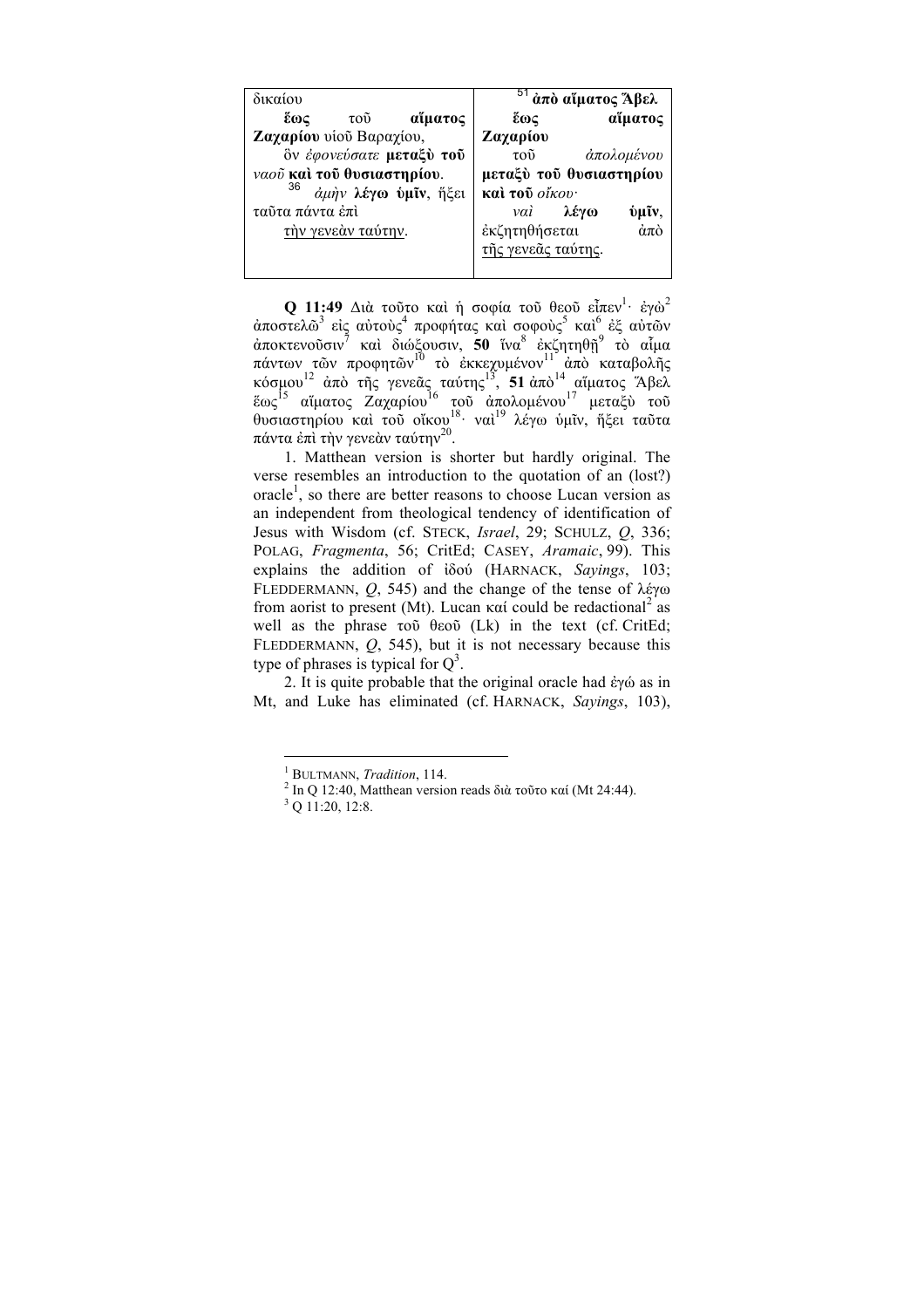which is confirmed by Q 7:27 and Q  $19:23<sup>1</sup>$  (against SCHULZ, *Q*, 336; POLAG, *Fragmenta*, 56; VASSILIADIS, *LOGOI*, 102; CritEd; FLEDDERMANN, *Q*, 545).

3. The versions have different tense of the verb ἀποστέλλω: Mt – present, Lk – future. It is difficult to decide which is original, because both variants speak not about the past, which could be understandable in the context, but of what is happening or is going to happen. We prefer the Lucan reading (with subjunctive sense) as a more general one which fits better to the style of the oracle speech<sup>2</sup> (cf. SCHULZ,  $Q$ , 336; also POLAG, *Fragmenta*, 56; VASSILIADIS, *LOGOI*, 102; Crit-Ed; FLEDDERMANN, *Q*, 545). HARNACK (*Sayings*, 103) relies on Mt since Lucan correction was done for the sake of conclusion, which is not correct since διὰ τοῦτο should be added on the later phase of redaction of Q.

4. Lucan εἰς αὐτούς is preferable (also in the following verbs) because it follows the oracle-speech context, while the Matthean version is obviously adapted to the 'Woe' context and because of this he changed the third person to the second (cf. SCHULZ, *Q*, 336; also POLAG, *Fragmenta*, 56; VASSILI-ADIS, *LOGOI*, 102; CritEd; FLEDDERMANN, *Q*, 545).

5. Lucan ἀποστόλους is redactional<sup>3</sup>, while Matthean σοφούς is original (CATCHPOLE, *Quest*, 270; CritEd; FLEDDERMANN, *Q*, 545) because of the fact that we are dealing with Wisdom-oracle. However, STECK (*Israel*, 30), SCHULZ (*Q*, 336), POLAG (*Fragmenta*, 56) and VASSILIADIS (*LOGOI*, 102), claim the originality of Lucan version, because the 'apostles' in the context should not be understood as the Christian ones. This explanation is not satisfactory since Matthew has no reason to eliminate the word when he makes Jesus the proclaimer of these words and thus addressing the present Matthean community. Luke used ἀπόστολοι probably under the influ-

<sup>&</sup>lt;sup>1</sup> Q-editor often uses emphatic ἐγώ: Q 3:16, 7:8, 11:19-20.<br><sup>2</sup> However, there could be just a scribal mistake during transmission of the text.<br><sup>3</sup> It appears 6 time in the Gospel, while in Mt only once.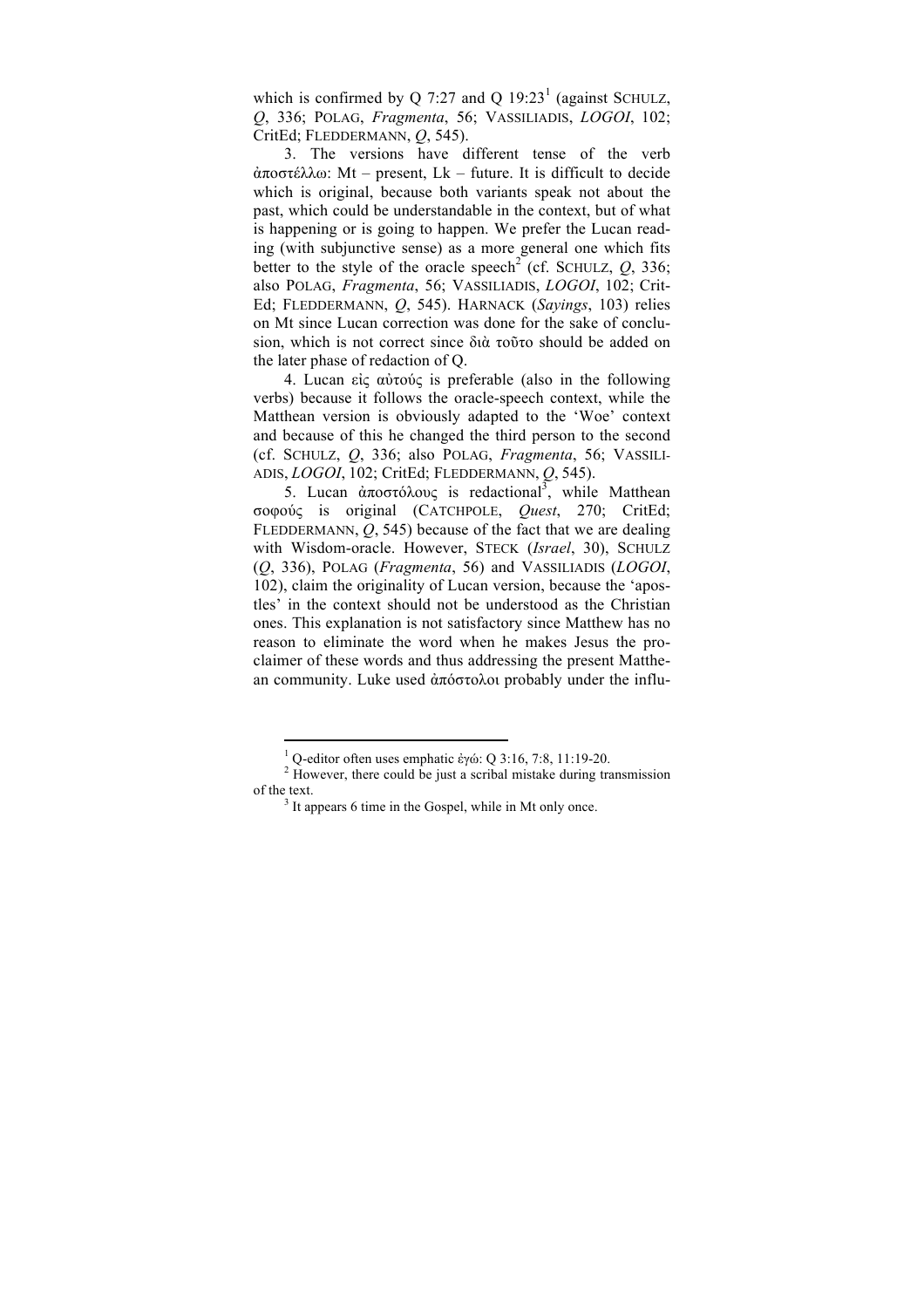ence of Q 13:34<sup>1</sup>. The choice of γραμματεῖς is more complicated. HARNACK (*Sayings*, 103) and CASEY (*Aramaic*, 99) stand for its originality, since Matthew would hardly insert it in the text because of the negative connotation (cf. Mt 23). Nevertheless, in Mt 13:52 the term does not have negative character. Luke never has γραµµατεύς in his Q sections, while Matthew inserts it in the passages, where Lucan subjects are not identified (Mt 8:19/Q 9:57, Mt 12:38/Q 11:16) or where only one subject was present (Mt 23:23/Q 11:42 and fol.). This speaks for the secondary character of the Matthean version (cf. CritEd; FLEDDERMANN, *Q*, 545).

6. Καί could be a Lucan addition (see n.2; HARNACK, *Sayings*, 103) but I suppose that it is rather Matthean omission because of the following list of καί in Mt 23:34b (cf. FLEDDERMANN,  $Q$ , 545; also SCHULZ,  $Q$ , 337<sup>2</sup>; POLAG, *Fragmenta*, 56; VASSILIADIS, *LOGOI*, 102; CritEd).

7. Matthew changes the verb to the second person (see n.4) and makes additions which describe the kinds of persecution, which were probably influenced by the later persecution of the Christian communities<sup>3</sup> (HARNACK, *Sayings*, 104; STECK, *Israel*, 31<sup>4</sup> ; SCHULZ, *Q*, 337; POLAG, *Fragmenta*, 56; CritEd; FLEDDERMANN, *Q*, 545).

8. Ἵνα is more typical for Q than ὅπως (Q 4:3, 6:31, 7:6); the latter is clearly Matthean<sup>5</sup> (cf. SCHULZ,  $Q$ , 337; also POLAG, *Fragmenta*, 56; VASSILIADIS, *LOGOI*, 102; CritEd; FLEDDER-MANN, *Q*, 545; against HARNACK, *Sayings*, 103).

9. It is difficult to decide which version is original. Both Matthean and Lucan verbs have the same meaning. Lucan ἐκζητέω is rare (*lectio difficilior*, LÜHRMANN, *Redaktion*, 46; SCHULZ, *Q*, 337; POLAG, *Fragmenta*, 56; VASSILIADIS, *LO-GOI*, 102) and hence is original (although it is found also in

<sup>&</sup>lt;sup>1</sup> The stoning of the envoys recalls the episode of Stephen's martyrdom (Act 7). <sup>2</sup> "…semitisierenden καί-Anschluß". <sup>3</sup> Cf. BULTMANN, *Tradition*, 114; the "midrashic expansion", accord-

ing to CASEY, *Aramaic*, 99. <sup>4</sup> The addition was influenced by Mt 10:17 of

 $5 \overline{17}$  times in Mt against 7 in Lk.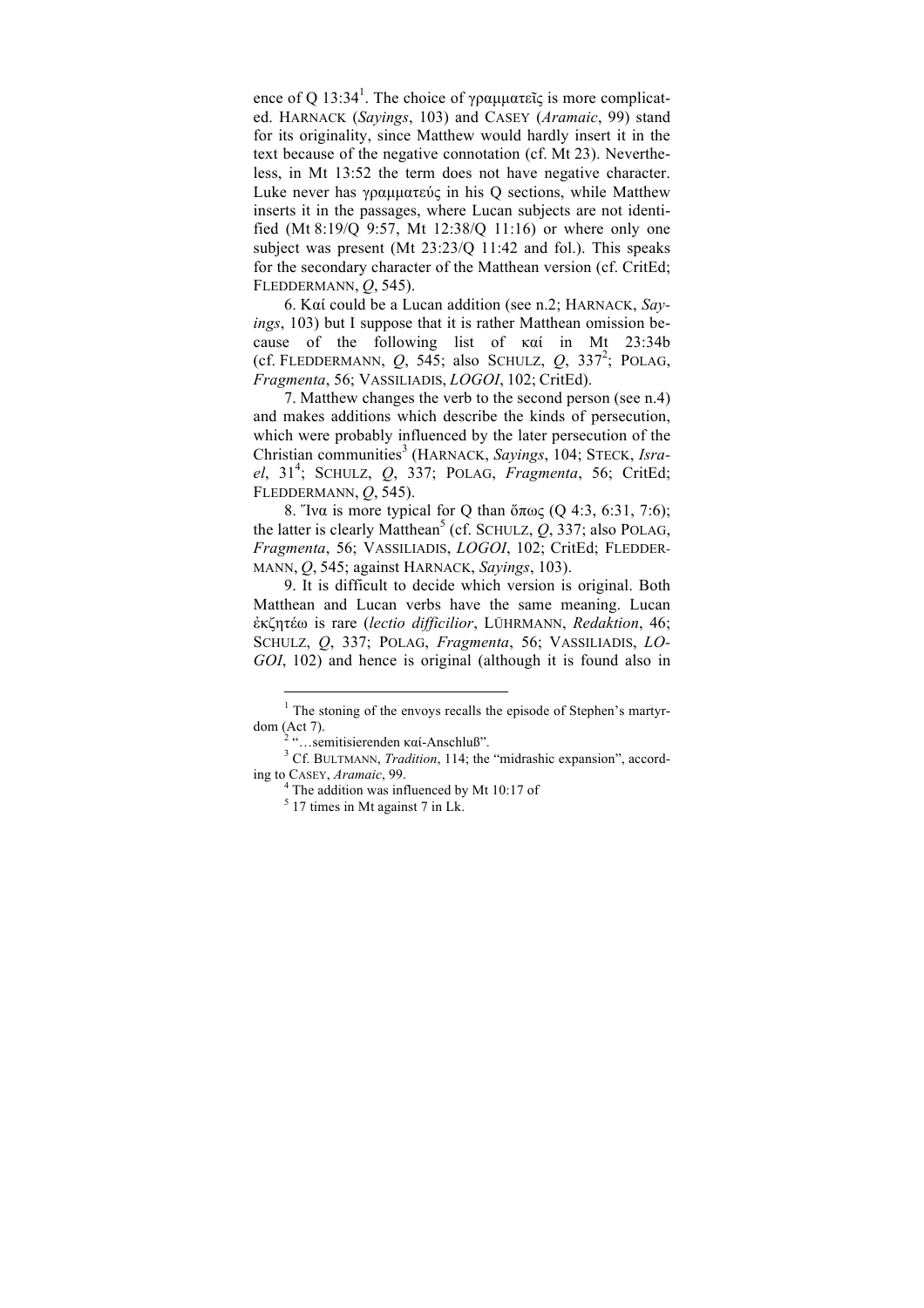Act 15:17). Act 5:28 reads "ἐπαγαγεῖν ἐφ᾽ ἡµᾶς τὸ αἷµα" and it can lead us to think that Luke would not replace the expression that he uses elsewhere by such a rare word. HARNACK considers Matthean ἔλθῃ ἐπί to be original because of its Semitic character (*Sayings*, 103), but the similar phrase is found in Mt 27:25 (τὸ αἶμα αὐτοῦ ἐφ᾽ ἡμᾶς καὶ ἐπὶ τὰ τέκνα ἡμῶν) which is clearly Matthean. FLEDDERMANN (*Q*, 546) also considers Matthean  $\tilde{\epsilon} \lambda \theta$  to be original, however, without enough justifica $tion<sup>1</sup>$ .

10. Matthew put πᾶν before αἶμα and substituted τῶν προφητῶν with δικαίον (HARNACK, *Sayings*, 104) in order to solve the awkwardness of mentioning of the persons who were not counted as the prophets (cf. STECK, *Israel*, 31; SCHULZ, *Q*, 337; POLAG, *Fragmenta*, 56; VASSILIADIS, *LOGOI*, 102; Crit-Ed).

11. STECK supposes that Lucan perfect participle ἐκκεχυµένον is original because it has in mind the fate of the Old Testament prophets but Matthew rather thinks about present persecutions (*Israel*, 31; also SCHULZ, *Q*, 338; cf. VASSIL-IADIS, *LOGOI*, 97; CritEd).

12. The phrase ἀπὸ καταβολῆς κόσµου is unlikely to be Lucan (cf. STECK, *Israel*, 31; POLAG, *Fragmenta*, 56; VASSILI-ADIS, *LOGOI*, 103; CritEd), for it is found nowhere else in his writings. Matthew used it twice (Mt 13:35, 25:34) and it is quite strange that he would eliminate it, if it was in his Q-Vorlage. HARNACK claims that ἀπὸ καταβολῆς κόσµου was inserted by Luke on the place of superfluous ἐπὶ τῆς γῆς (*Say*ings, 104; also CATCHPOLE, *Quest*, 270<sup>2</sup>). However, this superfluity could be due to Matthean redaction that inserts ἐπὶ τῆς

<sup>&</sup>lt;sup>1</sup> He considers the sequence of triple  $\dot{a}\pi\dot{\theta} + \ddot{\epsilon}\omega\zeta$  to be the Lucan redaction and finds it sufficient to suppose the heavy redaction of Luke in this  $Q$  section (11:50-51).

 $\lambda^2$  " 'from the foundation of the world' [is] less Semitic than Matthew's 'upon the ground' (2 Sam 14:14) and brought in to smooth the transition to the Abel reference". This actually speaks against the Matthean version; the reference to the "earth" is an allusion to the story of Abel (Gen 4:10).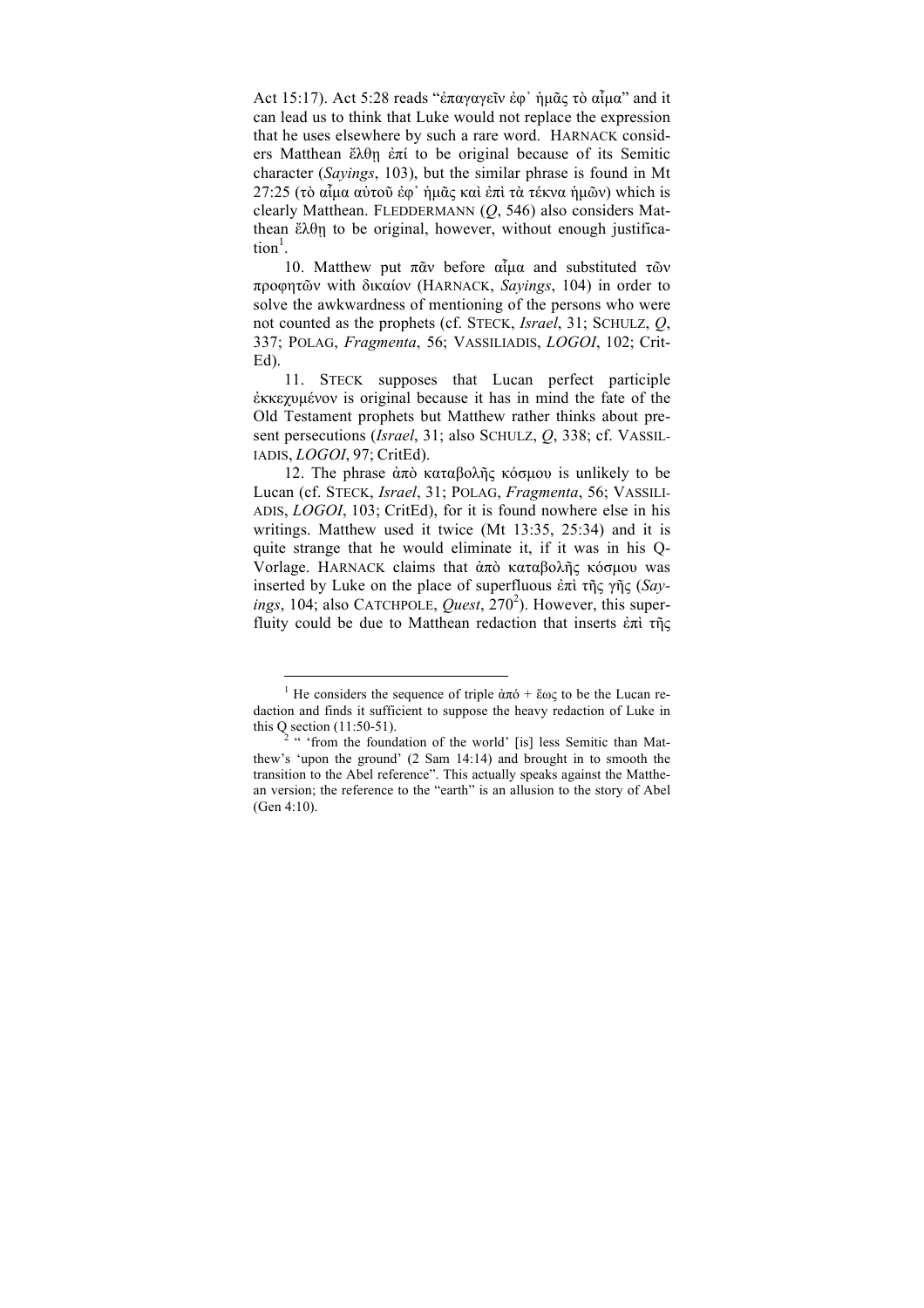γῆς for the sake of explicitness (cf. STECK, *Israel*, 31; SCHULZ, *Q*, 338).

13. The notion of 'this generation' should not be seen as Lucan addition (against HARNACK, *Sayings*, 104; FLEDDER-MANN, *Q*, 547), since Q sometimes uses the repetitions especially when it has strong affirmation like in  $Q$  7:26<sup>1</sup>. POLAG (*Fragmenta*, 56), however, puts it into brackets. Matthew has obviously eliminated the phrase about the generation because his ἐφ᾽ ὑµᾶς has changed the addressee of the speech (cf. SCHULZ, *Q*, 338; VASSILIADIS, *LOGOI*, 103; CritEd).

14. The articles in Mt were used for the sake of embellishment.

15. See n.14.

l

16. Matthean additions seem to give more reverence to the mentioned figures (cf. HARNACK, *Sayings*, 104; POLAG, *Fragmenta*, 56; CritEd).

17. Since Matthew had changed the whole discourse into address to the second person, here the guilt for murdering lies upon the accused side (i.e. Pharisees and the teachers of Law). Lucan version does not have such claims and hence is probably original (cf. STECK, *Israel*, 31; POLAG, *Fragmenta*, 56; VASSILIADIS, *LOGOI*, 103; CritEd). HARNACK (*Sayings*, 104), incorrectly, claims that Luke has avoided verb φονεύειν on the base of Q 11:48 (Mt 23:31) but in Q 11:49 we see ἀποκτείνειν which Matthew preserves, and in Lk 18:20 (par. Mk 10:19) Luke leaves µὴ φονεύσῃς without any change (cf. SCHULZ, *Q*, 338). It means that Luke did not want to avoid the verbs which are semantically close to "murder". FLEDDERMANN (*Q*, 547) claims that both versions are redactional and proposes the ἀπεκτείναν on that place, but this claim is insufficient.

18. Lucan οἴκος is original (cf. Q 13:35) (HARNACK, *Sayings*, 105; STECK, *Israel*, 32; POLAG, *Fragmenta*, 56; VASSILI-ADIS, *LOGOI*, 103; CritEd; FLEDDERMANN, *Q*, 547). Matthew has νάος 8 times against Lucan 4 (against CATCHPOLE, *Quest*, 270).

<sup>&</sup>lt;sup>1</sup> Both Matthew and Luke agree in repetition of προφήτης which is followed by ναί.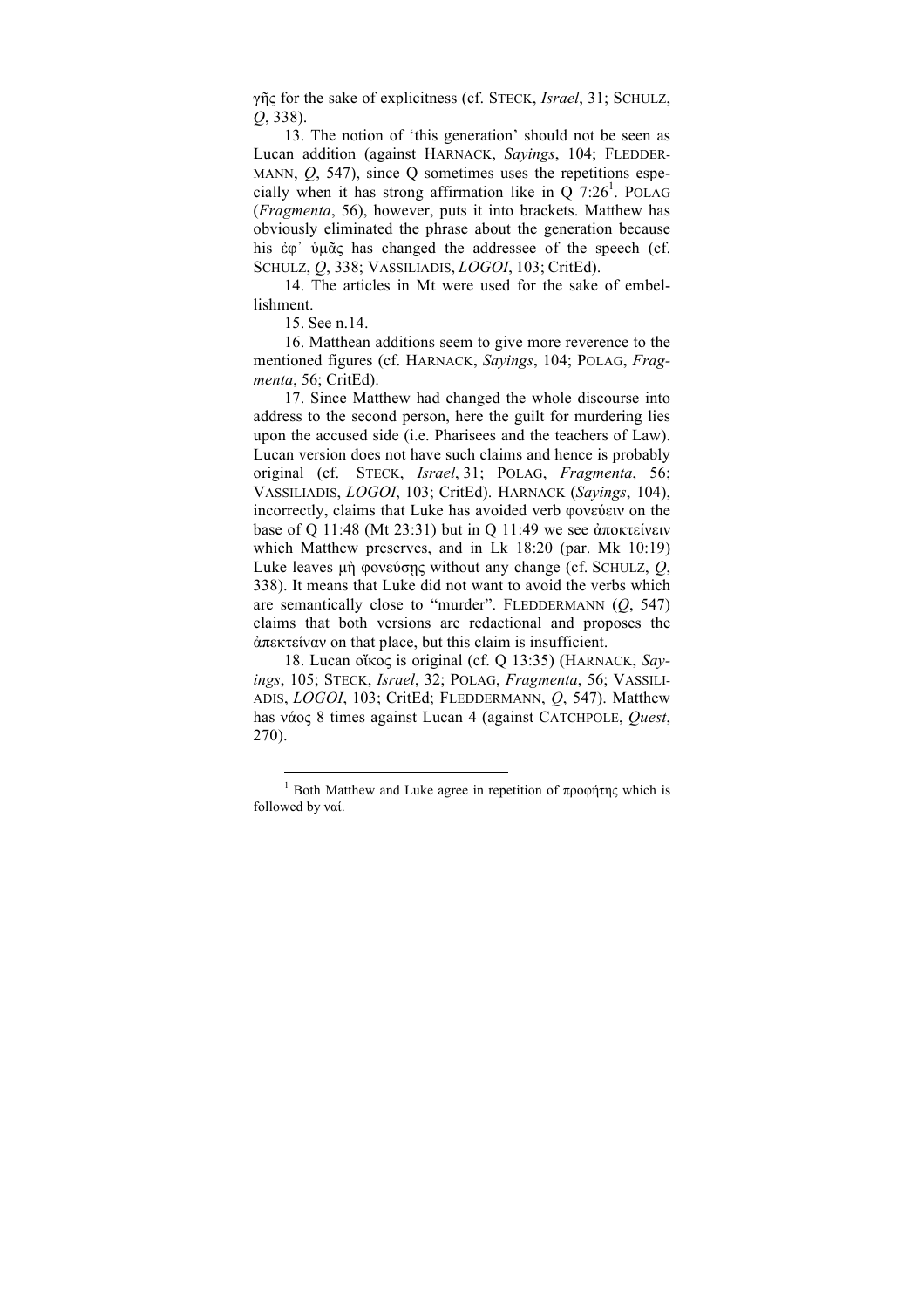19. Ναί is clearly from Q (cf. Q 7:26, 10:21, 12:5) (PO-LAG, *Fragmenta*, 56; VASSILIADIS, *LOGOI*, 103; CritEd; against HARNACK, *Sayings*, 105; FLEDDERMANN, *Q*, 547).

20. Luke has ἐκζητηθήσεται while Matthew has ἥξει. Verb  $\eta$ κω appears in Mt three times in Q sections<sup>1</sup> and once in M<sup>2</sup>. In Lk, the proportion is similar: three times in  $Q^3$  and twice in  $L^4$ . The frequency of the verb in Q makes think that it stayed in Q and that Matthean version is original (also HARNACK, *Sayings*, 105). Against are STECK, *Israel*, 33-34; POLAG, *Fragmenta*, 56; VASSILIADIS, *LOGOI*, 103; CritEd. SCHULZ (*Q*, 338) supposes that ἥκω was inserted by Matthew in conformity with v.35, but this is unlikely since the verbs of movement come from different stems. It is more likely that Luke added ἐκζητηθήσεται in conformity with v. 50.

According to the structure of the passage, we are dealing with a Wisdom-oracle, although not with one that provides the common practical wisdom, but rather with a speech that pronounces the condemnation of the people for their crimes. In this way, it is more comparable with a doom oracle<sup>5</sup>. Both Evangelists agree in placing the oracle in the sequence of the Woes against the teachers of the Law (Q 11:39-52) and after the saying about the fathers who persecuted the prophets (Q 11:47- 48). Both Matthew and Luke preserve the original extent of Q.

The origin of the passage is a matter of debate. The introductory phrase may indicate the quotation from an earlier source<sup> $\delta$ </sup>. Against that speaks the structure of the Woes in Q 11:39-52. The entire sequence could be composed by the pattern of the prophetic oracle like Isa 5:8-14 and thus there is no reason to assume that Q 11:49-51 is a quotation<sup>7</sup>. This vision fails to see that the change of the addressee is an important point: the oracle is directed not against the Pharisees and the

 $^{1}$  Mt 8:11 (Q 13:29), 24:50 (Q 12:46).

<sup>&</sup>lt;sup>2</sup> Mt 24:14.

 $3$  Lk/Q 12:46, 13:29, 13:35.<br>  $4$  Lk 15:27, 19:43.<br>  $5$  Cf. Isa 5:24, 5:8. Cf. Suggs, *Wisdom*, 17.

<sup>5</sup> Cf. Isa 5:24, 5:8. Cf. SUGGS, *Wisdom*, 17. <sup>6</sup> SUGGS, *Wisdom*, 16; CHRIST, *Jesus*, 124. <sup>7</sup> Cf. SCHULZ, *Q*, 341; TUCKETT, *Q*, 167.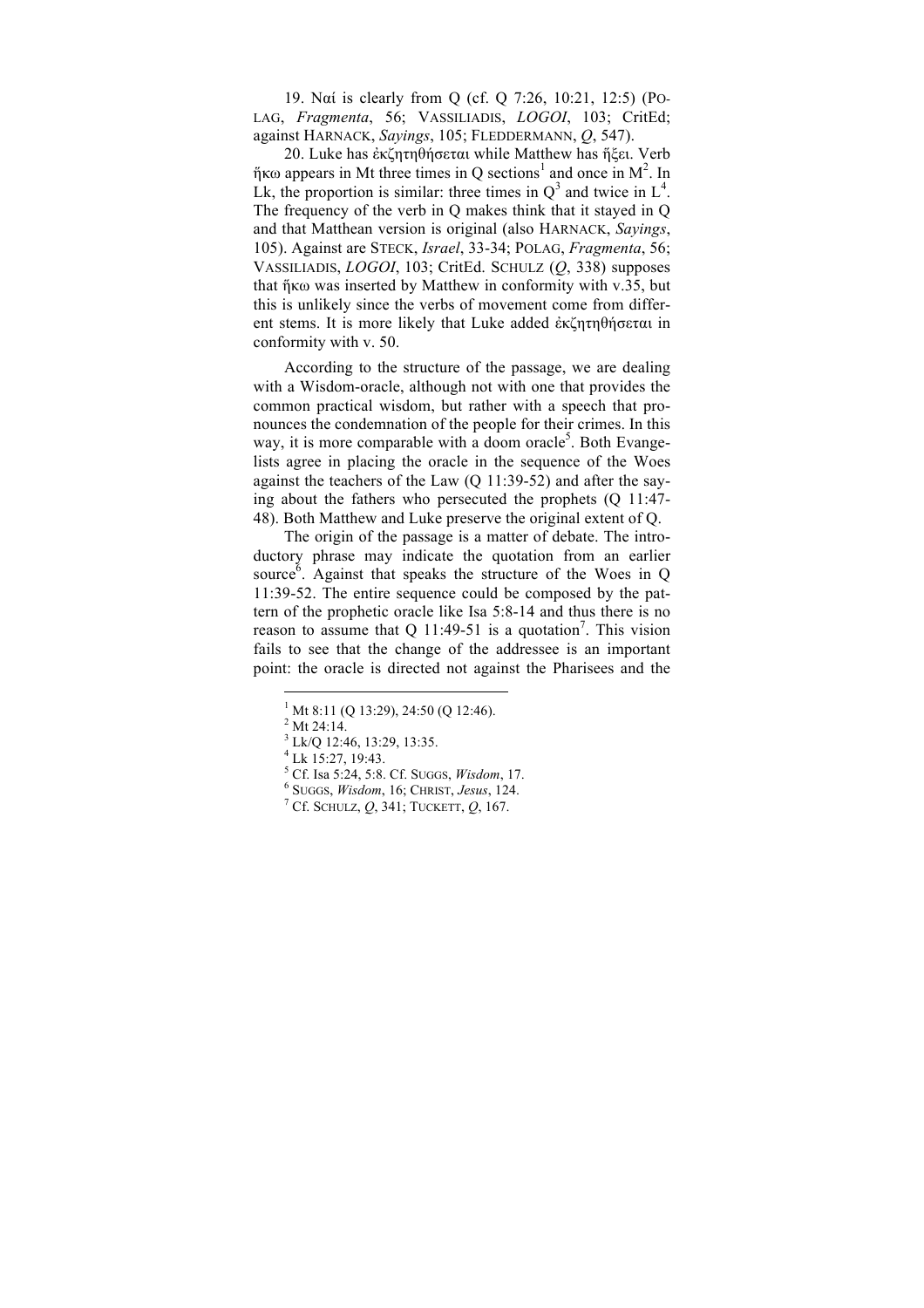teachers of Law but against 'this generation'<sup>1</sup>. We cannot easily equate the former with the later. As well, the rest of the Woes reproaches the Pharisees and Lawyers not for the killing of the prophets but rather for building their tombs, while the Wisdom oracle accuses 'this generation' for the killing and persecution of them. Thus, the oracle was not originally unity with Q 11:39-52 but was connected by the catchwords during the re $daction<sup>2</sup>$ .

The structure of the episode is four-fold: a) short introduction if the speaker ('therefore the Wisdom of God says', Q 11:49a), b) a saying about the sending and persecution of the prophets (Q 11:49b), c) a saying about the consequence of the persecution (Q 11:50-51a), d) an affirmation of the previous saying (Q 11:51b).

The introductive διὰ τοῦτο is found in Q 11:19, 12:22. While the first example appears in the context of "Beelzebul accusation", the second is found in the wisdom context, rather than in forensic one. In all the instances, the phrase functions as a connection with the previous material. The phrase corresponds to the typical introduction of the speech of God in prophetic books<sup>3</sup>. However, the introductory saying in Q 11:49 is unique because  $W$ isdom<sup>4</sup> speaks in the first person. The passage was constructed by the pattern of Prov 1:20ff.: introduction of Wisdom's words (1:20-21) and the speech (1:22-33). The phrase "Wisdom of God" makes clear that she is connected to God and has Him as her source. Then it is she who sends the prophets and sages to the humanity and not God. The oracle does not state that this authority was delegated to her by God, she is an active agent now. This recalls Wis 7:27 where Wisdom is able alone to dwell in the holy souls. These people are called "the friends of God and prophets"<sup>5</sup>. Distinction between

<sup>&</sup>lt;sup>1</sup> Cf. KLOPPENBORG, *Formation*, 144.<sup>2</sup> Ibid.

 $^3$ Isa 1:24: διὰ τοῦτο τάδε λέγει ὁ ... κύριος that corresponds to Hebrew יהוח... יהוח לכן נאם

<sup>&</sup>lt;sup>4</sup> Exact phrase σοφία τοῦ θεοῦ is rather rare (cf. 1 Esd 8:23, Ezr 7:25).<sup>5</sup> Prophecy and wisdom appear on the same level in Sir 39:1.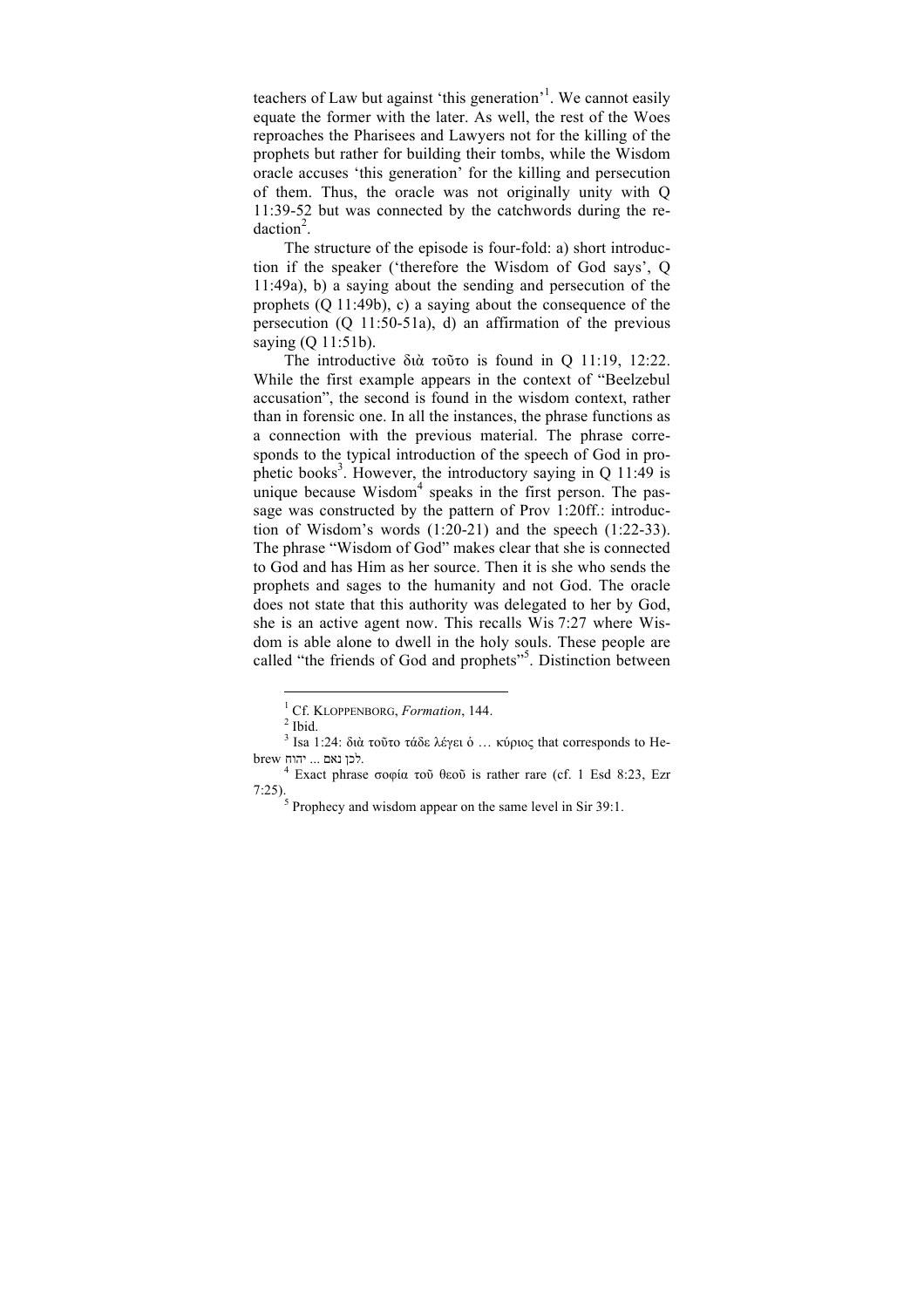the friends of God and prophets reminds of two groups mentioned in the oracle of Q. The prophets correspond to the prophets in Q but the second group could be associated with the 'friends of God', i.e. the 'friends of Wisdom', hence the sages. However, positioning of both prophets and sages together is unique in the Hebrew Bible and the New Testament.

It is noteworthy that the prophets are mentioned in Q in special contexts. They appear in Q appear in the context which speaks about the persecutions  $(Q_0 6:23, 11:47,49, 13:34^1)$  of them, and associated with John (twice Q 7:26, Q 16:16) and in the context of revelation (Q 10:24). The chronological aspect is one that unites all the instances. Q speaks about the prophets always in the past as they belonged to the previous age and now they are replaced by others (cf. Q 10:21-24). John is the last among them but he plays a role of a link between two epochs. The wise or sages (οἱ σοφόι) are mentioned only here and in Q 10:21.

The persons to whom the messengers are sent are not specified in Q 11:49 but later it becomes clear that they are 'this generation' (Q 11:50-51). The function of the messengers plays no role, but they are mentioned exclusively in the context of rejection. The ways of rejection – killing and persecution<sup>2</sup> – can be understood in two dimensions. The first, which is most obvious, is that the killing refers both to John and Jesus, who were murdered, and then to the adherents of Q who are persecuted during their lifetime. However, this interpretation could be read in Matthean version of the saying where the crucifixion is inserted (Mt 23:34b). The second, which is more probable, would have its Sitz im Leben in Jesus' lifetime, who had already witnessed the arrest and execution of John, and the persecution of himself. This leads to the conclusion that two groups of messengers are represented by John (the prophet) and Jesus (the sage).

 $<sup>1</sup>$  We have to notice that twice it appears in Wisdom context.</sup>

 $2$  The motif is already found in Hebrew Bible (Neh 9:26, 1 King 18:4, Jer 2:30).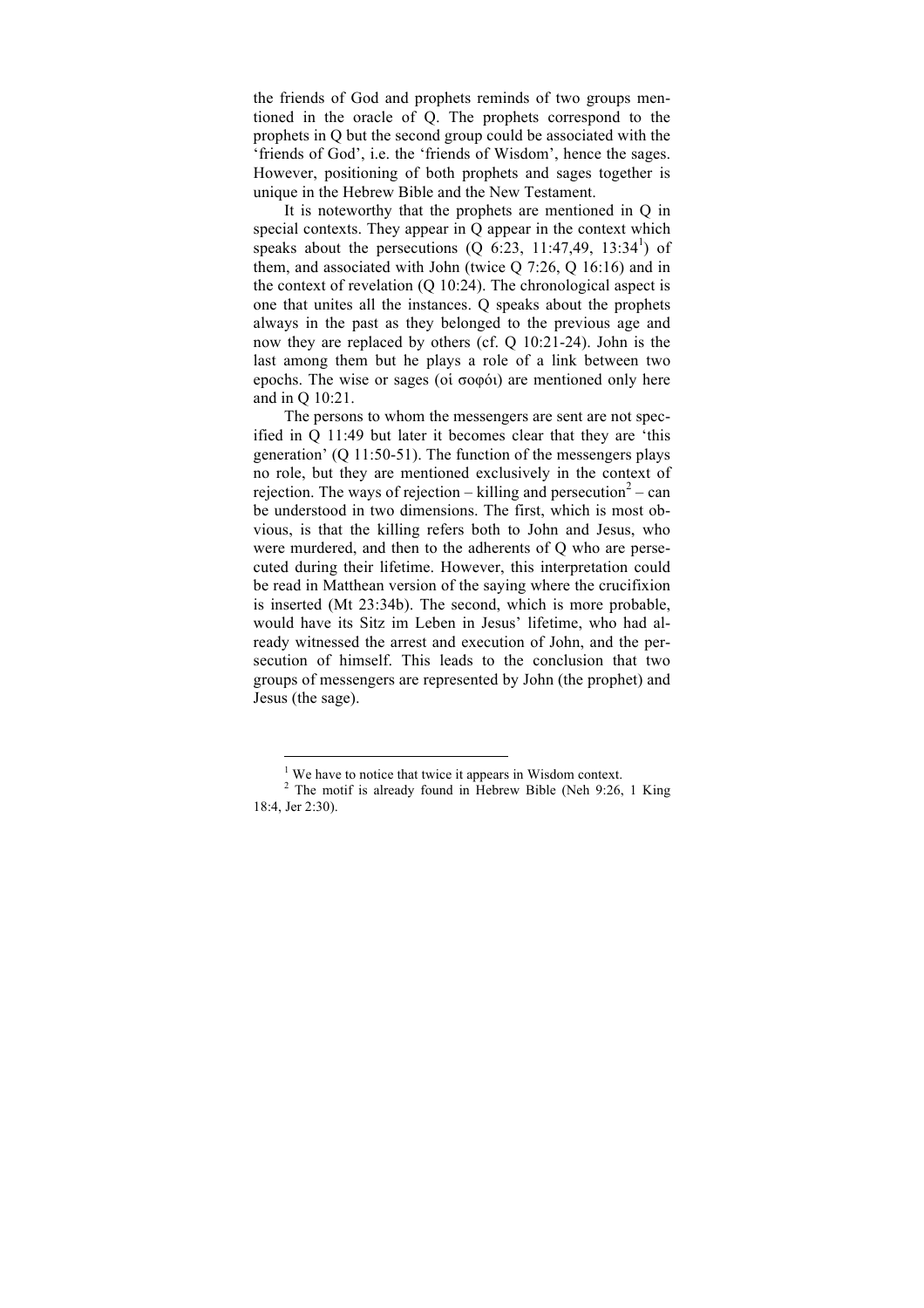Then Wisdom pronounces the condemnation of this generation. The blood of all the prophets will be required from this generation. The phrase ἐκζητηθῇ τὸ αἷµα recalls the aspect of the divine justice<sup>1</sup> for shedding the blood of the messengers<sup>2</sup>. Here we can see parallels to Q 7:35. Wisdom's appeal is aiming to establish the just order, which this generation neglects. First, the children justify Wisdom by firm adherence  $(Q \, 7:32)$ to her, then Wisdom avenges their blood by condemning this generation (Q 11:50).

The notion of the creation of the world and two Biblical figures introduces the historical frames as well as the cosmological dimension of Wisdom's judgment. According to Suggs, Q oracle shares the deterministic understanding of history such as seen in 1 Enoch 93,  $91:12-17<sup>3</sup>$ . Moreover, the reference to 'this generation' who is now responsible for the death of the messengers, places the forensic activity of Wisdom in an eschatological perspective. 'This generation' is guilty for the deaths of *all* adherents of Wisdom.

The last saying Q 11:51b could be considered as an addition of Q-editor<sup>4</sup>. The presence of ναὶ λέγω ὑμῖν connects the oracle with Q 13:35b and Q 10:21c which point if not to the same redactor, but to the same circle of tradition. The repetition of the condemnation functions as a strong affirmation of the imminent judgment.

**Q 13:34-35**

| Mt 23:37-39 |                   | Lk 13:34-35 |                   |
|-------------|-------------------|-------------|-------------------|
|             | <b>Ίερουσαλήμ</b> |             | <b>Ίερουσαλὴμ</b> |
| Ίερουσαλήμ, |                   | Ίερουσαλήμ, |                   |

 $1$  It is a typical expression in the LXX that corresponds to Hebrew דם דרש or דם בקש) Gen 9:5, esp. Gen 42:22); it is God who requires blood (Ps 9:13, Ezek 3:18, 20). <sup>2</sup> Cf. 2 King 9:7: ἐκδικήσεις τὰ αἵµατα τῶν δούλων <sup>µ</sup>ου τῶν

προφητῶν καὶ τὰ αἴματα πάντων τῶν δούλων κυρίου ἐκ χειρὸς Ιεζαβελ (2 Ki. 9:7), also Rev 16:6, Rev 18:24.

Ki. 9:7), also Rev 16:6, Rev 18:24. <sup>3</sup> SUGGS, *Wisdom*, 21. <sup>4</sup> KLOPPENBORG, *Formation*, 146-147; TUCKETT, *Q*, 171-172.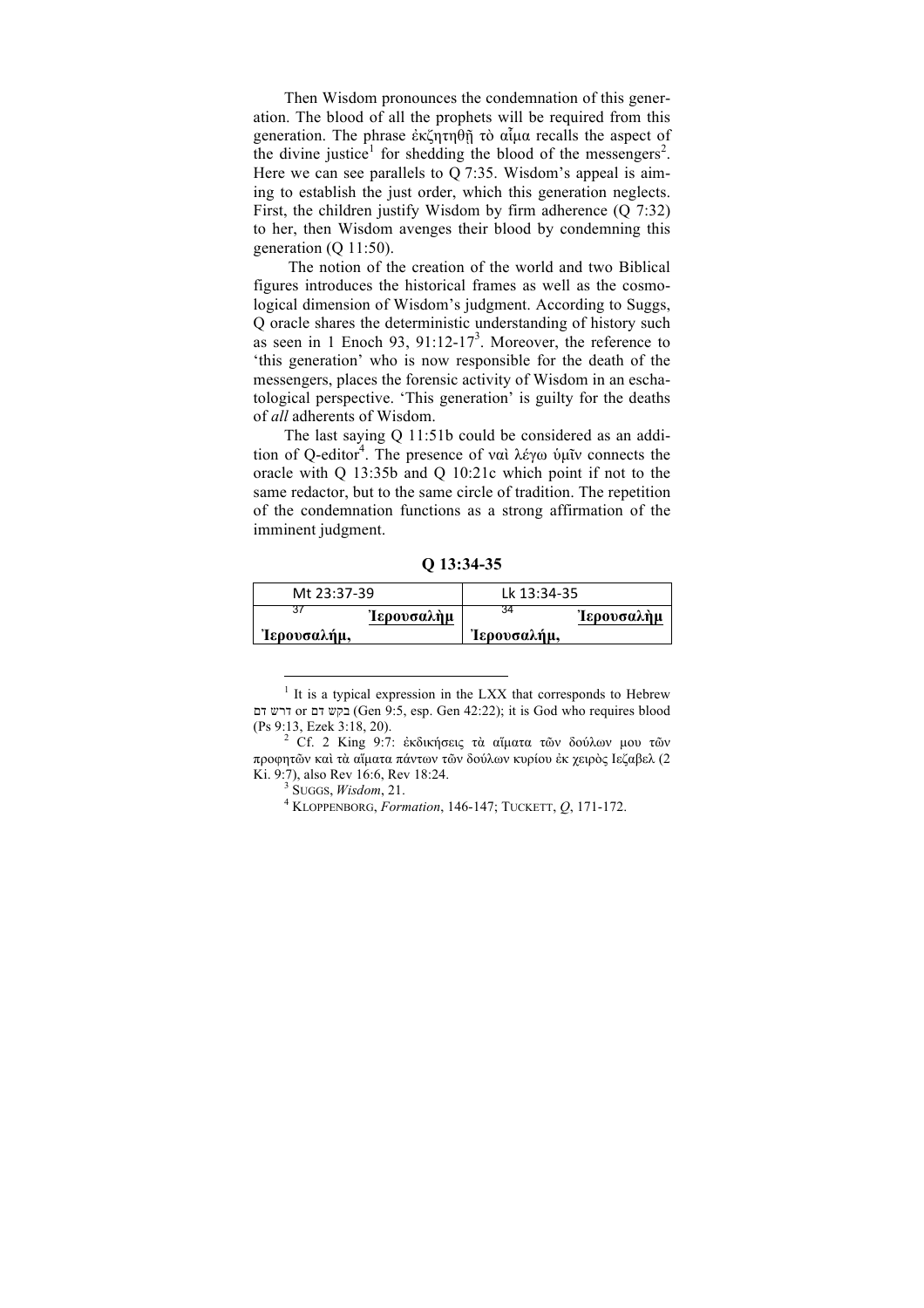| ń<br>άποκτείνουσα τούς                                                                                                                                                                                                                                                                                                                                                                                            | άποκτείνουσα τούς                                                |
|-------------------------------------------------------------------------------------------------------------------------------------------------------------------------------------------------------------------------------------------------------------------------------------------------------------------------------------------------------------------------------------------------------------------|------------------------------------------------------------------|
| προφήτας                                                                                                                                                                                                                                                                                                                                                                                                          | προφήτας                                                         |
| καί λιθοβολούσα τούς                                                                                                                                                                                                                                                                                                                                                                                              | καὶ λιθοβολοῦσα τοὺς                                             |
| άπεσταλμένους                                                                                                                                                                                                                                                                                                                                                                                                     | άπεσταλμένους                                                    |
| <u>πρὸς αὐτήν,</u>                                                                                                                                                                                                                                                                                                                                                                                                | <u>πρὸς αὐτήν,</u>                                               |
| ή <u>θέλησα</u><br>ποσάκις                                                                                                                                                                                                                                                                                                                                                                                        | <u>ποσάκις ήθέλ</u> ησα                                          |
| έπισυναγαγεῖν <b>τὰ τέκνα σου,</b>                                                                                                                                                                                                                                                                                                                                                                                | έπισυνάξαι <b>τὰ τέκνα σου,</b>                                  |
| ồν<br>τρόπον όρνις                                                                                                                                                                                                                                                                                                                                                                                                | ὃν τρόπον ὄρνις τὴν                                              |
| έπισυνάγει τὰ νοσσία αύτῆς                                                                                                                                                                                                                                                                                                                                                                                        | έαυτῆς <u>νοσσιὰν</u>                                            |
| ύπὸ τὰς πτέρυγας, καὶ                                                                                                                                                                                                                                                                                                                                                                                             | <u>ύπὸ τὰς πτέρυγας, καὶ</u>                                     |
| ούκ ήθελήσατε.                                                                                                                                                                                                                                                                                                                                                                                                    | <u>ούκ ήθελήσατε</u> .                                           |
| ίδού άφίεται ύμῖν ὁ                                                                                                                                                                                                                                                                                                                                                                                               | ίδού αφίεται ύμῖν ὁ                                              |
| $\frac{\tilde{\textbf{0}}\tilde{\textbf{1}}\textbf{K}\textbf{0}\textbf{c}}{39}$ $\frac{\tilde{\textbf{0}}\textbf{W}\tilde{\textbf{0}}\textbf{W}}{39}$ $\tilde{\textbf{0}}$ $\tilde{\textbf{0}}$ $\gamma$ $\alpha$ <i>ρ</i> $\tilde{\textbf{0}}$ $\tilde{\textbf{0}}$ $\tilde{\textbf{0}}$ $\tilde{\textbf{0}}$ $\tilde{\textbf{0}}$ $\tilde{\textbf{0}}$ $\tilde{\textbf{0}}$ $\tilde{\textbf{0}}$ $\tilde{\text$ | οἶκος ὑμῶν.                                                      |
|                                                                                                                                                                                                                                                                                                                                                                                                                   | λέγω $\lceil \delta \hat{\varepsilon} \rceil$ υμίν, ου μή        |
| με ίδητε άπ' ἄρτι ἕως                                                                                                                                                                                                                                                                                                                                                                                             | ἴδητέ με ἕως                                                     |
| $\ddot{\alpha}$ ν είπητε·                                                                                                                                                                                                                                                                                                                                                                                         | $\left\lceil \breve{\mathfrak{\eta}} \xi$ ει ὅτε] <b>εἶπητε·</b> |
| εὐλογημένος<br>Ò                                                                                                                                                                                                                                                                                                                                                                                                  | <u>εὐλογημένος -</u><br>Ó                                        |
| $\dot{\epsilon}$ v<br>όνόματι<br>έρχόμενος                                                                                                                                                                                                                                                                                                                                                                        | <u>έρχόμενος έν</u><br>όνόματι                                   |
| κυρίου.                                                                                                                                                                                                                                                                                                                                                                                                           | κυρίου.                                                          |

**Q 13:34**<sup>1</sup> Ἰερουσαλὴµ Ἰερουσαλήµ, ἡ ἀποκτείνουσα τοὺς προφήτας καὶ λιθοβολοῦσα τοὺς ἀπεσταλµένους πρὸς αὐτήν, ποσάκις ἠθέλησα ἐπισυναγαγεῖν<sup>2</sup> τὰ τέκνα σου ὃν τρόπον ὄρνις ἐπισυνάγει τὰ νοσσία αὐτῆς<sup>3</sup> ὑπὸ τὰς πτέρυγας, καὶ οὐκ ήθελήσατε. **35** Ίδοὺ ἀφίεται ὑμῖν ὁ οἶκος ὑμῶν<sup>4</sup>. λέγω<sup>5</sup> ὑμῖν, οὐ μὴ με<sup>6</sup> ἴδητέ<sup>7</sup> ἕως<sup>8</sup> εἴπητε· εὐλογημένος ὁ ἐρχόμενος ἐν ὀνόµατι κυρίου.

1. Original position is questionable. Matthew could easily join it with previous saying, while Luke could also replace it.

2. The difference in the form is due to Lucan correction (POLAG, *Fragmenta*, 66; CritEd.).

3. The reconstruction follows Matthean version which is similar to the previous statement (verb  $-$  def. article  $+$  dir. object – pers. pronoun 1 ) (POLAG, *Fragmenta*, 66; CritEd.).

4. Matthean addition of ἔρηµος is secondary that probably reflects the situation after the Jewish War<sup>1</sup> (POLAG, *Fragmenta*, 66; CritEd.).

 $^{-1}$  ἐπισυναγαγεῖν – τὰ τέκνα – σου, ἐπισυνάγει – τὰ νοσσία – αὐτῆς.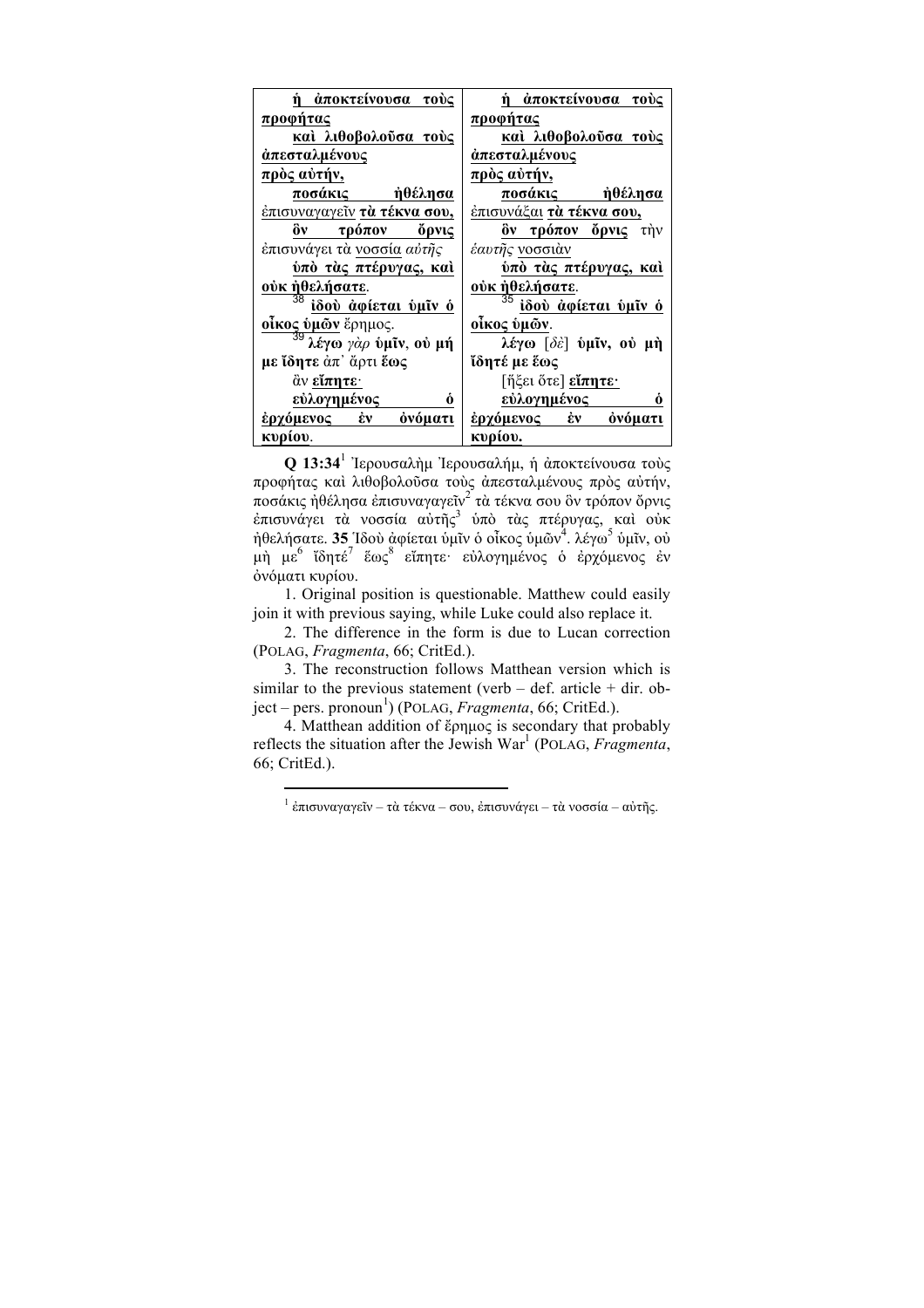5. Both Matthean γάρ and Lucan δέ are secondary. In many instances, O wording is simply λέγω ὑμῖν, without conjunctions2 (POLAG, *Fragmenta*, 66; CritEd.).

6. The original position of µε is reflected in Matthean version (cf. Q 6:46, 10:16) (against POLAG, *Fragmenta*, 66; Crit-Ed.).

7. ἀπ᾽ ἄρτι is clearly Matthean (Mt 23:39, 26:29, 26:64) (cf. POLAG, *Fragmenta*, 66; CritEd.).

8. METZGER finds Lucan *lectio difficilior* (ἥξει ὅτε) as an original reading on the basis of rarity of construing ὅτε with subjunctive<sup>3</sup>. It was already said before that ήκω is found very frequent in Q and this is important reason to confirm its originality (cf. CritEd).

The original position of Q 13:34-35 in Q is doubtful<sup>4</sup>. Matthew places it immediately after Q 11:49-51 which seems logical for there is a unity of the subject and content. However, one should doubt why would Luke replace such saying that is clearly understandable in its immediate context. On the other hand, Luke has his reasons to place it in the context that speaks about Jerusalem and especially about the fate of the prophets (Lk 13:22,33). Both positions seem to be secondary but since the text is attached to Q material in both versions (cf. Lk 13:24- 30), there is no doubt that it was part of Q. The similarity in tone and images with Q 11:49-51 could point to the common tradition of the passages<sup>5</sup>.

The passage can be divided in two parts: a) a lament for Jerusalem  $(v.34)$ , b) a prophecy  $(v.35)$ . The personality of the speaker is not indicated, and both Evangelists put the phrase on Jesus' lips. Matthean context suggests that the words come from Wisdom as in the previous oracle. Moreover, the imagery

 $<sup>1</sup>$  It is noteworthy that some important textual witnesses, such as B,</sup>  $L, ff^2, sy^s$ 

 $^{2}$  Q 6:27, 7:9, 7:26-28, 10:12, 11:9, 11:51, 12:22,37,44,51, 13:24, 15:7,10, 17:34.

<sup>&</sup>lt;sup>3</sup> METZGER, *Commentary*, 163.<br>
<sup>4</sup> SCHULZ, *Q*, 347.<br>
<sup>5</sup> Q 13:34-35 clearly belongs to the same line of polemical (or even judgment) saying of Q 3:7-9, 7:18-35 11:14-52 (ALLISON, *Jesus*, 202).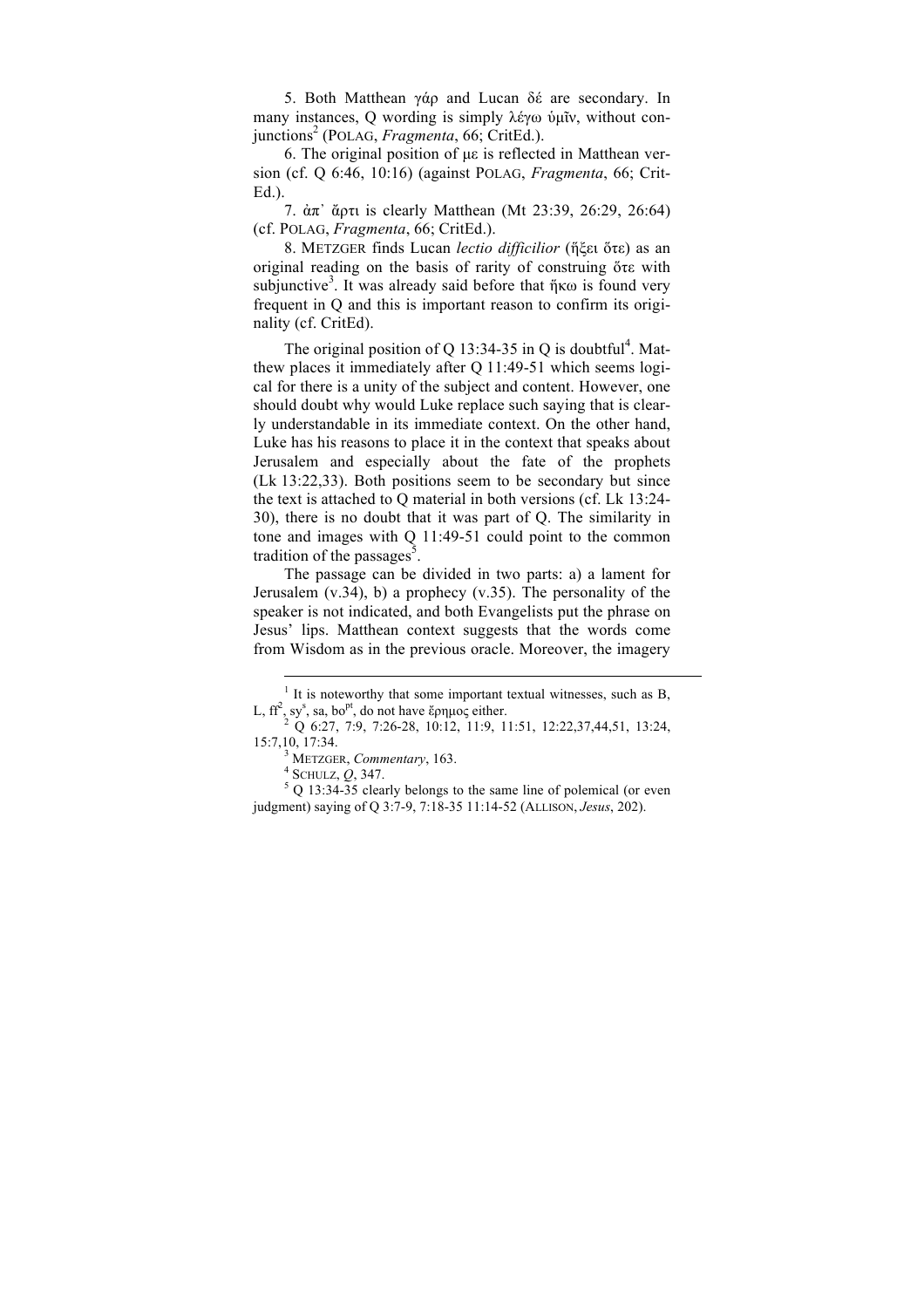in Q 13:34b supposes that the speaker is a female figure. Thus, I attribute these words to the personified Wisdom just as Q  $11:49-51<sup>1</sup>$ .

While in Q 11:49-51 Wisdom speaks to 'this generation', here the addressee is specified and it is Jerusalem. The repetition of the name is found in Hebrew Bible (1 King 13:2, Isa 29:1) both in prophetic context (cf. Q 6:46). In Q 10:13 we find the 'woes' against the Galilean cities, so we see that the reproaches toward the places is typical for Q. It is noteworthy that both 'generation' and Jerusalem are imagined as the female counterparts of Wisdom, hence the antagonism between two women continues. Now Jerusalem is accused for her crimes, which are similar to those in the oracle. The 'killing of the prophets' is identical with Q 11:49b (ἀποκτείνω) while the stoning of the envoys is new. There are reasons to consider that 2 Chr 24:20-22 is in mind thus again connecting present passage with the oracle<sup>2</sup>. It means that  $Q$  describes the progression in the crimes and consequently the punishment.

Then Wisdom tells about her intention to gather the children of Jerusalem in a metaphorical manner. The image of a  $bird<sup>3</sup>$  that protects her brood under her wings<sup>4</sup> is a positive epithet that promises consolation and protection. Thus, the Wisdom is represented as a mother<sup>5</sup>. The refusal to accept Wisdom as a mother was described in the refusal to listen to the prophets and the sages (Q 11:49) and, hence, John and Jesus (Q 7:33- 34). The children of Jerusalem are opposed now to the children of Wisdom (Q 7:35).

The judgment is now revealing itself in the abandoning of the house of Jerusalem. The easiest interpretation is that here is the Second Temple in mind. Wisdom leaves the Temple until the judgment finally comes (cf. 1 Enoch  $42)$ <sup>6</sup>. There could be

<sup>&</sup>lt;sup>1</sup> Cf. SCHULZ, *Q*, 349.<br>
<sup>2</sup> DAVIES – ALLISON, *Matthew II*, 320.<br>
<sup>3</sup> Or probably hen. Cf. Sir 1:15; 2 Esdr 1:30.<br>
<sup>4</sup> Ch. Deut 32:11, Ps 17:8.<br>
<sup>5</sup> SUGGS, *Wisdom*, 67.

<sup>&</sup>lt;sup>6</sup> Sir 24:9-12 depicts Jerusalem as a place of Wisdom's dwelling.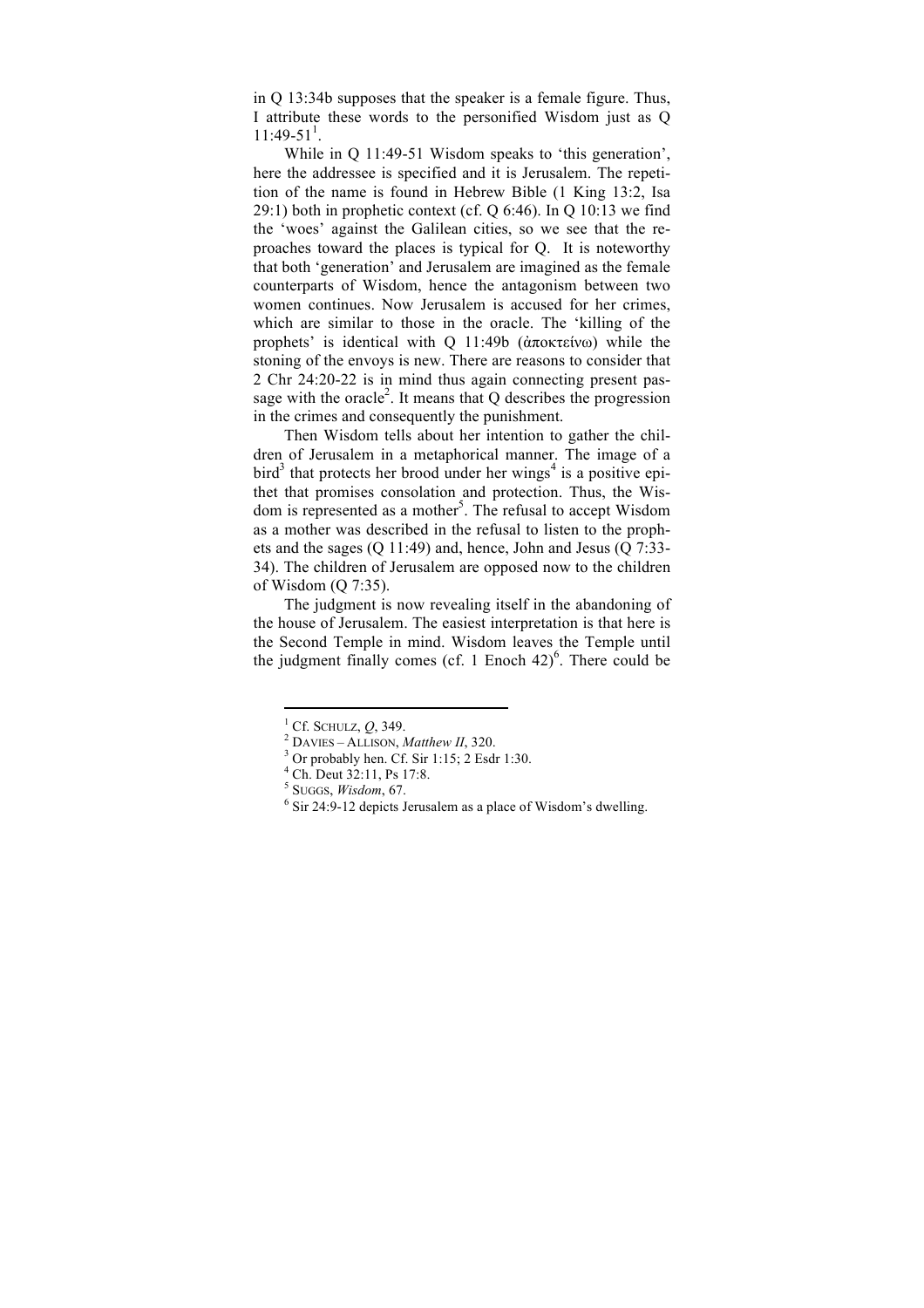seen the allusion to Ps  $118:26<sup>1</sup>$ , especially in the light of what comes next.

The last saying Q 13:35b should not be immediately understood as a Christian interpolation. It was already established that we are dealing with Wisdom's speech. Moreover, the phrase "you will not see me" does not have much sense in the Gospel context. The phrase "blessed is one who comes in the name of the LORD" has already appeared in Mt 21:9 and will appear in Lk 19:38, hence the sentence "you will not see me…" is Wisdom's words and not of Jesus. If we consider the situation, that Q had Ps 118 in mind, then ἥξει ὅτε could be interpreted as referring to the "day of the LORD" (v.24). The last saying "…when it comes, you will say: blessed is one who comes in name of LORD" must be understood in a way that Wisdom departs from Jerusalem and will return only at the time of the judgment which will be anticipated by the advent of Messiah $2$ .

| Q 11:31-32 |  |
|------------|--|
|------------|--|

| Mt 12:41-42                      | Lk 11:31-32                                                           |
|----------------------------------|-----------------------------------------------------------------------|
| 42<br>βασίλισσα νότου            | 31<br>βασίλισσα νότου                                                 |
| έγερθήσεται έν τῆ κρίσει         | έγερθήσεται έν τῆ κρίσει                                              |
| τῆ $\varsigma$<br>γενεᾶς<br>μετά | μετά τῶν ἀνδρῶν<br>τῆς                                                |
| ταύτης                           | γενεᾶς ταύτης                                                         |
| καί κατακρινεῖ αὐτήν,            | καὶ κατακρινεῖ αὐτούς,                                                |
| δτι<br>ήλθεν<br>ĚК<br>τῶν        | őτι<br>ήλθεν<br>ἐк<br>τῶν                                             |
| περάτων τῆς γῆς ἀκοῦσαι          | περάτων τῆς γῆς ἀκοῦσαι                                               |
| σοφίαν<br>τήν                    | τήν σοφίαν Σολομώνος,                                                 |
| iδoù<br>Σολομώνος, καὶ           | καὶ ἰδού πλεΐον                                                       |
| πλεῖον                           | $\frac{\sum \Omega \lambda o \mu \tilde{\omega} \nu o \varsigma}{32}$ |
| Σολομώνος ώδε.                   | άνδρες Νινευΐται                                                      |
| 41<br>άνδρες Νινευΐται           | άναστήσονται έν τη κρίσει                                             |
| άναστήσονται έν τη κρίσει        | μετὰ τῆς γενεᾶς ταύτης                                                |
| τῆς γενεᾶς<br>μετὰ               | καί κατακρινούσιν αύτήν·                                              |
| ταύτης και κατακρινούσιν         | ότι μετενόησαν είς το                                                 |

 $1$  ALLISON, *Jesus*, 194.

<sup>2</sup> Ό ἐρχόμενος is a title for Messiah in Q (cf. Q 3:16, 7:19-20).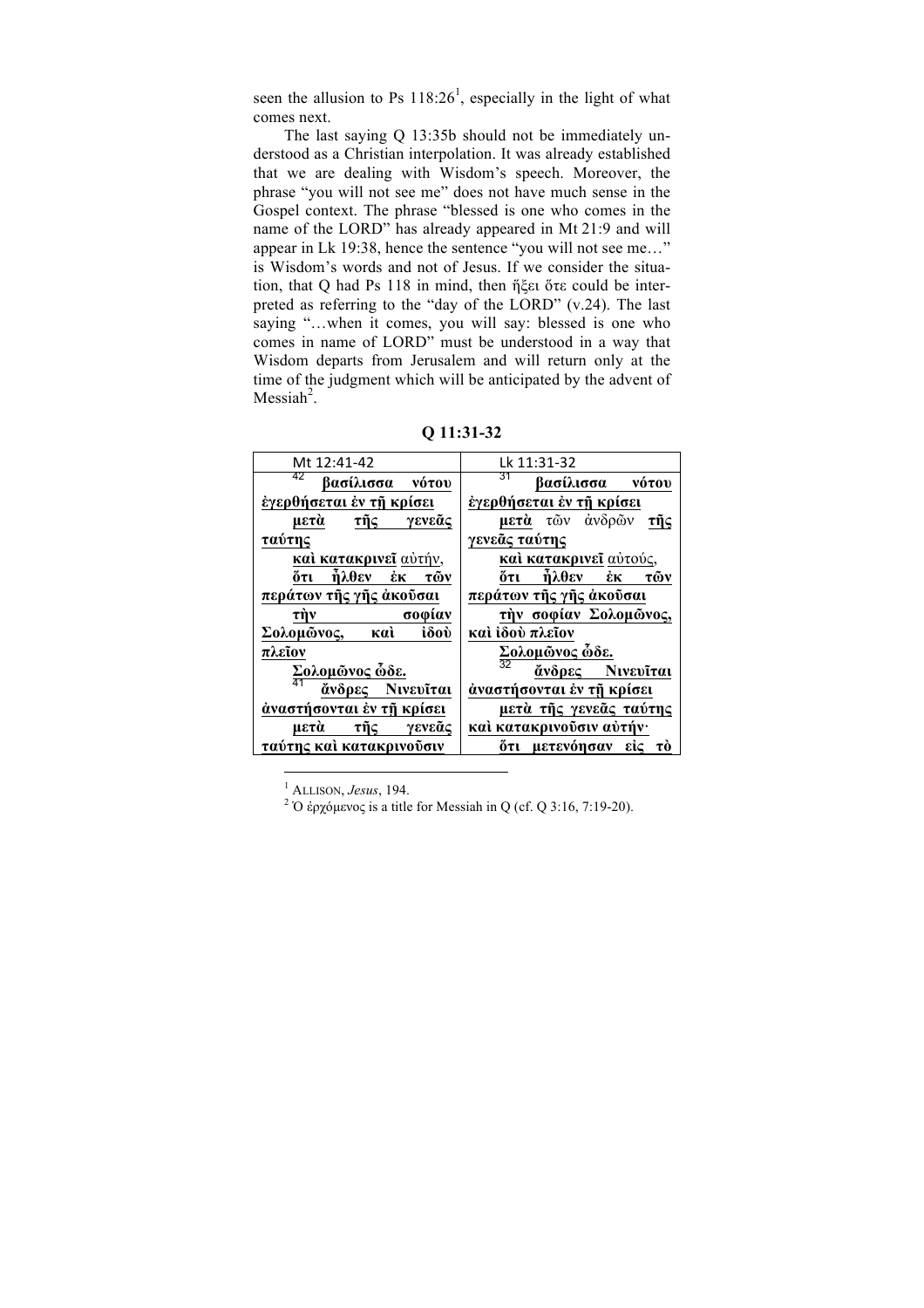| αύτήν, ότι μετενόησαν                        | κήρυγμα Ίωνᾶ,                                |
|----------------------------------------------|----------------------------------------------|
| είς τὸ κήρυγμα Ἰωνᾶ,<br>και ίδου πλεΐον Ίωνᾶ | και ίδου πλεΐον Ίωνα<br>$\tilde{\omega}$ δε. |
| ὧδε.                                         |                                              |

**Q 11:31**<sup>1</sup> Bασίλισσα νότου ἐγερθήσεται ἐν τῇ κρίσει µετὰ<sup>2</sup> τῆς γενεᾶς ταύτης καὶ κατακρινεῖ αὐτήν<sup>3</sup>, ὅτι ἦλθεν ἐκ τῶν περάτων τῆς γῆς ἀκοῦσαι τὴν σοφίαν Σολοµῶνος, καὶ ἰδοὺ πλεῖον Σολοµῶνος ὧδε. **32** Ἄνδρες Νινευῖται ἀναστήσονται ἐν τῇ κρίσει µετὰ τῆς γενεᾶς ταύτης καὶ κατακρινοῦσιν αὐτήν, ὅτι µετενόησαν εἰς τὸ κήρυγµα Ἰωνᾶ, καὶ ἰδοὺ πλεῖον Ἰωνᾶ ὧδε.

1. In Lucan sequence, the saying about the Ninevites follows the saying about the Queen of South. Matthew changes their order for the sake of connection of the Ninevites with the previous saying of the sign of Jonah (Mt 12:39-40) (cf. POLAG, *Fragmenta*; SCHENK, *Synopse*, 71; KLOPPENBORG, *Parallels*, 100; VASSILIADIS, *LOGOI*, 97; CritEd; FLEDERMANN, *Q*, 493; against HARNACK, *Sayings*, 23; LÜHRMANN, *Redaktion*, 37).

2. Luke adds τῶν ἀνδρῶν under the influence of Q 11:32 (cf. SCHULZ, *Q*, 252; SCHENK, *Synopse*, 71; CritEd; FLEDER-MANN, *Q*, 493; against LÜHRMANN, *Redaktion*, 37; VASSILI-ADIS, *LOGOI*, 97). The same addition was made in Q 7:31.

3. Luke changed original αὐτήν into plural in order to conform it with τῶν ἀνδρῶν (CritEd; FLEDERMANN, *Q*, 493; against LÜHRMANN, *Redaktion*, 37; VASSILIADIS, *LOGOI*, 97).

Q 11:31-32 is positioned following the sequence concerning the Beelzebul controversy (Q 11:14-26) and immediately follows the request of the sign (Q 11:29-30), in which Mt and Lk agree.  $Q$  11:31-32 is closely connected with  $Q$  11:29-30 because of the common themes: accusation of 'this generation' and the story of Jonah<sup>1</sup>.

The literary unit is divided into two parts: a) Queen of South and Solomon, b) the Ninevites and Jonah. The appeal to the Hebrew Bible characters makes the passage parallel to Q 11:49-51 where Abel and Zacharias are mentioned. This is a

<sup>1</sup> Cf. KLOPPENBORG, *Formation*, 129-30.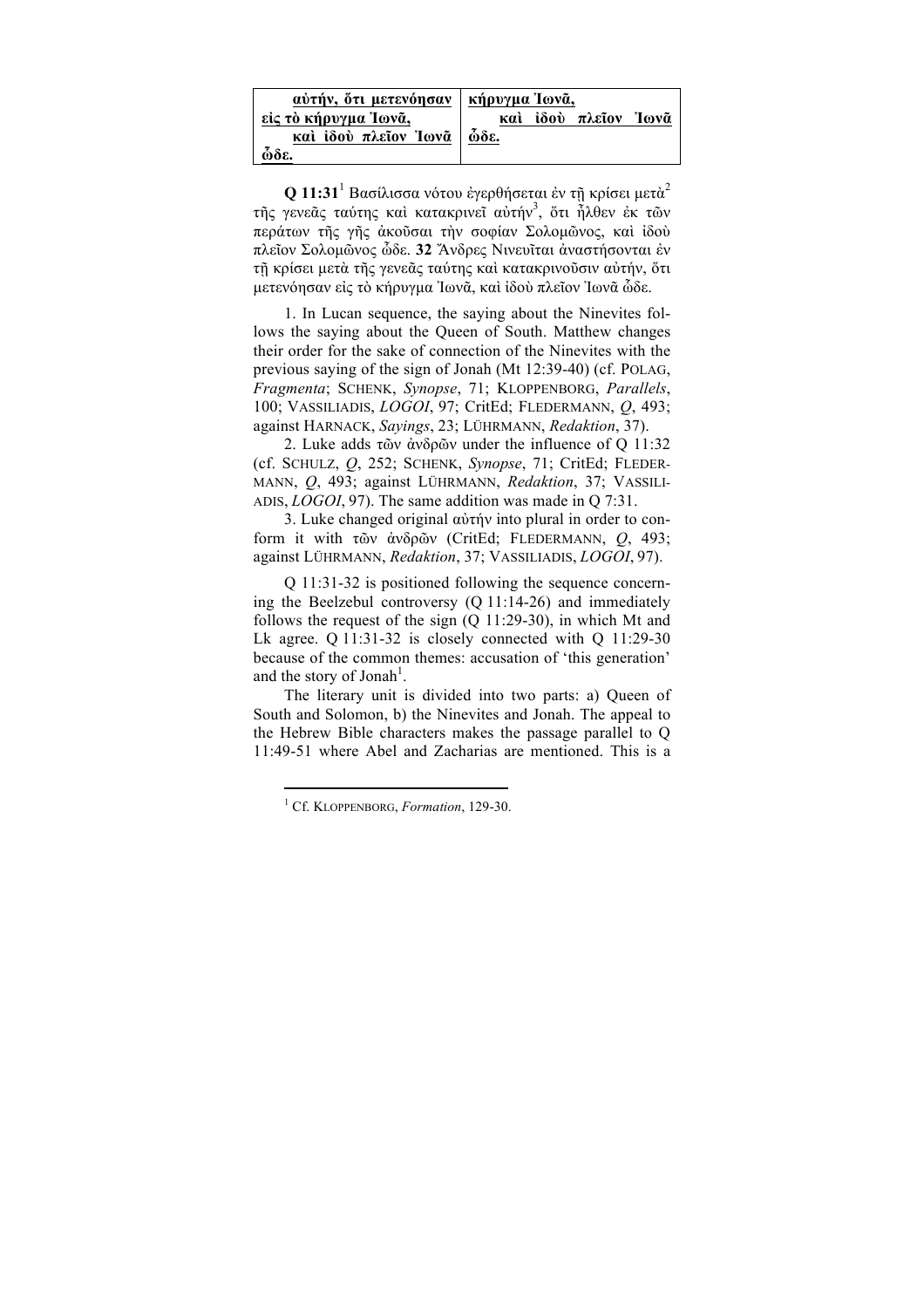hint for sharing the common tradition. Here these characters play a different role. They demonstrate an example of positive response to the Wisdom call to repentance.

Two sayings are closely paralleled: ἐγερθήσεται/ άναστήσονται<sup>1</sup> μετὰ τῆς γενεᾶς ταύτης καὶ κατακρίνει/οῦσιν αὐτην ὅτι … καὶ ἰδοὺ πλεῖον … ὧδε. This saying probably presupposes the knowledge of resurrection that occurs in the day of judgment<sup>2</sup>. But this motif does not play much role in the passage<sup>3</sup>, the focus is on the condemnation. The accent changes: it is not the Wisdom who judges 'this generation' but the 'Gentiles' are condemning the unrepentant. This connects the passage with Q 11:19 ("your sons … will be your judges") and Q 22:30 ("you will sit on the thrones judging the twelve tribes of Israel"). It means that the authority of judgment is not limited to Wisdom but she delegates this right to her children, who now embrace not only Jews but also Gentiles. The positive view of Gentiles is characteristic for Q. In some instances, the faith of a Gentile is demonstrated in order to oppose it to unrepentance of Israel (Q 7:1-9, cf. 10:13-15), but in Q 13:28-29 (also Q 13:30) we find a motif of the salvation of the Gentiles<sup>4</sup>.

There are some elements that connect this saying with two previously discussed. Two figures – Solomon and Jonah – represent two roles of sage and prophet, and thus fit well into the pattern of two groups discussed in  $Q$  11:49-51 – sages and

 $\overline{a}$ 

<sup>3</sup> The resurrection was more important for evangelists, it explains Matthean interpretative addition to Q 11:30.<br><sup>4</sup> Cf. TUCKETT, *Q*, 193. However, this passage could be understood

as return of the Diaspora Jews.

 $<sup>1</sup>$  Both verbs, as it seems form the saying, were synonims for Q. Cf.</sup> Isa 26:19a (LXX): ἀναστήσονται οἱ νέκροι, καὶ ἐγερθήσονται οἱ ἐν τοῖς μνημείοις.<br><sup>2</sup> Q prefers the verb ἐγείρω but its meaning changes depending on

the context. In Q 13:25 (CritEd.), the verb has literal meaning of "raising up" (the master of the house rises in order to close the doors of the house). In other two instances, ἐγείρω has to do with semantics of "to give birth, to be born" (in Q 3:8 the verb is used to describe the ability of God to create the children from the rocks; Q 7:28 (CritEd.) nobody arose (ἐγήγερται) so great as John). As for resurrection of the dead, there is only one example: O 7:22, which relies on Isa 26:19a.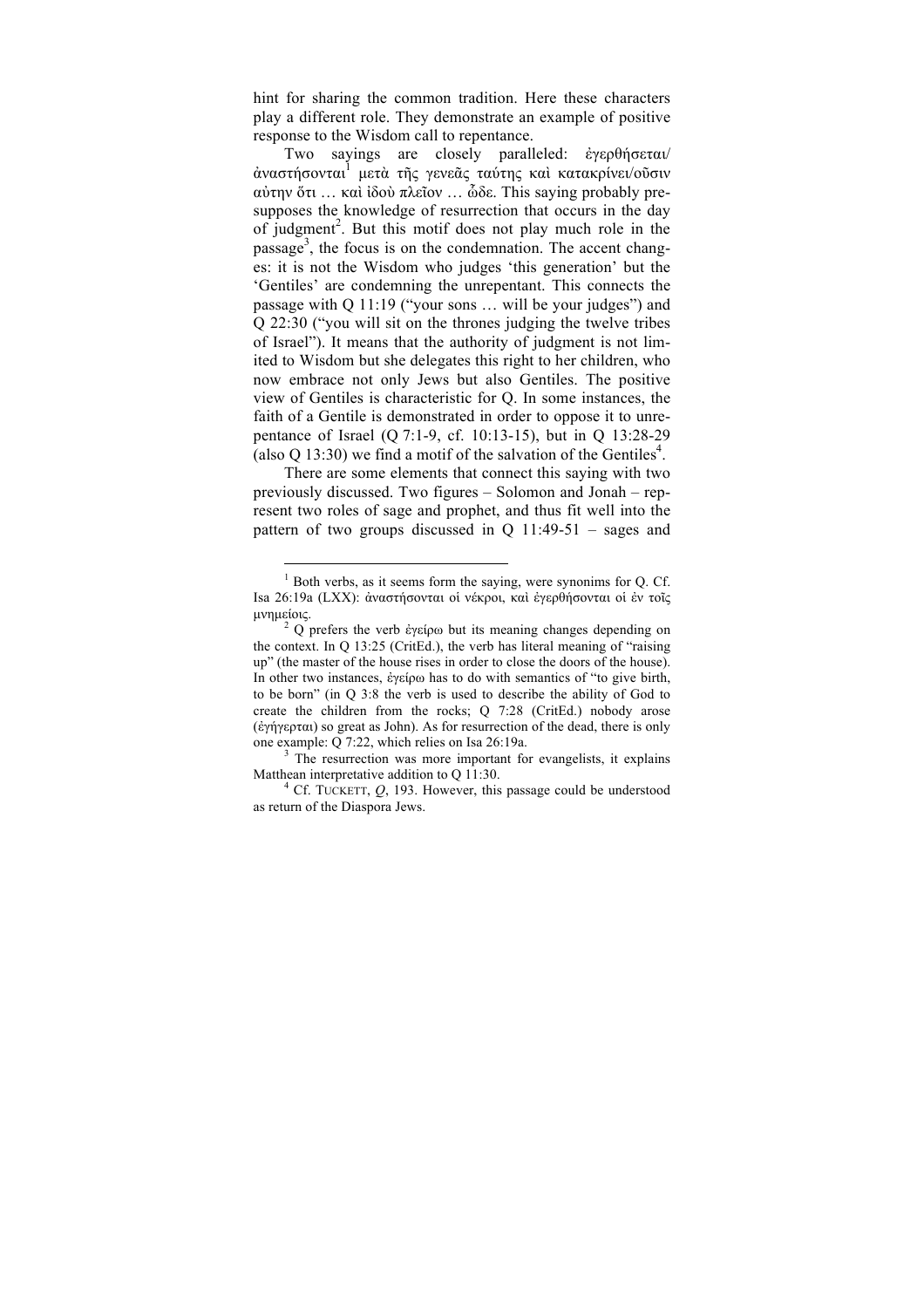prophets to whom John and Jesus are joined now (Q 7:31-35). The Queen of South is representing those Gentiles (and probably not only them), who heed the true wisdom by following the sages and hence coming under 'Wisdom wings' (Q 13:34b). The Ninevites are those who repented for their crimes and sins (cf. Q 11:50-51) by following the words of the prophets, who speak in Wisdom's name.

However, it is not easy to see a clear reference to Wisdom as a personified figure in this passage. The presence of πλεῖον (neuter) makes a hint that the saying is not about the Son of man (in this case, it must be  $\pi \lambda \varepsilon$ ioc) who was mentioned in Q 11:30, but about something  $else<sup>1</sup>$ . The agreement in both terms and ideas of Q 11:31-32 with previously discussed makes us think that even if personified Wisdom is not mentioned explicitly in the pericope, it presupposes her presence here. Πλεῖον is not a Son of man but the personified Wisdom which proclaims the eschatological salvation before the imminent end that this generation must suffer<sup>2</sup>.

**Q 10:21-24**

| Lk $10:21-24$                  |
|--------------------------------|
| Έν αύτη τη ώρα                 |
| ήγαλλιάσατο [έν] τ<br>πνεύματι |
| τῷ ἀγίφ και είπεν              |
| έξομολογούμαί σοι, πάτερ,      |
|                                |
|                                |

<sup>&</sup>lt;sup>1</sup> FLEDDERMANN  $(0, 515)$  claims that the neutral form could be used for masculine or feminine, as in Q 12:23. However, in Q 12:23 the subject is clearly indicated unlike in Q 11:31-32. His thesis points to the contrary: here the neutral form could be understood as feminine exactly as in Q 12:23. Hence the saying is about personified Wisdom and not about Son of man. TUCKETT  $(Q, 188)$  considers "something" to be the "the presence of Jesus'teaching", but Q does not focus on a teaching exactly as a teaching of *Jesus*. In Q 6:46 where Jesus say "my words" they should not be attribute immediately to Jesus. The introductive "κύριε, κύριε" (the LXX equivalent of Hebrew יהוה אדני (refers traditionally to YHWH (Deut 3:24, Judg 6:22, 1 King 8:53, Ps 68:7, Amos 7:2, Ezek 21:5), hence, when Q puts these words on Jesus' lips, it is the prophetic utterance in the name of God and not a reference to Jesus' personal teaching. <sup>2</sup> SCHULZ, *Q*, 256-257.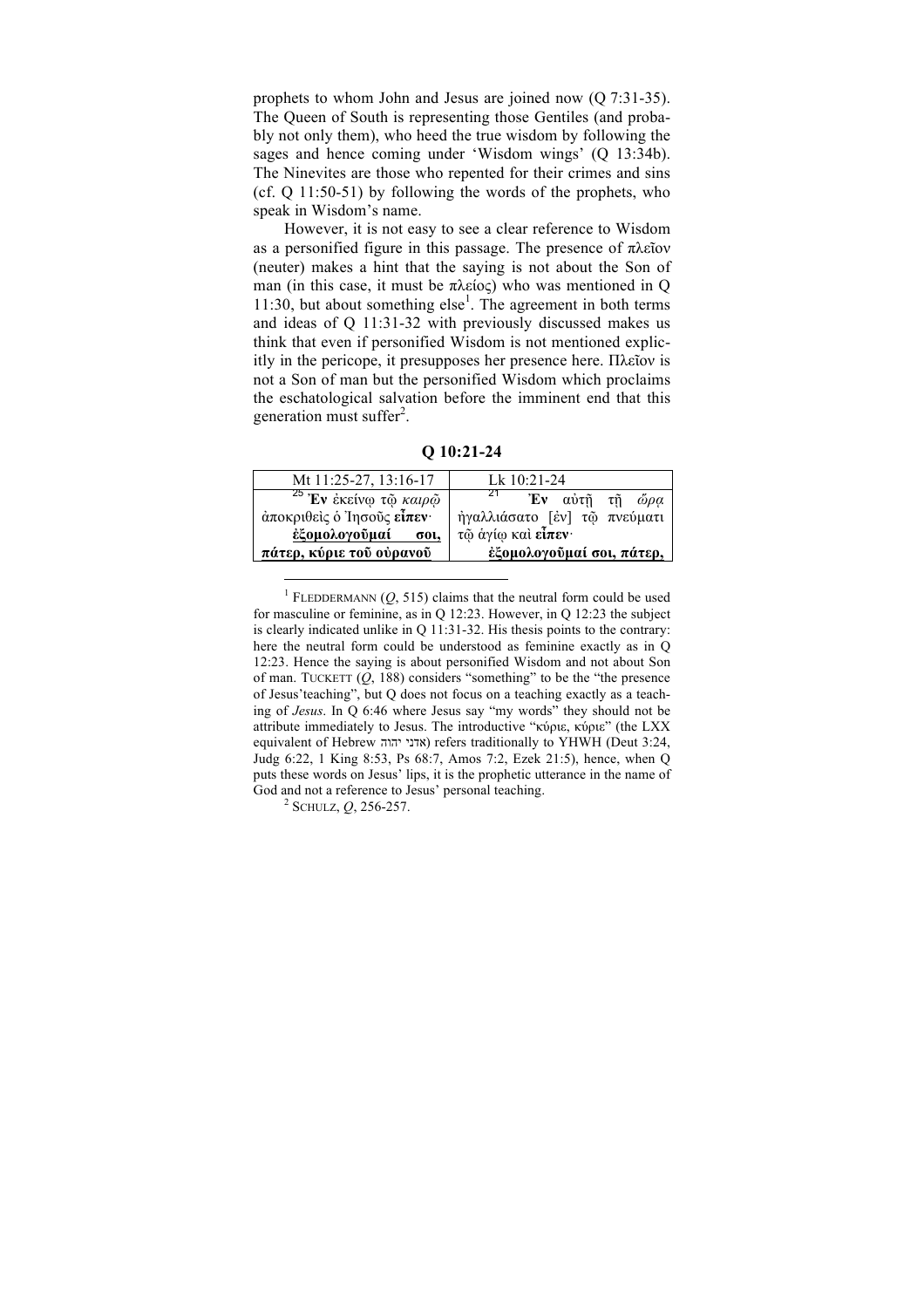| <u>καὶ τῆς γῆς, ὅτι</u>              | <u>κύριε τοῦ οὐρανοῦ</u>        |
|--------------------------------------|---------------------------------|
| έκρυψας <b>ταῦτα ἀπὸ σοφῶν</b>       | και της γης, ότι άπέκρυψας      |
| καὶ συνετῶν<br>кaì                   | τα <u>ύτα άπὸ σοφῶν</u>         |
| άπεκάλυψας αύτα νηπίοις·             | καὶ συνετῶν καὶ                 |
| <u>ναὶ ὁ πατήρ, ὅτι</u>              | <u>ἀπεκάλυψας αὐτὰ νηπίοις·</u> |
| <u>ούτως εύδοκία έγένετο</u>         | <u>ναὶ ὁ πατήρ, ὅτι οὕτως</u>   |
| <u>έμπροσθέν σου</u> .               | <u>εὐδοκία ἐγένετο</u>          |
| πάντα μοι                            | <u>έμπροσθέν σου</u> .          |
| παρεδόθη ύπο του πατρός              | πάντα μοι παρεδόθη              |
| μου,                                 | <u>ύπὸ τοῦ πατρός μου,</u>      |
| <b>καί ούδεις</b> <i>έπιγινώσκει</i> | καί ούδείς γινώσκει τίς         |
| <u>τὸν υἱ</u> ὸν                     | έστιν <u>ὁ υἱὸς</u>             |
| εί μή ό πατήρ, ούδέ                  | εί μή ό πατήρ, καὶ τίς ἐστιν    |
| τον πατέρα τις έπιγινώσκει           | <u>ό πατὴρ</u>                  |
| <u>εί μὴ ὁ υἱὸς καὶ ῷ ἐὰν</u>        | <u>εί μή ό υίὸς καὶ φ έὰν</u>   |
| <u>βούληται ὁ υἱὸς</u>               | <u>βούληται ὁ υἱὸς</u>          |
| <u>άποκαλύψαι</u> .                  | $\frac{\dot{a}\pi$ οκαλύψαι.    |
| ύμῶν δε μακάριοι                     | Καί στραφείς πρός τούς          |
| οί όφθαλμοί ὅτι βλέπουσιν            | μαθητὰς κατ' ἰδίαν εἶπεν·       |
| καὶ τὰ ὦτα ὑμῶν ὅτι                  | <b>μακάριοι οἱ ὀφθαλμοὶ</b> οἱ  |
| άκούουσιν.                           | <u>βλέποντες</u>                |
| άμήν γάρ λέγω                        | δ βλέπετε.<br>24                |
| ύμίν δτι πολλοί προφήται             | λέγω γὰρ ὑμῖν <u>ὅτι</u>        |
| кaì                                  | <u>πολλοί προφήται καὶ</u>      |
| δίκαιοι έπεθύμησαν                   | βασιλεΐς ήθέλησαν ίδεΐν δι      |
| ίδεῖν ἃ βλέπετε καὶ ούκ              | ύμεῖς βλέπετε καὶ οὐκ           |
| εἶδαν, καὶ ἀκοῦσαι ἃ                 | είδαν, καὶ ἀκοῦσαι ἃ            |
| άκούετε καὶ οὐκ ἤκουσαν.             | άκούετε καὶ οὐκ ἤκουσαν.        |

**Q 10:21-24** Ἐν ἐκείνῃ τῇ ὥρᾳ εἶπεν<sup>1</sup> · ἐξοµολογοῦµαί σοι, πάτερ, κύριε τοῦ οὐρανοῦ καὶ τῆς γῆς, ὅτι ἀπέκρυψας<sup>2</sup> ταῦτα ἀπὸ σοφῶν καὶ συνετῶν καὶ ἀπεκάλυψας αὐτὰ νηπίοις· ναὶ ὁ πατήρ, ὅτι οὕτως εὐδοκία ἐγένετο ἔµπροσθέν σου. **22** πάντα μοι παρεδόθη ὑπὸ τοῦ πατρός μου, καὶ οὐδεὶς γινώσκει<sup>3</sup> τὸν .<br>υἱὸν<sup>4</sup> εἰ μὴ ὁ πατήρ, καὶ<sup>5</sup> τὸν πατέρα<sup>6</sup> εἰ μὴ ὁ υἱὸς καὶ ῷ ἐὰν βούληται ὁ υἱὸς ἀποκαλύψαι. **23** <sup>7</sup> µακάριοι οἱ ὀφθαλµοὶ οἱ .<br>βλέποντες ἃ βλέπετε<sup>8</sup>. **24** <sup>9</sup>λέγω γὰρ ὑμῖν<sup>10</sup> ὅτι πολλοὶ προφῆται καὶ βασιλεῖς<sup>11</sup> ἠθέλησαν<sup>12</sup> ἰδεῖν ἃ<sup>13</sup> βλέπετε καὶ οὐκ εἶδαν, καὶ ἀκοῦσαι ἃ ἀκούετε καὶ οὐκ ἤκουσαν.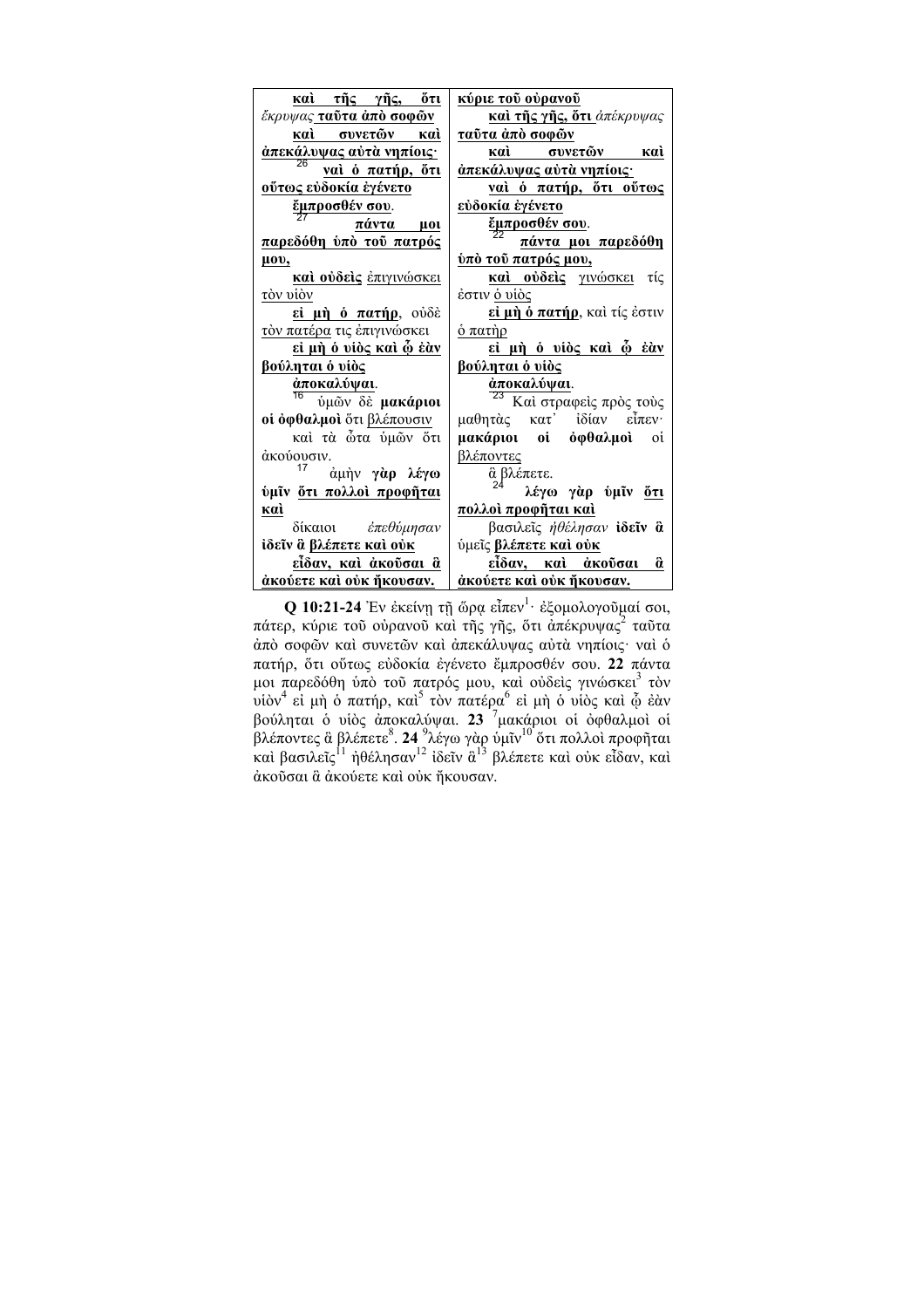1. In both versions, the initial passage was redacted by both Evangelists<sup>1</sup> (cf. CritEd<sup>2</sup>; FLEDDERMANN, Q, 438), although some retain the opinion that there should be an introduction in Q-text with the reference to the time (SCHULZ, *Q*, 213; HOFFMANN, *Studien*, 105; VASSILIADIS, *LOGOI*, 97)<sup>3</sup> . HAR-NACK (*Sayings*, 20) notes that ἐν αὐτῇ τῇ ὥρᾳ is typically Lucan phrase<sup>4</sup> , while ἐν ἐκείνῳ τῷ καιρῷ is probably Matthean<sup>5</sup> . Καιρός is found only twice in the passages Q 12:42, 56, and in Lk 4:13, that might be ascribed to Q. At the same time, καιρός seems to be more Lucan<sup>6</sup> while ὥρα seems to be more Matthean<sup>7</sup>. The more frequent occurrence of ὤρα in Q (12:12,40,46; 14:17(?)) points to its originality. POLAG (*Fragmenta*, 46) reconstructs the phrase as ἐν ἐκείνῃ τῇ ὥρᾳ which seems to be original (cf. Q 12:12) (so FLEDDERMANN, *Q*, 438; against SCHENK, *Synopse*, 58; VASSILIADIS, *LOGOI*, 97). Matthean ὁ Ἰησοῦς looks logical in the context (cf. SCHULZ, *Q*, 213) but the surprising absence of it in the Q section in the Lucan context<sup>8</sup> points to preference of Luke's version (against FLEDDER-MANN, *Q*, 438). It is difficult to decide about Matthean ἀποκριθείς, for it looks awkward in both contexts. I prefer to omit it because it does not change anything for the understanding of the text (cf. FLEDDERMANN, *Q*, 438).

2. Άπέκρυψας is unique in Lk and the Gospels<sup>9</sup>. The simple form κρύπτω is more frequent<sup>1</sup> and is typically Matthean<sup>2</sup>.

<sup>&</sup>lt;sup>1</sup> Ήγαλλιάσατο [ἐν] τῷ πνεύματι τῷ ἀγίῳ is clearly Lucan (cf. Lk 1:47, Act 2:26, 16:34), although VASSILIADIS (*LOGOI*, 97) places

 $\frac{1}{2}$  The editors did not include either version in the critical text. The  $\frac{2}{\pi}$  The editors did not include either version in the critical text. English translation (also the German and French) reads "at that time". <sup>3</sup> POLAG (*Fragmenta*, 46) considers Lucan ἠγαλλιάσατο [ἐν] τῷ

πνεύµατι τῷ ἁγίῳ καὶ as possible introduction. <sup>4</sup> Lk 12:12, 13:31, 20:19, cf. Act 16:18.

<sup>5</sup> Cf. Mt 12:1, 14:1.

 $6$  12 against 10 instances in Mt.

 $720$  against 16 instances in Lk.

<sup>&</sup>lt;sup>8</sup> It is absent in every introductional phrase from the beginning of ch.10 until v.29. <sup>9</sup> The word in the part. perf. pass. form is found in 1 Cor 2:7, Eph

<sup>3:9,</sup> Col 1:26.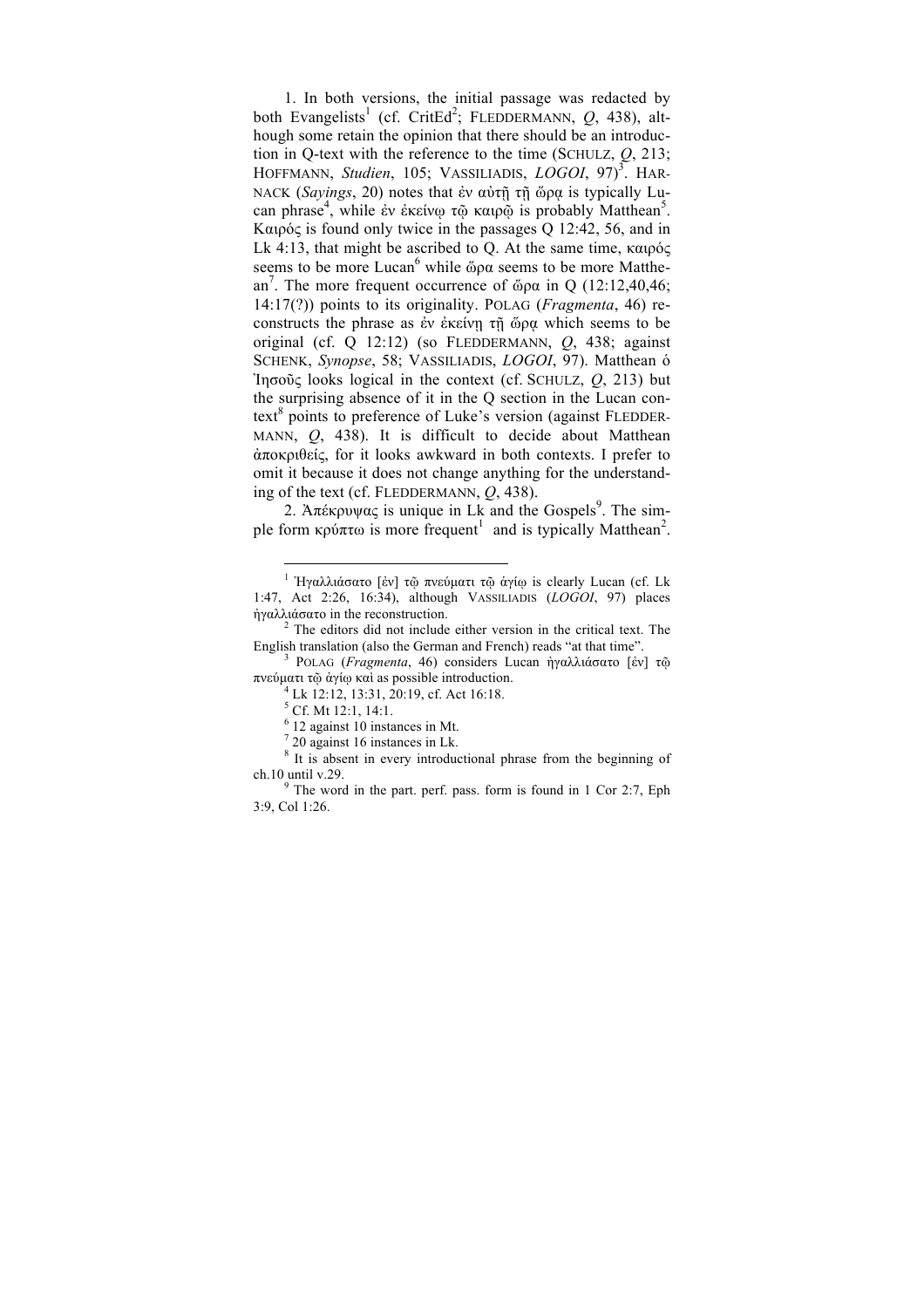Thus, the Lucan verb is original (so VASSILIADIS, *LOGOI*, 97; against HARNACK, *Sayings*, 20), even if according to another view, Luke used for the sake of parallelism with ἀποκαλύψαι (SCHULZ, *Q*, 214; POLAG, *Fragmenta*, 46; HOFFMANN, *Studien*, 105; cf. CritEd; FLEDDERMANN, *Q*, 438).

3. The preference is given to Lucan simple form γινώσκει (cf. Mt  $7:16/12:33$  and Lk  $6:44$ <sup>3</sup> (SCHULZ,  $Q$ , 214; POLAG, *Fragmenta*, 48; VASSILIADIS, *LOGOI*, 97; against SCHENK, *Synopse*, 58; CritEd; FLEDDERMANN, *Q*, 438).

4. Matthean version is original. Luke has stressed not the aspect of merely knowing Jesus as a person but of knowing his identity<sup>4</sup>, that colours the saying with the Messianic connotations (cf. HARNACK, *Sayings*, 20; SCHULZ, *Q*, 214; HOFFMANN, *Studien*, 105; CritEd; FLEDDERMANN, *Q*, 439; against VASSIL-IADIS, *LOGOI*, 97).

5. Matthean reading οὐδὲ is redactional since Lucan καί is against his tendency to improve the text<sup>5</sup> (cf. VASSILIADIS, *LOGOI*, 97; against POLAG, *Fragmenta*, 48; CritEd; FLEDDER-MANN,  $Q_1$ , 439<sup>6</sup>). 6. Τὸν πατέρα (Mt) is probably original and agrees with previous statement. The next τις ἐπιγινώσκει is, nevertheless, redactional because it conforms with previous ἐπιγινώσκει and betrays Matthean tendency to make the text more "semitic" (cf. SCHULZ, *Q*, 214; HOFFMANN, *Studien*, 105; VASSILIADIS, *LOGOI*, 97; against FLEDDERMANN, *Q*, 438)<sup>7</sup> .

<sup>17</sup> times in the entire New Testament.

<sup>2</sup> 6 times, once in Q (19:21, Mt 25:25).

<sup>&</sup>lt;sup>3</sup> HARNACK, basing on the patristic witness, claims that the original form was ἔγνω (*Sayings*, 19). This claim, however, is not supported by textual witness, because this form is never found in Mt and Lk at all. 4 Cf. Lucan redaction of Mk 6:16 in Lk 9:9.

<sup>5</sup> In Q 11:22, we find the sequence of three καί: καὶ οὐδεὶς ... καὶ τὸν πατέρα … καὶ <sup>ᾧ</sup> ἐὰν... 6 FLEDDERMANN considers that original text contained the second

καὶ οὐδεὶς γινώσκει (Q 439-40) but I see no reason why would Luke abolish such parallelism.<br> $\frac{7}{7}$ The CritEd puts it under the question.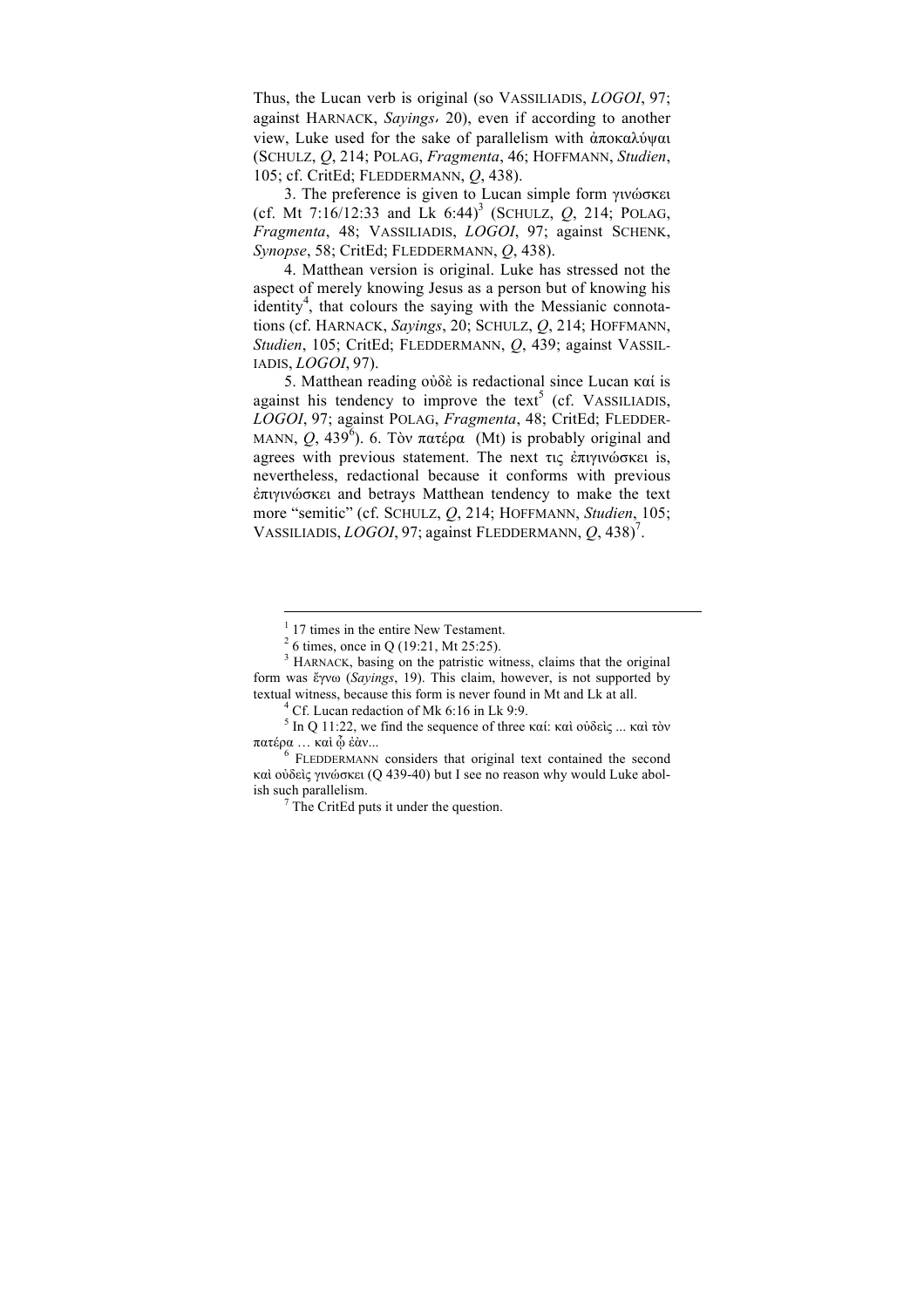6. Lk 10:23a<sup>1</sup> is redactional as well as Matthean ὑμῶν δε, Luke had no reason to eliminate it since he had already inserted the notion of the disciples (cf. SCHULZ, *Q*, 419; POLAG, *Fragmenta*, 48; VASSILIADIS, *LOGOI*, 97; CritEd; FLEDDERMANN, *Q*, 443).

7. BULTMANN points out that Lucan formulation ἃ βλέπετε is original because it refers not to the ability to see, as does Matthean causal clause which is introduced by ὅτι, but to *what* they see (BULTMANN, *Tradition*, 109; cf. SCHULZ, *Q*, 419-420; POLAG, *Fragmenta*, 48; SCHENK, *Synopse*, 59; VASSILIADIS, *LOGOI*, 97; CritEd). Matthean καὶ τὰ ὦτα ὑµῶν ὅτι ἀκούουσιν is redactional, it was inserted under the influence of Q 10:24 (cf. Isa 6:9).

8. Matthean ἀµήν is redactional (SCHULZ, *Q*, 420; POLAG, *Fragmenta*, 48; CritEd; against SCHENK, *Synopse*, 59; FLEDDERMANN, *Q*, 443).

9. Placing of γάρ on the first position is typically Matthean (Mt 5:18, 10:23, 17:20) (Cf. POLAG, *Fragmenta*, 48; VASSILI-ADIS, *LOGOI*, 97; CritEd; FLEDDERMANN, *Q*, 443).

10. Lucan βασιλεῖς is probably original for Matthean reference to the just is clearly redactional (cf. SCHULZ, *Q*, 420; POLAG, *Fragmenta*, 48; SCHENK, *Synopse*, 59; VASSILIADIS, *LOGOI*, 97; CritEd; FLEDDERMANN, *Q*, 443).

11. Lucan ἠθέλησαν stems from Q (cf. Q 6:31, 13:34; cf. FLEDDERMANN, *Q*, 443). Otherwise think SCHULZ, (*Q*, 420), POLAG (*Fragmenta*, 48) and SCHENK (*Synopse*, 59), CritEd is undecided. Ἐπιθυµέω is found in Lk more often than in other NT books (4 times), hence there is no reason to replace it by the more frequent verb.

12. Lucan ὑµεῖς is an insertion for explicitness and was influenced by redactional addition in Lk 10:23 (so SCHULZ, *Q*, 420; against POLAG, *Fragmenta*, 48; VASSILIADIS, *LOGOI*, 98; FLEDDERMANN, *Q*, 443).

<sup>1</sup> FLEDDERMANN (*Q*, 442) thinks that Luke inserted στραφεὶς πρὸς τοὺς µαθητὰς κατ᾽ ἰδίαν between καὶ and εἶπεν which stayed originally in Q. The expression καὶ εἶπεν is so common that one should not claim its necessity in this context. Two pericopae were probably originally independent, thus the connection between them is to be considered secondary.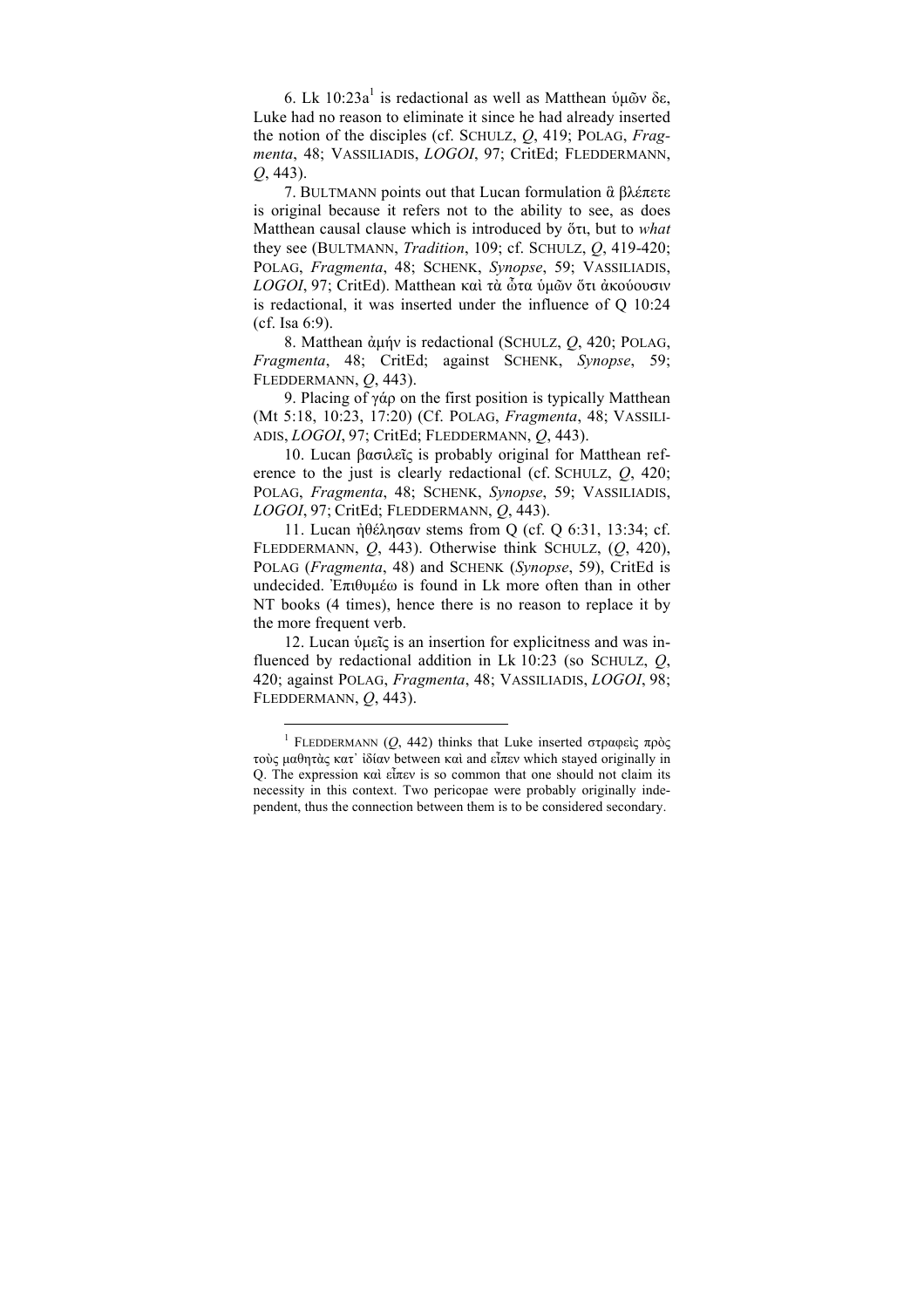KLOPPENBORG divides the text into two parts (Q 10:21-22 and  $10:23-24$ <sup>1</sup> but acknowledges that vv.21-22 present the composite structure<sup>2</sup>. We think that it is more reasonable to consider a tripartite structure of the passage. Matthew places the third part (Q 10:23-24) in different context (Mt 13:13-15) in order to join it to the material concerning the purpose of the parables. The introductions to Jesus' speech in v.21 and v.23a show that the passages belonged to different sayings and were put together by Q editor. Hence, v.22 was inserted in order to connect the sayings.

The first part is introduced by the praise of the Father<sup>3</sup>. The verb ἐξοµολογέω is a typical translation of the Hebrew verb ידה by which text shows affinities with the form of Hodayot<sup>4</sup>. It distinguishes Q 10:21-24 from the previously discussed texts, which were a parable plus interpretation (Q 7:31-35), an oracle  $(Q \ 11:49-51)$ , a lament  $(Q \ 13:34-35)$  and a prophetic oracle (Q 11:31-32), by the genre. It signalizes the change of the addressees as well. While the previous texts were directly or indirectly addressed to 'this generation', in Q 10:21-24 Jesus speaks to Father and to the disciples.

This text speaks about the revelation that was concealed from "the wise and intelligent" but was revealed to the "infants"<sup>5</sup>. The critique of the 'wise' is not typical for Wisdom sayings but is present in  $Q$  and New Testament<sup>6</sup>. The 'sages', that were previously mentioned, are not those who are in mind here. The former were the messengers of Wisdom, while the later could be counted as those who belong to 'this generation'<sup>7</sup> . This places Q 10:21 on a different level than the rest of

ture (CHRIST, *Jesus*, 83).<br><sup>6</sup> Cf. 1 Cor 2:6-8.<br><sup>7</sup> Although the phrase does not appear in present context.

<sup>&</sup>lt;sup>1</sup> KLOPPENBORG, *Formation*, 197.<br><sup>2</sup> V.22 is not a thancksgiving (KLOPPENBORG, *Formation*, 198); cf. SCHULZ,  $Q$ , 215.<br><sup>3</sup> "Lord of the heavens and earth" is found in Exod 20:11, 31:17,

Tob 7:17 (LXX).<br><sup>4</sup> ROBINSON, *Hodayot*, 79.<br><sup>5</sup> Motif of hidden and revealed Wisdom is typical for Wisdom litera-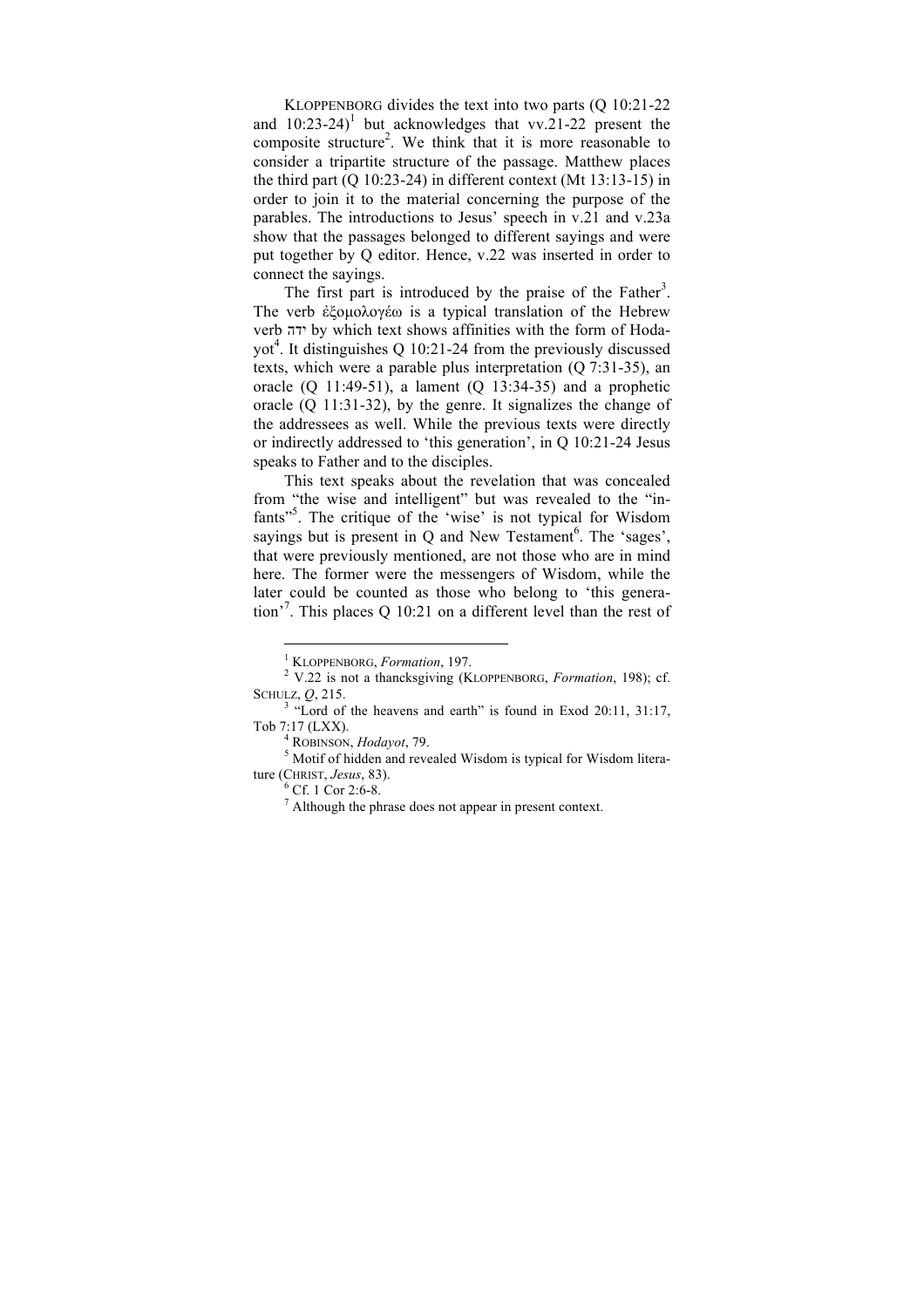Q passages concerning Wisdom. The opposition of the infants and the wise resembles the opposition of the 'children of Wisdom' and 'this generation' in Q 7:31-35, thus confirming, however in indirect way, several affinities with Wisdom texts. The first part is concluded by strong affirmation ναί which, as we have seen, typical for O (p.9).

The passage does not clearly say what exactly is disclosed by God to the children<sup>1</sup>. FLEDDERMANN<sup>2</sup> supposes that the content of ταῦτα is what is found in  $Q_10:22$  – everything is given to Jesus by the Father<sup>3</sup>. By accepting this interpretation, one must assume that Wisdom is not present in this passage. However, this interpretation seems artificial because, as we have observed above, v.22 was added later by the editor and might function as a commentary to v.21<sup>4</sup>. High Christological tone of Q 10:22 and its affinities with Johannine theology<sup>5</sup> demonstrate that this passage was inserted in Q on the latest stage of redaction<sup>6</sup>. The text speaks about exceptional relationships between the Father and the Son: the Father delegates the authority to the Son because of their mutual knowledge, and Son has authority to reveal this knowledge to everyone whom he would like. However, the indication that this "all" refers to the authority of the Son on the earth (cf. Jn 3:35, Mt 28:18) could be objected. Since we are dealing with the revelation it could refer to the Wisdom. CHRIST observes, that the description of the relation between the Son and the Father in Q 10:22 follows exactly the pattern of the relations between God and Wisdom: nobody knows Wisdom (Job 18:1-22, Sir 1:6) except God (Job 28:23- 27, Sir 1:8, cf. Prov 8:22-30) and only Wisdom has true knowledge of God (Prov 8:12, Wis 7:25)<sup>7</sup>. It means that Q now

<sup>1</sup> This "what" in BULTMANN's view is the "Messianic age" (*Tradition*, 109). Matthew put the saying in "artificial" context of Mk 4:13 (Parable of Sower), and in this context, it "has no correlative object anymore".<br>
<sup>2</sup> FLEDDERMANN, *Q*, 451.<br>
<sup>3</sup> It means that Q 10:21-24 is an organic unit.<br>
<sup>4</sup> Cf. KLOPPENBORG, *Formation*, 198.<br>
<sup>5</sup> Jn 3:35, 7:29, 10:15,

<sup>6</sup> Cf. SCHULZ, *Q*, 215-216. <sup>7</sup> CHRIST, *Jesus*, 89.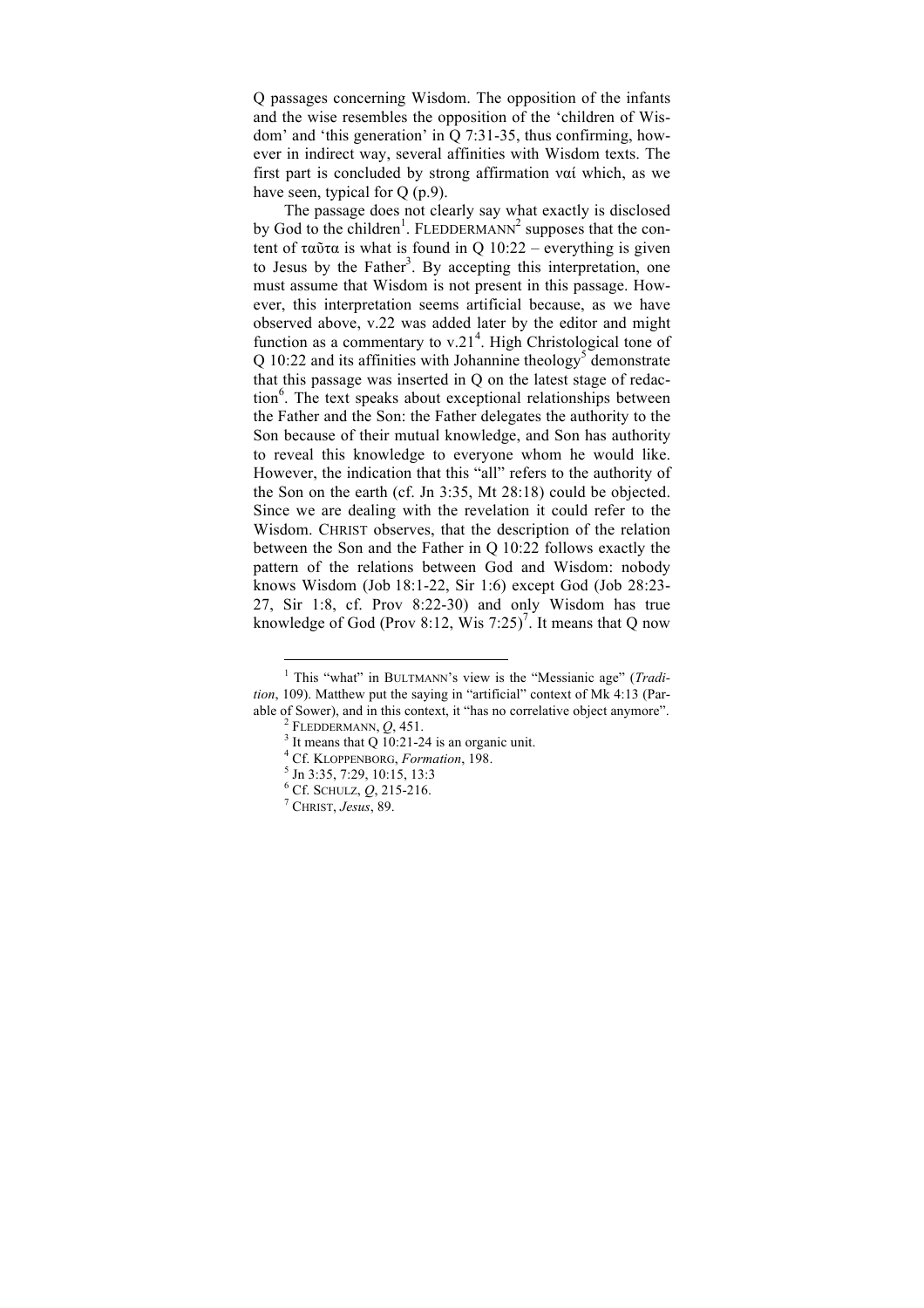moves in the direction of Wisdom Christology, rather than representing Jesus just as one of her messengers.

Q 10:23-24 stay in the same line as Q 10:21 but, while in the later Jesus was praising the Father, now he addresses to the 'infants'<sup>1</sup>. While the first part follows the literary form of Hodayot, Q 10:23-24 is a macarism, which is one of the favorite Q literary form (Q 6:20-22, 7:23, 12:43; probably Lk 11:27-28), which is always directed to the adherents of Jesus. By metaphorical usage of the part of body<sup>2</sup> (cf. Lk 11:27), Jesus blesses those who receive the revelation. The recipients of the revelation are compared with the prophets and kings of the past, who wanted but could not see what they see. Q 10:23-24 differs in this point from v.21, because here the prophets and kings are understood as positive figures. In this two groups, we find again the pattern of two messengers of Wisdom: prophets and sages, who now are called the  $kings<sup>3</sup>$ . The text speaks about them as already the figures of the past, while in the previous texts the prophets seemed to be understood in the present time. Hence the text demonstrates the progression in the chronological and historical understanding of reality.

#### **CONCLUSION**

Gospels of Matthew and Luke preserves Wisdom sayings of Q in the form very close to original. It means that these texts played special role as in the Q-group, and also in their communities. In almost all of the texts that we have discussed, Wisdom is represented as a personified figure. Wisdom is represented as continuously sending her messengers to 'this generation'. Then she acts as a judge that condemns 'this generation' for unrepentance and persecution of her messengers. Her mes-

 $<sup>1</sup>$  As we have seen in the reconstruction, the "disciples" are the addi-</sup> tion of the Evangelist.<br><sup>2</sup> Job 29:11 (LXX) reads: ὅτι οὖς ἤκουσεν καὶ ἐμακάρισεν με

ὀφθαλµὸς δὲ ἰδων µε ἐξέκλινεν. In this text, the situation is reverted: the part of body blesses the man. 3 Cf. PHILO, *De Migratione Abrahami*: ...βασιλείαν δὲ σοφίαν εἶναι

λέγοµεν, ἐπεὶ καὶ τὸν σοφὸν βασιλέα. It is possible that such usage is reflected in Q 10:24.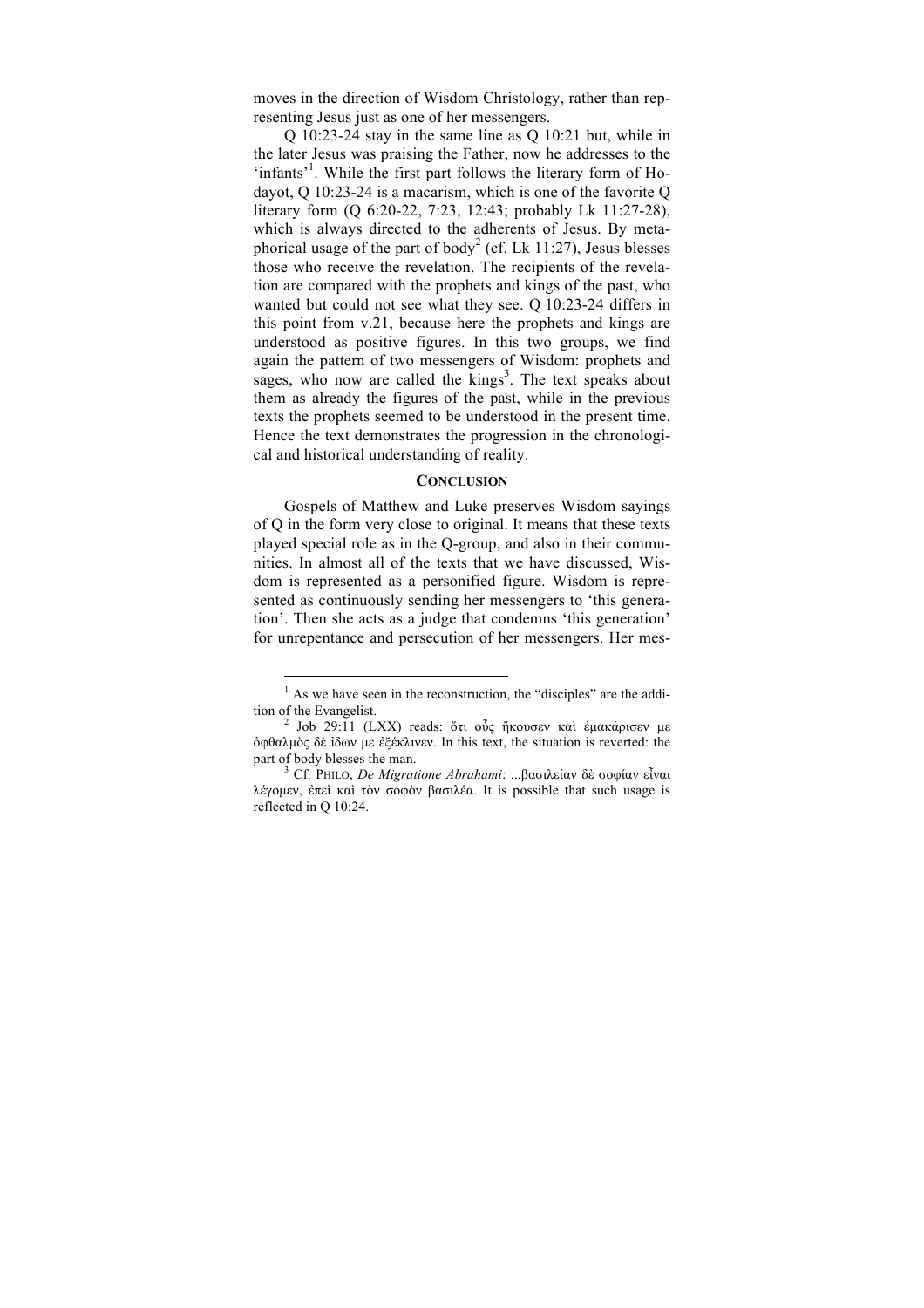sengers are divided into two groups 'prophets and sages', to whom Jesus and John are counted. Her adherents are 'children of Wisdom' to whom her messengers could be counted too, as well as the followers of John and Jesus. The 'children of Wisdom' are not limited to the Jewish followers, but her message could be accepted by the Gentiles. Wisdom has exclusive relationship with her children to whom she delivers special revelation as well as authority to judge 'this generation'. In the passages that might be composed later than the rest of the texts, one can see the tendency to identify Jesus with Wisdom.

**BIBLIOGRAPHY** 

ALLISON D., *Jesus Tradition in Q* (Harrisburg, PA, 1997).

BULTMANN R., *The history of the synoptic tradition* (Oxford, 1972).

CATCHPOLE D. R., *The Quest for Q* (Edinburgh, 1993).

CASEY M., *Aramaic Approach to Q: Sources for the Gospels of Matthew and Luke* (New York, 2002).

CHRIST F., *Jesus Sophia: die Sophia-Christologie bei den Synoptikern* (Zürich, 1970).

DAVIES W. – ALLISON D., *A Critical and Exegetical Commentary on the Gospel according to Saint Matthew in 3 volumes* (ICC; Edinburgh, 1991-1997).

FITZMYER J., *The gospel according to Luke: introduction, translation and notes.* I (AB; Garden City, NY, 1981).

FLEDDERMANN H.T., *Q: A Reconstruction and Commentary* (Biblical Tools and Studies; Leuven, 2005).

VON HARNACK A., *The Sayings of Jesus: The Second Source of St. Matthew and St. Luke* (New Testament Studies II; New York, 1908).

HOFFMANN P., *Studien zur Theologie der Logienquelle* (Neutestamentliche Abhandlungen; Münster, 1982)

JEREMIAS, *Die Gleichnisse Jesu* (Göttingen, 1984).

KLOPPENBORG J., *The formation of Q: Trajectories in Ancient Wisdom Collections* (Philadelphia, 1987).

KLOPPENBORG J., *Q parallels: Synopsis, Critical Notes & Concordance* (Sonoma, CA, 1988).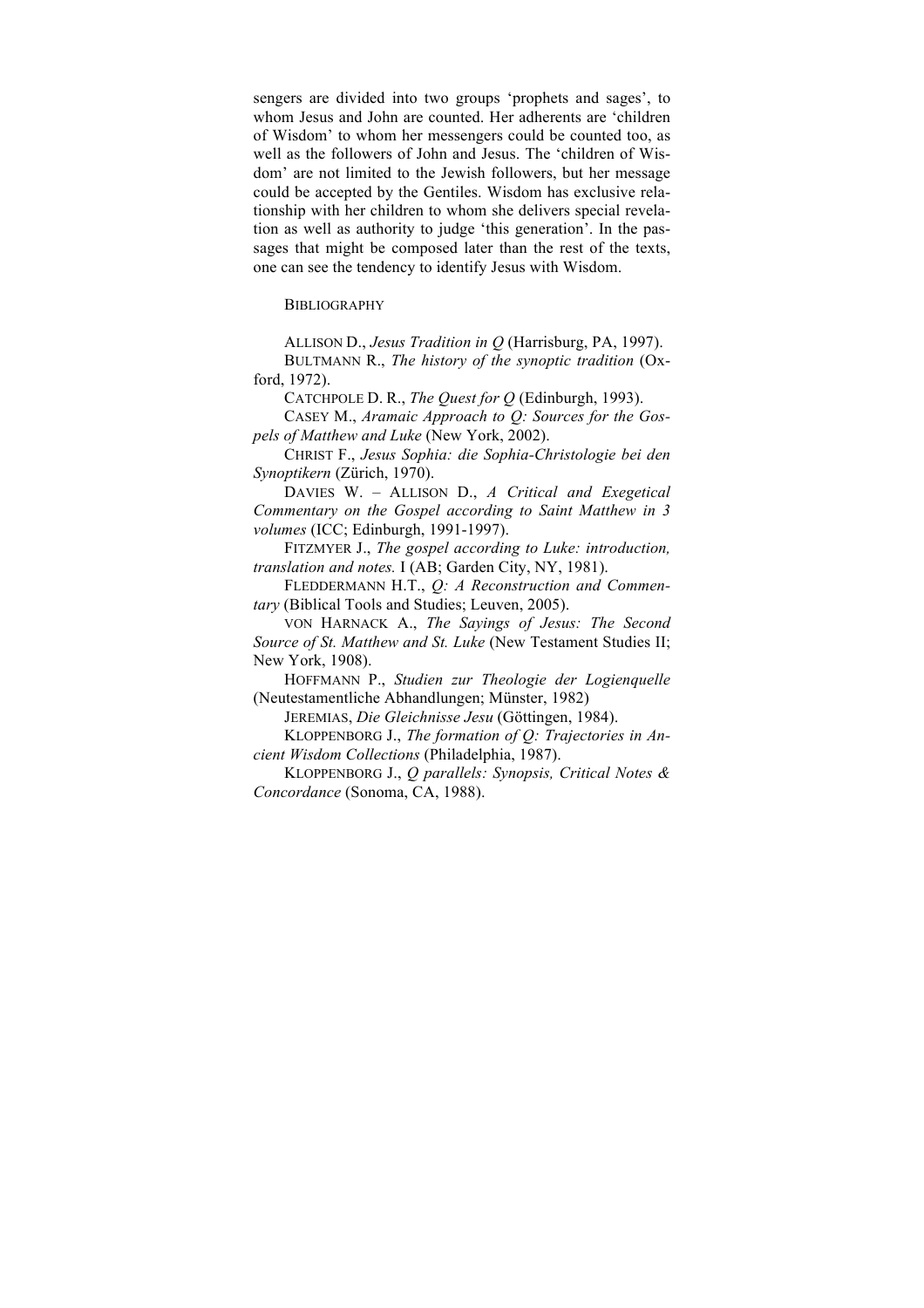LUZ U., *Matthew: a Commentary / 2:8-20* (Minneapolis, MN, 2001).

LÜHRMANN D., *Die Redaktion der Logienquelle: Anhang: Zur weiteren Überlieferung der Logienquelle* (WUNT; Neukirchen, 1969).

METZGER B.M., *A Textual Commentary on the Greek New Testament* (Stuttgart, 2000).

PLUMMER A., *A Critical and Exegetical Commentary on the Gospel according to Saint Luke* (ICC; Edinburgh, 1928).

POLAG A., *Fragmenta Q: Textheft zur Logienquelle* (Neukirchen-Vluyn, 1979).

ROBINSON J.M., The *Hodayot* Formula in Prayers and Hymns of Early Christianity, in *The Sayings Gospel Q: Collected Essays* (Leuven, 2005).

ROBINSON, J.M. – HOFFMANN P. – KLOPPENBORG J., *The Critical Edition of Q: Synopsis Including the Gospels of Matthew and Luke, Mark and Thomas with English, German, and French Translations of Q and Thomas* (Leuven, 2000).

SCHENK W., *Synopse zur Redenquelle der Evangelien: Q-Synopse und Rekonstruktion in deutscher Übersetzung mit kurzen Erläuterungen* (Düsseldorf, 1981).

SCHULZ S., *Q – die Spruchquelle der Evangelisten* (Zürich, 1972).

STECK O.H., *Israel und das gewaltsame Geschick der Propheten: Untersuchungen zur Überlieferung des deuteronomistischen Geschichtsbildes im Alten Testament, Spätjudentum und Urchristentum* (Neukirchen-Vluyn, 1967).

STEINHAUSER M.G., *Doppelbildworte in den synoptischen Evangelien: eine form- und traditionskritische Studie* (Würzburg, 1981).

SUGGS M.J., *Wisdom, Christology, and Law in Matthew's Gospel* (Cambridge, 1970).

TUCKETT, *Q and the History of Early Christianity: Studies on Q* (Edinburgh, 1996).

VASSILIADIS P., *ΛΟΓΟΙ ΙΗΣΟΥ: Studies in Q* (Atlanta, GA, 1999).